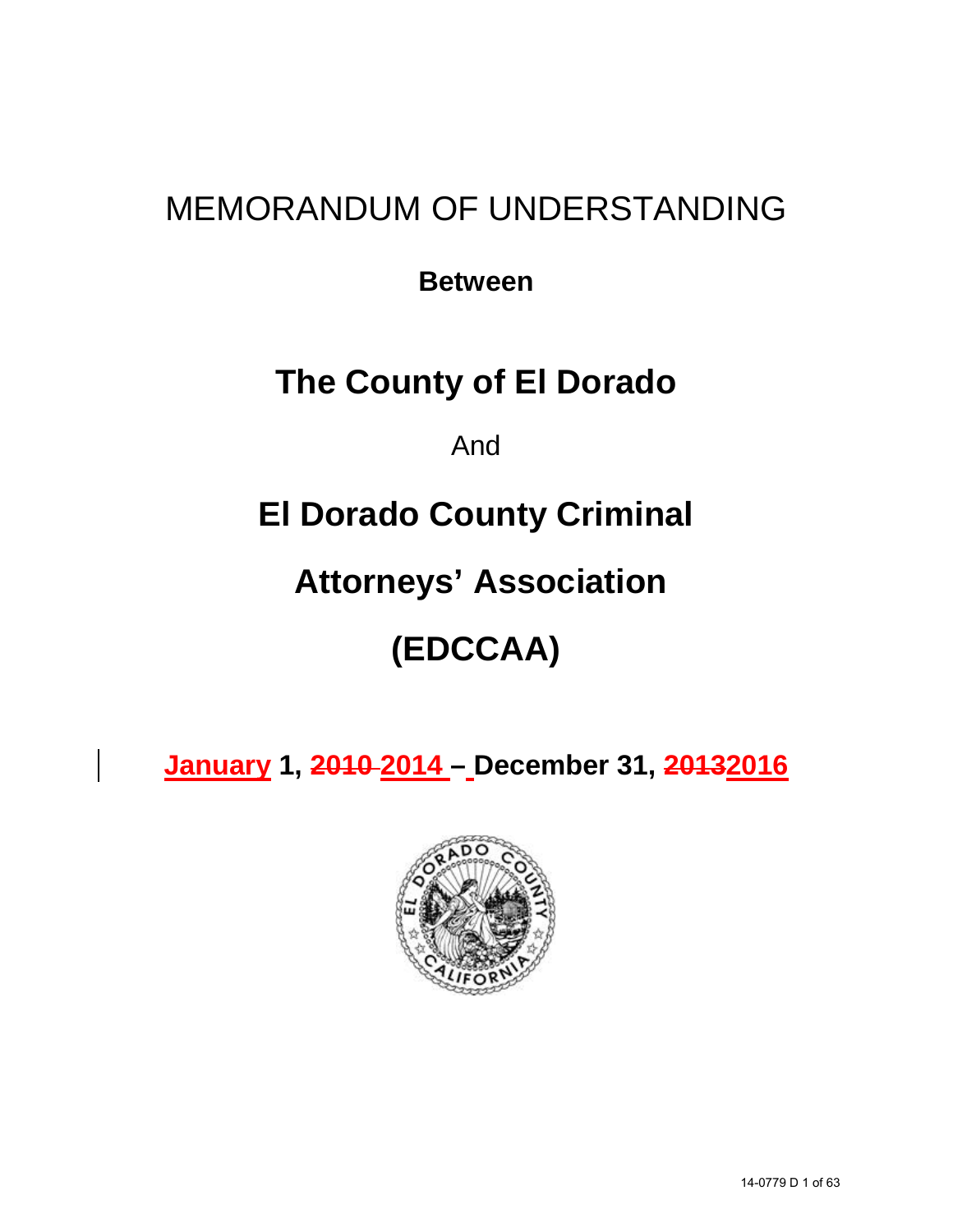## MEMORANDUM OF UNDERSTANDING

### **TABLE OF CONTENTS**

| <b>ARTICLE 1.</b> |                     |  |
|-------------------|---------------------|--|
| SECTION 1.        |                     |  |
| SECTION 2.        |                     |  |
| SECTION 3.        |                     |  |
| SECTION 4.        |                     |  |
| <b>ARTICLE 2.</b> |                     |  |
| SECTION 1.        |                     |  |
| SECTION 2.        |                     |  |
| <b>ARTICLE 3.</b> |                     |  |
| <b>ARTICLE 4.</b> |                     |  |
| SECTION 1.        |                     |  |
| SECTION 2.        |                     |  |
| SECTION 3.        |                     |  |
| SECTION 4.        |                     |  |
| SECTION 5.        | E-MAIL 4            |  |
| <b>SECTION 6.</b> |                     |  |
| <b>ARTICLE 5.</b> |                     |  |
| SECTION 1.        |                     |  |
| SECTION 2.        |                     |  |
| SECTION 3.        |                     |  |
| SECTION 4.        |                     |  |
| <b>ARTICLE 6.</b> |                     |  |
| SECTION 1.        |                     |  |
|                   |                     |  |
| SECTION 3.        |                     |  |
|                   |                     |  |
|                   |                     |  |
|                   |                     |  |
| SECTION 2.        |                     |  |
| SECTION 3.        |                     |  |
| SECTION 4.        |                     |  |
| <b>ARTICLE 8.</b> |                     |  |
|                   |                     |  |
| SECTION 2.        |                     |  |
|                   | SECTION 3. USAGE 17 |  |
| SECTION 4.        |                     |  |
| SECTION 5.        |                     |  |
| SECTION 6.        |                     |  |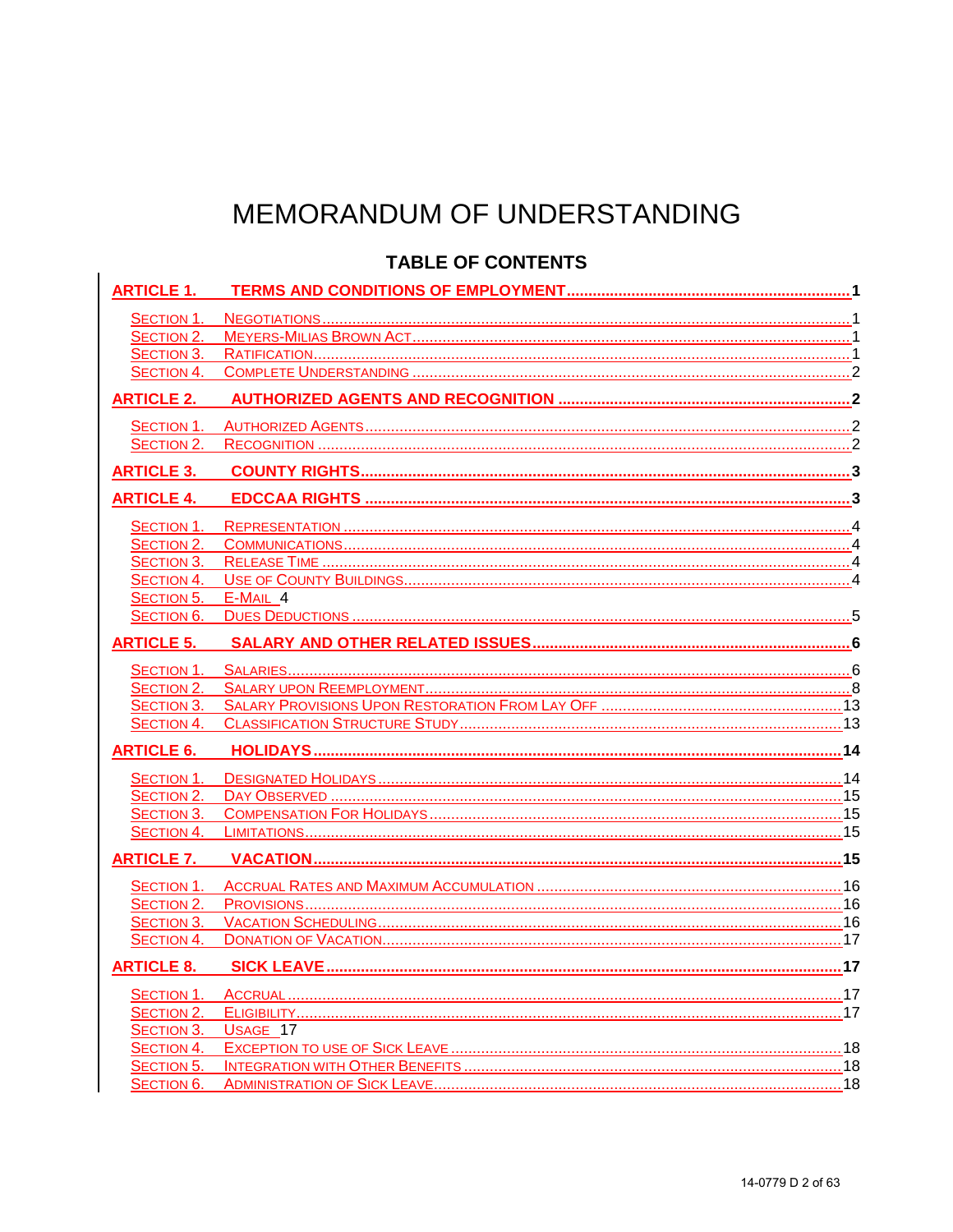| <b>ARTICLE 9. LEAVES 21</b> |                                                                                                    |  |
|-----------------------------|----------------------------------------------------------------------------------------------------|--|
|                             |                                                                                                    |  |
|                             |                                                                                                    |  |
|                             |                                                                                                    |  |
|                             |                                                                                                    |  |
|                             |                                                                                                    |  |
| SECTION 6.                  |                                                                                                    |  |
|                             |                                                                                                    |  |
|                             |                                                                                                    |  |
|                             |                                                                                                    |  |
|                             |                                                                                                    |  |
|                             |                                                                                                    |  |
|                             |                                                                                                    |  |
|                             |                                                                                                    |  |
|                             |                                                                                                    |  |
| SECTION 8.                  |                                                                                                    |  |
| SECTION 9.                  |                                                                                                    |  |
|                             |                                                                                                    |  |
|                             |                                                                                                    |  |
|                             |                                                                                                    |  |
|                             |                                                                                                    |  |
|                             |                                                                                                    |  |
|                             |                                                                                                    |  |
| SECTION 2.                  |                                                                                                    |  |
| SECTION 3.                  |                                                                                                    |  |
|                             |                                                                                                    |  |
|                             |                                                                                                    |  |
| SECTION 6.                  |                                                                                                    |  |
|                             |                                                                                                    |  |
|                             |                                                                                                    |  |
|                             |                                                                                                    |  |
|                             |                                                                                                    |  |
|                             |                                                                                                    |  |
|                             |                                                                                                    |  |
|                             | ARTICLE 15. LAYOFF AND DEMOTION PROCEDURES UPON REDUCTION IN FORCE35                               |  |
|                             |                                                                                                    |  |
| <b>ARTICLE 16.</b>          |                                                                                                    |  |
|                             | AN EMPLOYEE REPRESENTED BY THIS UNIT, HAVING OBTAINED CIVIL SERVICE STATUS IN THE COUNTY'S CIVIL   |  |
|                             | SERVICE SYSTEM, SHALL HAVE THE RIGHT TO APPEAL A TERMINATION, DEMOTION IN CLASS OR SALARY STEP, OR |  |
|                             | SUSPENSION WITHOUT PAY. SUCH APPEAL SHALL BE IN ACCORDANCE WITH THE PROVISIONS OF COUNTY           |  |
|                             | PERSONNEL RULES. 42                                                                                |  |
|                             |                                                                                                    |  |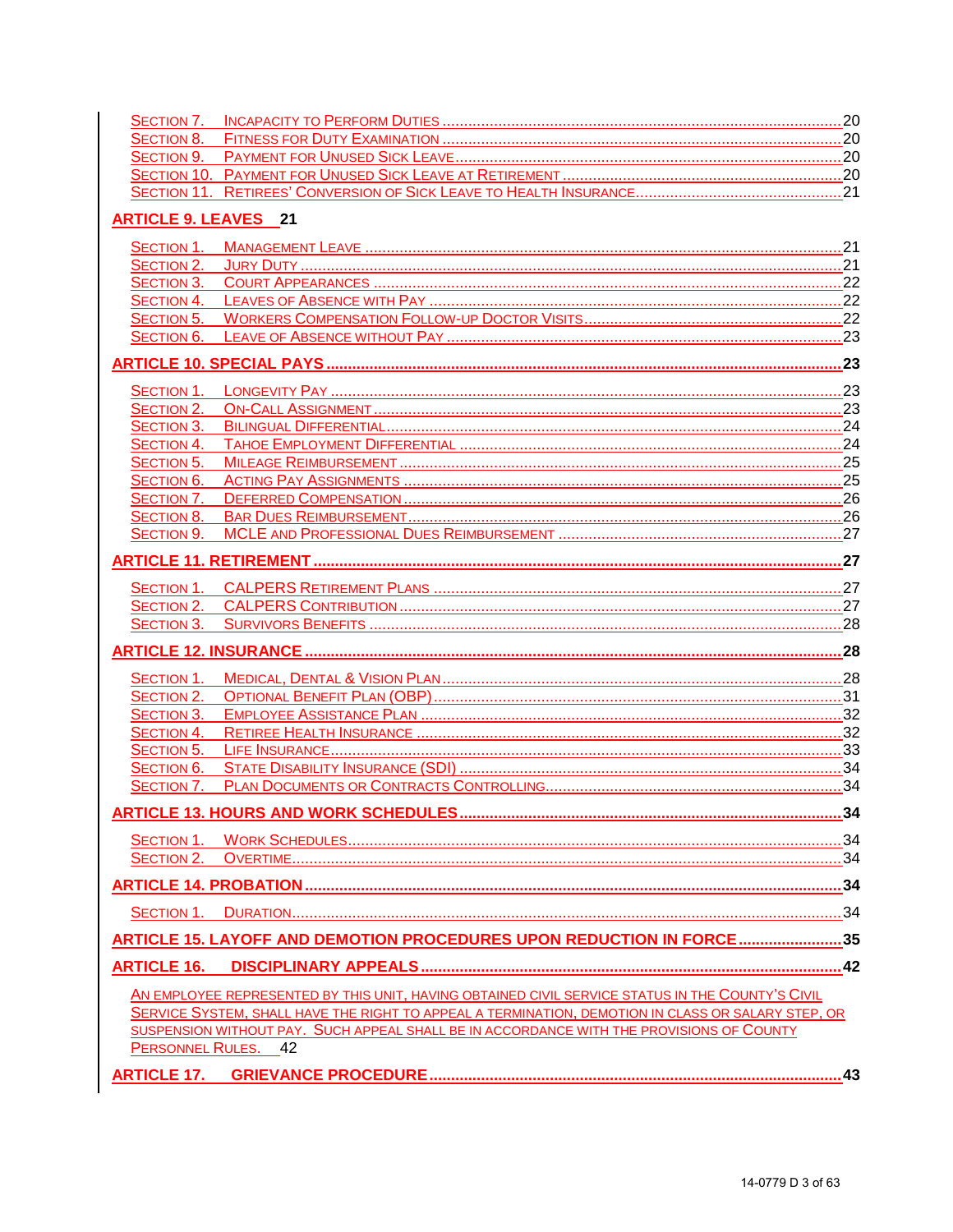| <b>ARTICLE 18.</b> |                                                                                         | .47 |
|--------------------|-----------------------------------------------------------------------------------------|-----|
| SECTION 1.         |                                                                                         |     |
| SECTION 2.         |                                                                                         |     |
| SECTION 3.         |                                                                                         |     |
| <b>ARTICLE 19.</b> |                                                                                         |     |
| <b>ARTICLE 20.</b> |                                                                                         |     |
| <b>ARTICLE 21.</b> |                                                                                         |     |
| <b>ARTICLE 22.</b> |                                                                                         |     |
|                    | 234444581313141415151515161616171717171718181820202020212121212222222232323242425252626 |     |
|                    | 2727272728282831323233343434343434343542434747474747494949ARTICLE 1.  TERMS AND         |     |
|                    |                                                                                         |     |
|                    |                                                                                         |     |
|                    |                                                                                         |     |
| SECTION 3.         |                                                                                         |     |
|                    |                                                                                         |     |
|                    |                                                                                         |     |
|                    |                                                                                         |     |
| SECTION 1          |                                                                                         |     |
|                    |                                                                                         |     |
|                    |                                                                                         |     |
|                    |                                                                                         |     |
|                    |                                                                                         |     |
| SECTION 1.         |                                                                                         |     |
| SECTION 2.         |                                                                                         |     |
|                    | <b>SECTION 3. RELEASE TIME </b>                                                         |     |
| SECTION 4.         |                                                                                         |     |
| <b>SECTION 5.</b>  | $E-MAH$ 4                                                                               |     |
| SECTION 6.         | <b>DUES DEDUCTIONS</b>                                                                  |     |
| <b>ARTICLE 5.</b>  | <b>SALARY AND OTHER RELATED ISSUES</b>                                                  |     |
|                    | SECTION 1 SALARIES                                                                      |     |
| SECTION 2.         |                                                                                         |     |
|                    |                                                                                         |     |
|                    |                                                                                         |     |
|                    |                                                                                         |     |
|                    |                                                                                         |     |
|                    |                                                                                         |     |
|                    |                                                                                         |     |
|                    |                                                                                         |     |
|                    |                                                                                         |     |
|                    |                                                                                         |     |
|                    |                                                                                         |     |
|                    |                                                                                         |     |
|                    |                                                                                         |     |
|                    |                                                                                         |     |
|                    |                                                                                         |     |
|                    |                                                                                         |     |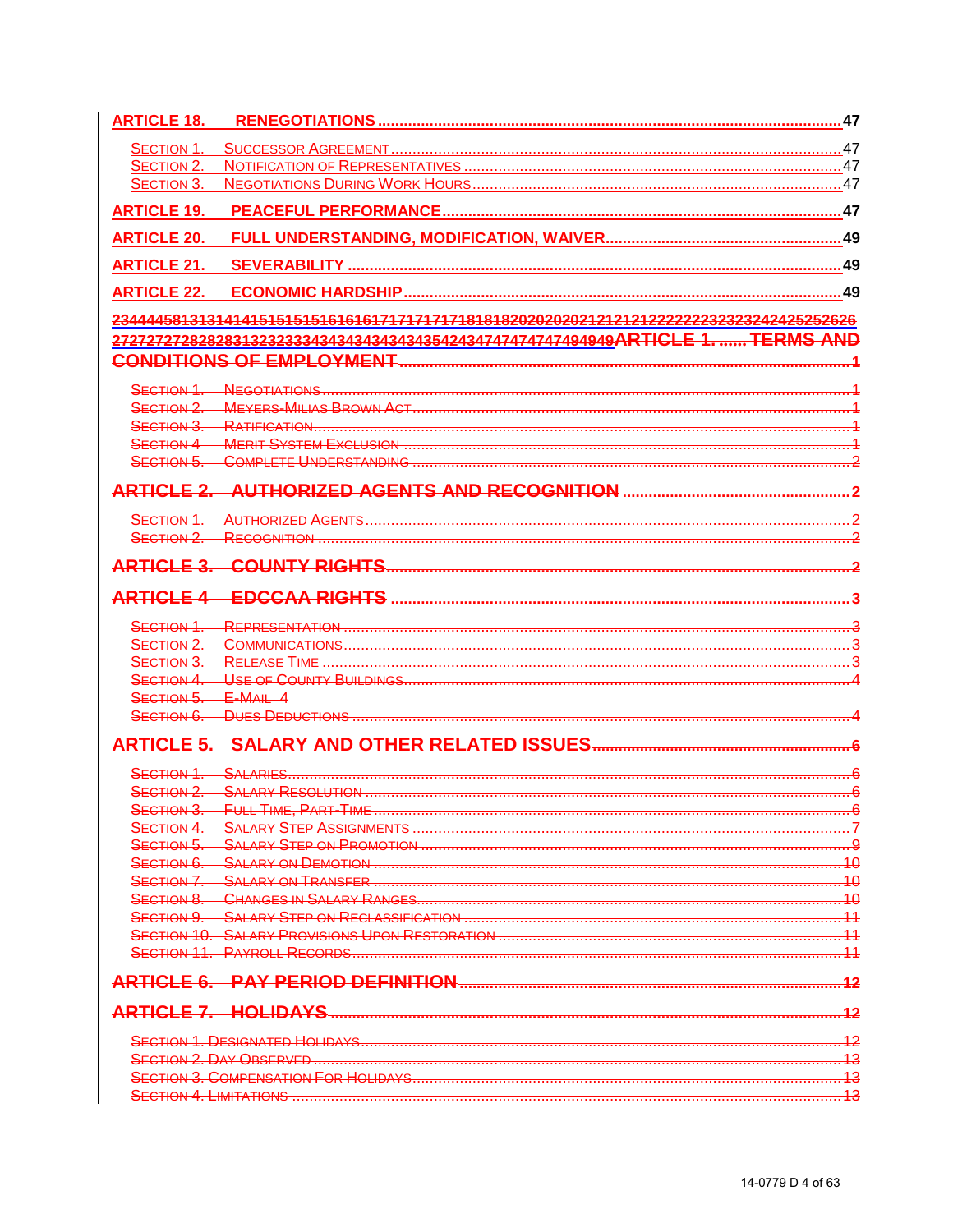|                                                   | 43                       |
|---------------------------------------------------|--------------------------|
|                                                   | 13                       |
|                                                   |                          |
|                                                   |                          |
|                                                   |                          |
|                                                   |                          |
| <b>ARTICLE 9. SICK LEAVE.</b>                     | 45                       |
| <b>SECTION 1. ACCRUAL 15</b>                      |                          |
| SECTION 2. ELIGIBILITY15                          |                          |
| SECTION 3. USAGE 45                               |                          |
|                                                   | 15                       |
|                                                   | $\frac{16}{16}$          |
|                                                   |                          |
|                                                   |                          |
|                                                   |                          |
|                                                   |                          |
|                                                   |                          |
|                                                   |                          |
|                                                   | 18                       |
|                                                   | $\overline{48}$          |
|                                                   |                          |
|                                                   | -18                      |
|                                                   |                          |
|                                                   | .49                      |
|                                                   | 49                       |
|                                                   | 19<br>19                 |
|                                                   |                          |
|                                                   | -20                      |
|                                                   | 21                       |
|                                                   | .24                      |
|                                                   | 21                       |
|                                                   | 22                       |
| <b>SECTION 8 BAR DUES REIMBURSEMENT</b>           | 22                       |
|                                                   | 22                       |
| <b>ARTICLE 12. RETIREMENT</b>                     | 23                       |
|                                                   | -23                      |
|                                                   |                          |
|                                                   | $\frac{23}{2}$           |
|                                                   | -24                      |
|                                                   | $\overline{\mathbf{24}}$ |
|                                                   | -24                      |
| SECTION 2 OPTIONAL BENEFIT PLAN                   | 26                       |
| SECTION 3 FMPLOYEE ASSISTANCE PLAN                |                          |
|                                                   | $\frac{27}{27}$          |
|                                                   | $\frac{28}{28}$          |
|                                                   |                          |
| SECTION 7 PLAN DOCUMENTS OR CONTRACTS CONTROLLING | 28                       |
|                                                   |                          |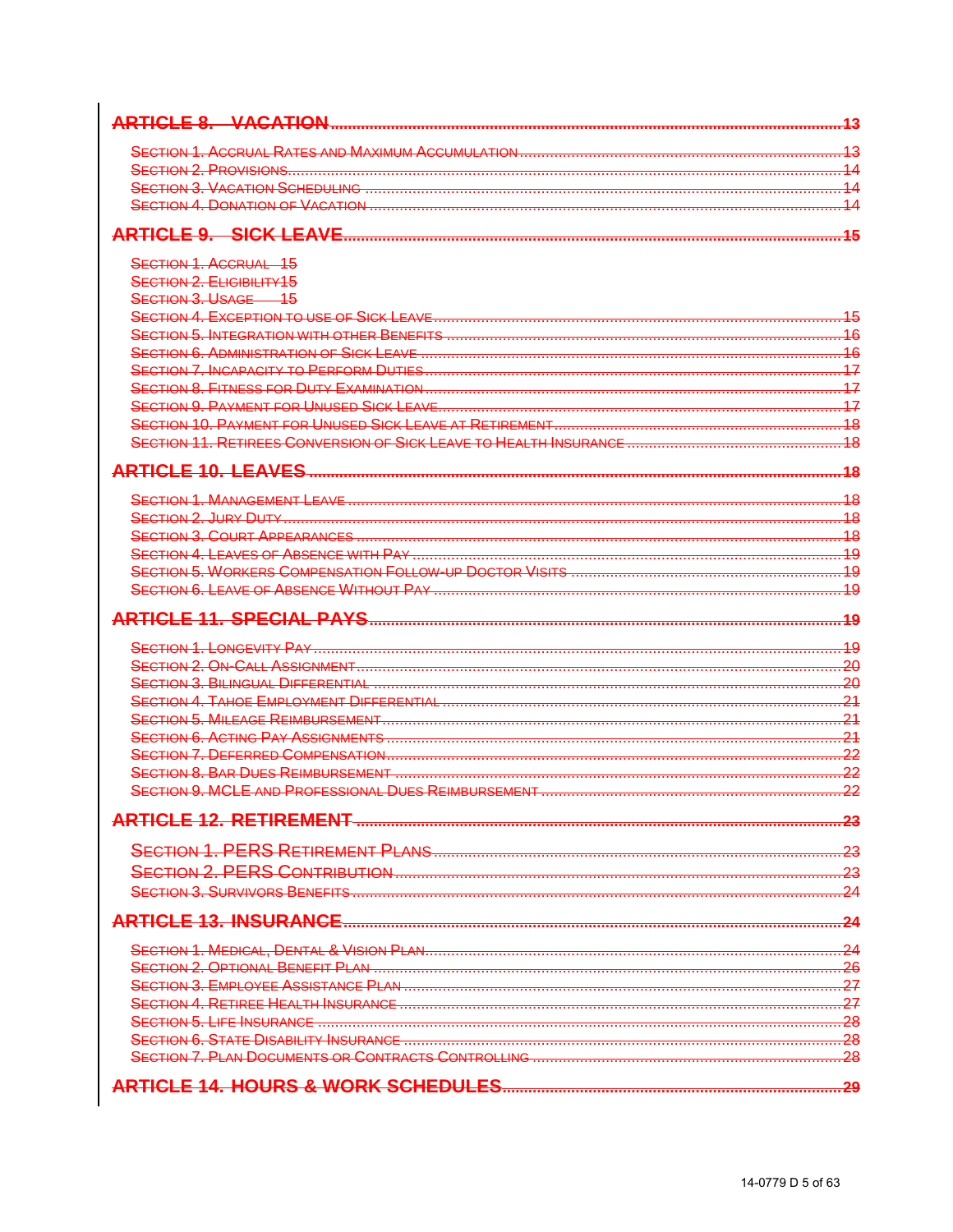| <b>SECTION 1. WORK SCHEDULES</b>                                                        | 20 |
|-----------------------------------------------------------------------------------------|----|
| <b>SECTION 2. OVERTIME 29</b>                                                           |    |
| <b>ARTICLE 15, PROBATION</b>                                                            | 20 |
| <b>SECTION 1. DURATION 29</b>                                                           |    |
| <u>ARTICLE 16. LAYOFF AND DEMOTION PROCEDURES UPON REDUCTION IN</u><br><del>FORCE</del> |    |
| <b>ARTICLE 17. DISCIPLINARY APPEALS</b>                                                 |    |
| <b>SECTION 1. RIGHT OF APPEAL</b>                                                       | 36 |
| <b>SECTION 2. MERIT SYSTEM EXCLUSION</b>                                                | 36 |
| <b>GRIEVANCE PROCEDURE.</b><br><del>F 18.</del>                                         |    |
| <b>ARTICLE 19. RENEGOTIATIONS</b>                                                       | 4Ω |
| <b>SECTION 1. SUCCESSOR AGREEMENT</b>                                                   | 4∩ |
| <b>SECTION 2. NOTIFICATION OF REPRESENTATIVES</b>                                       | 10 |
| <b>SECTION 3. NEGOTIATIONS DURING WORK HOURS.</b>                                       | 4∩ |
| <u>PEACEFUL PERFORMANCE</u><br><del>ARTICLE 20.</del>                                   | 4Ω |
| <u>ARTICLE 21. FULL UNDERSTANDING, MODIFICATION, WAIVER</u>                             |    |
| <b>ARTICLE 22. SEVERABILITY</b>                                                         |    |
| ARTICLE 23. ECONOMIC HARDSHIP                                                           |    |
| 48                                                                                      |    |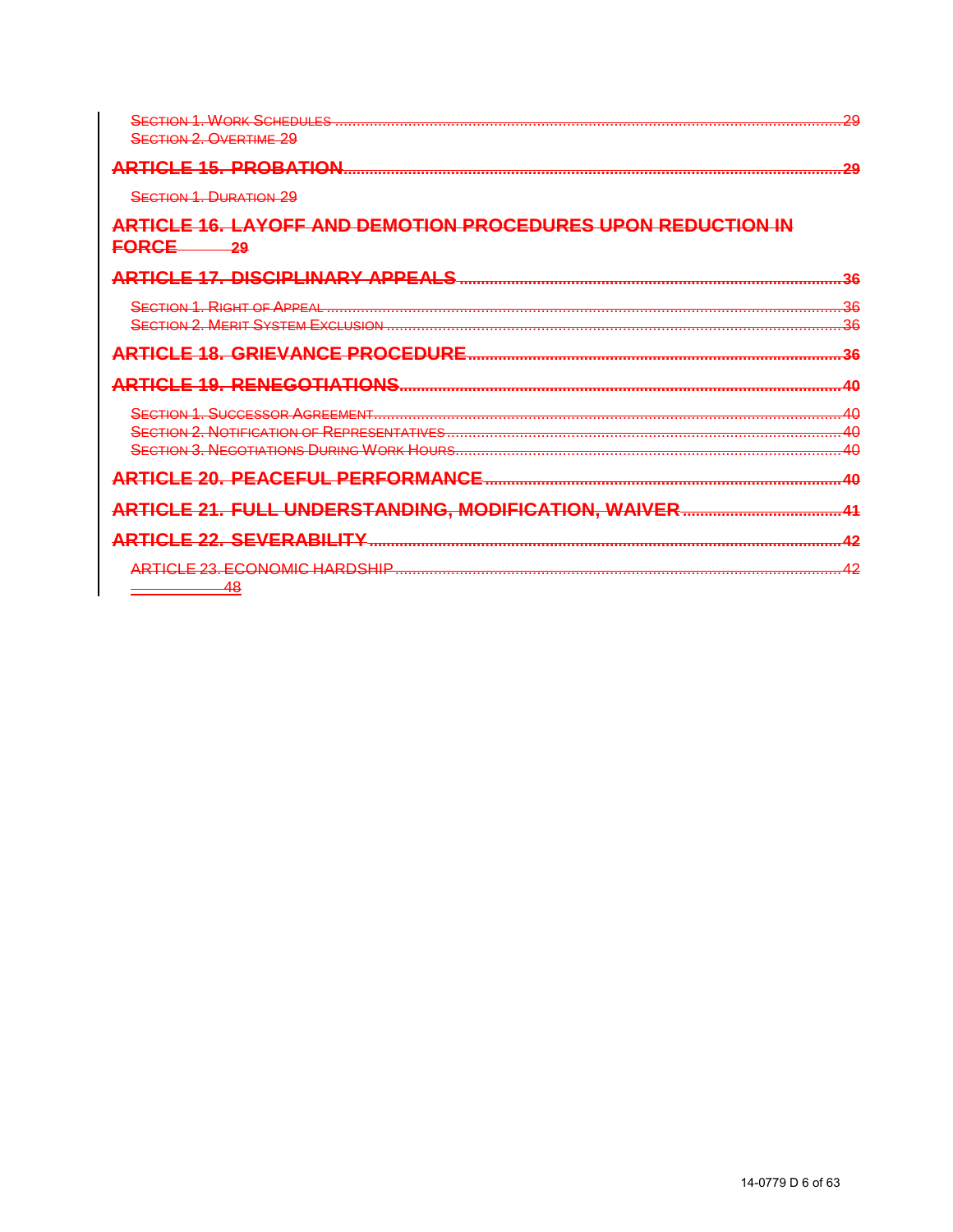### **PREAMBLE**

It is the purpose of this Memorandum to set forth the wages, hours and other terms and conditions of employment for the employees of El Dorado County represented by the El Dorado County Criminal Attorneys' Association (hereinafter referred to as "EDCCCAAssociation" or Association).

#### <span id="page-6-0"></span>**ARTICLE 1. TERMS AND CONDITIONS OF EMPLOYMENT**

<span id="page-6-1"></span>Section 1. Negotiations

El Dorado County Criminal Attorneys' Association (hereinafter referred to as "EDCCAAAssociation") and representatives of the County of El Dorado (hereinafter referred to as "County") have met and conferred in good faith in regard to wages, hours, and other terms and conditions of employment covering employees in the Attorneys' bargaining unit and have exchanged freely information, opinions, and proposals and have reached agreement on all matters relating to the employment conditions and employer-employee relations of such employees.

#### <span id="page-6-2"></span>Section 2. Meyers-Milias Brown Act

This Memorandum of Understanding is entered into pursuant to the Meyers-Milias-Brown Act (Government Code sections 3500-3510), and has been jointly prepared by the parties.

#### <span id="page-6-3"></span>Section 3. Ratification

This successor comprehensive Memorandum of Understanding (MOU) shall be presented by the EDCCAA to the employees in the EDCCAA for ratification and shall thereafter be presented to the Board of Supervisors, as the joint recommendations of the undersigned. This MOU will be for the time period July 1, 2010 through December 31, 2013, and shall be in full force and effect upon adoption by the Board of Supervisors. Nothing contained herein shall be applied on a retroactive basis unless specifically stated.El Dorado County Criminal Attorneys' Association representatives of the County of El Dorado have met and conferred in good faith in regard to wages, hours, and other terms and conditions of employment covering employees in the Criminal Attorneys bargaining unit and have exchanged freely information, opinions, and proposals, and have reached agreement on all matters relating to the employment conditions and employer, employee relations of such employees.

This Memorandum of Understanding (MOU) shall be presented to the Board of Supervisors, as the joint recommendations of the undersigned, for salary and employee benefit adjustments for the period commencing on January 1, 2014 and ending December 31, 2016. Unless otherwise indicated herein, all provisions shall become effective on the date approved by the Board of Supervisors.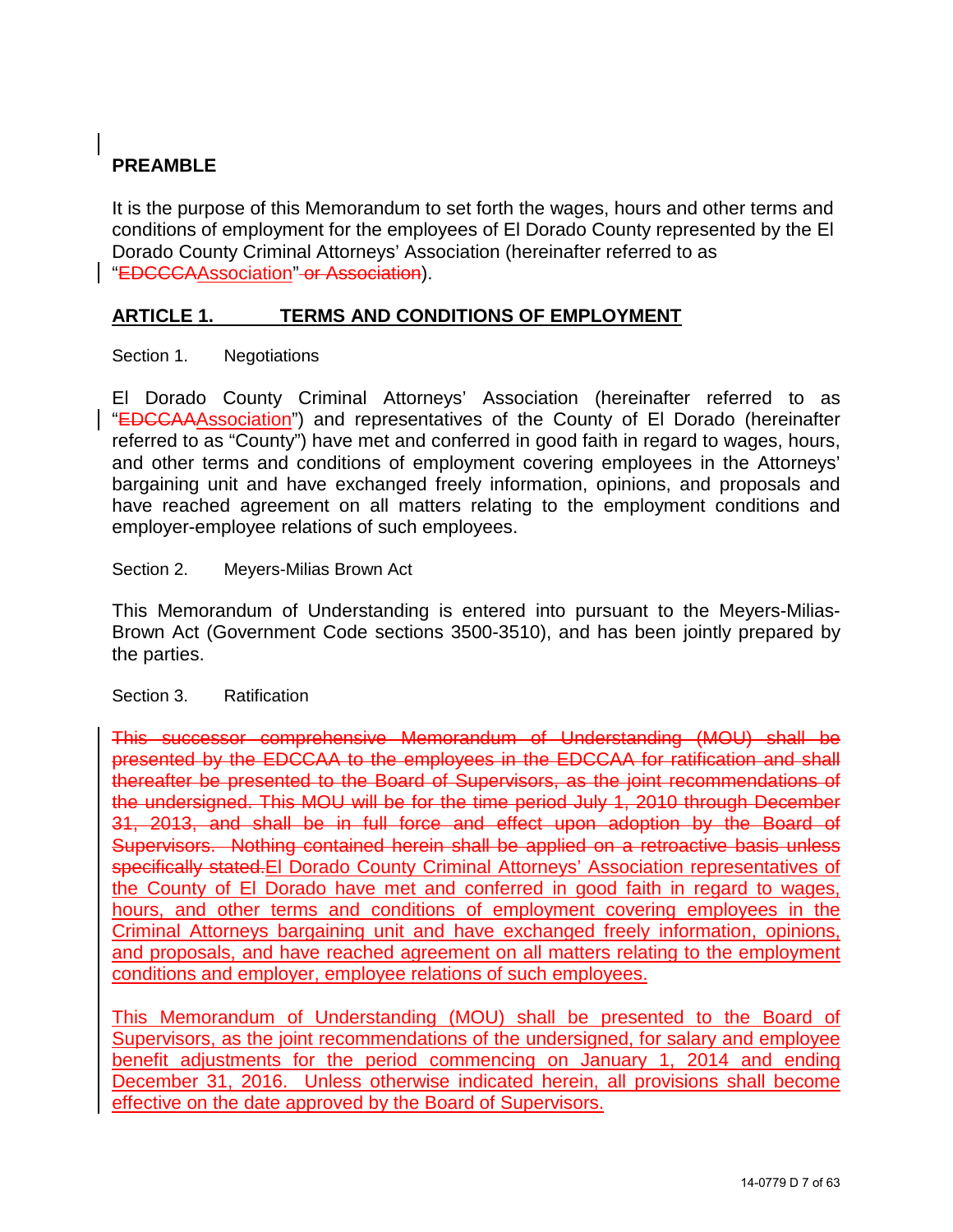#### Section 4 Merit System Exclusion

In the event any provision herein, as it may apply to any employee of the County subject of Section 19800 et. seq. of the California Government Code is determined by the Executive Officer of the State Personnel Board to be in conflict with Local Agency Personnel Standards (Title 2, Administration, Division 5. LAPS), such provision shall be null and void as regards those employees, and Local Agency personnel Standard shall supersede and prevail.

#### <span id="page-7-0"></span>Section 54. Complete Understanding

This MOU cancels all previous MOU's and letters of agreement. with the exception of Attachment B that is set forth in Article 10 Section 1. The Compensation Administration Resolution 227-84 and Personnel Management Resolution 228-84,The El Dorado County Personnel Rules and all other County policies and rules shall remain in force and effect other than where superseded by specific provisions of this existing MOU.

#### <span id="page-7-1"></span>**ARTICLE 2. AUTHORIZED AGENTS AND RECOGNITION**

<span id="page-7-2"></span>Section 1. Authorized Agents

The parties agree that the **EDCCAA** Association may choose to designate a legal representative and will notify the County in writing of any change. For the purpose of administering the terms and provisions of this MOU, the following authorized agents have been designated:

> *County of El Dorado* Director of Human Resources 330 Fair Lane Placerville, CA 95667

*El Dorado County Criminal Attorneys' Association*

Goyette & Associates, Attorneys at Law 2366 Gold Meadow Way Suite 200 Gold River, CA 95670

The Association shall provide in writing to the County and be responsible for keeping current the name, address and telephone number of the designated representative and a list of persons authorized to act on its behalf or receive service in its name.

<span id="page-7-3"></span>Section 2. Recognition

A. County recognition - The Director of Human Resources or designee is the representative of El Dorado County in matters related to employer-employee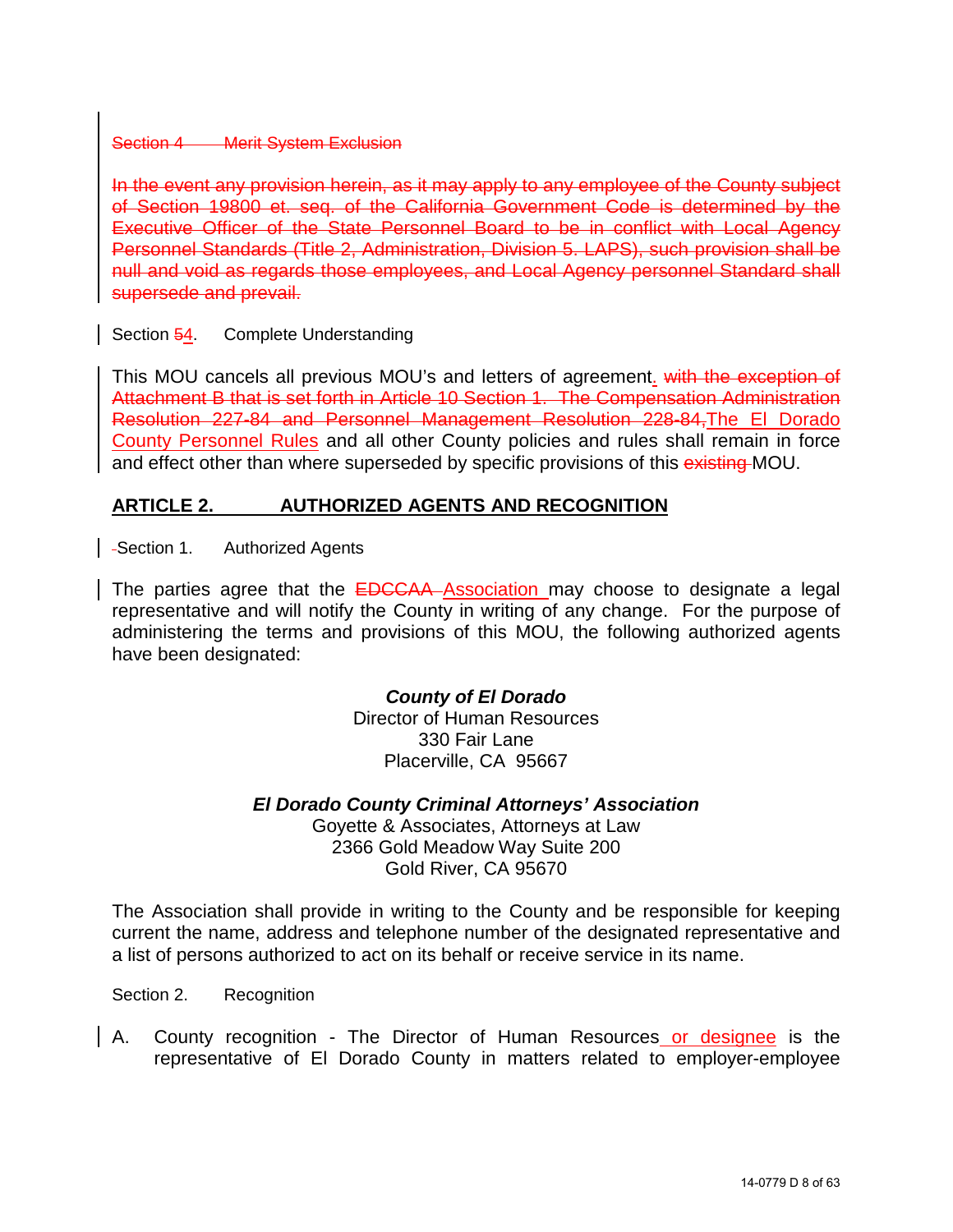relations.

B. The El Dorado County Criminal Attorneys' Association is the exclusively recognized employee organization for the Criminal Attorneys' (CA) Bargaining Unit.

#### <span id="page-8-0"></span>**ARTICLE 3. COUNTY RIGHTS**

County retains, solely and exclusively, all the rights, powers and authority exercised or held prior to the execution of this MOU, except as expressly limited by a specific provision of this MOU. Without limiting the generality of the foregoing, the rights, powers, and authority retained solely and exclusively by the County and not abridged herein, are included, but are not limited to, the following; to manage and direct its business and personnel; to manage, control, and determine the mission of its departments, building facilities, and operations; to create, change, combine or abolish jobs, departments and facilities in whole or in part; to direct the work force; to increase or decrease the work force and determine the number of employees needed; to hire, transfer, promote and maintain the discipline and efficiency of its employees; to establish work standards, schedules of operation and reasonable work load; to specify or assign work requirements and require overtime; to schedule working hours and shifts; to adopt rules of conduct; to determine the type and scope of work to be performed by County employees and the services to be provided; to classify positions, to establish initial salaries of new classifications; to determine the methods, processes, means, and places of providing services and to take whatever action necessary to prepare for and operate in an emergency.

Nothing in this article is intended to alter the post-agreement rights of the respective parties as established by law to meet and confer on changes which would effectaffect the wages, hours, and other terms and conditions of employment, except, however that the scope of representation shall not include consideration of the merits, necessity, or organization of any service or activity provided by law or executive order.

The County reserves the right to contract out services pursuant to the El Dorado County Charter. In the event that the County is considering contracting out services, which will directly result in the layoff of current employees, the county will notify the **EDCCAA** Association and meet and confer prior to the implementation of the action to the extent required by law. The parties agree that for contracts of less than \$50,000, and which will not result in layoffs; the County has no obligation to notify the EDCCAA. The parties agree that if the County intends to contract out work which is being performed by classification currently represented by the EDCCAA and if the proposed contract exceeds \$50,000 and will not result in layoff of currently employees, the County will notify the EDCCAA and provide an opportunity for discussion prior to transmitting the item to the Board of Supervisors.

#### <span id="page-8-1"></span>**ARTICLE 4. EDCCAA RIGHTS**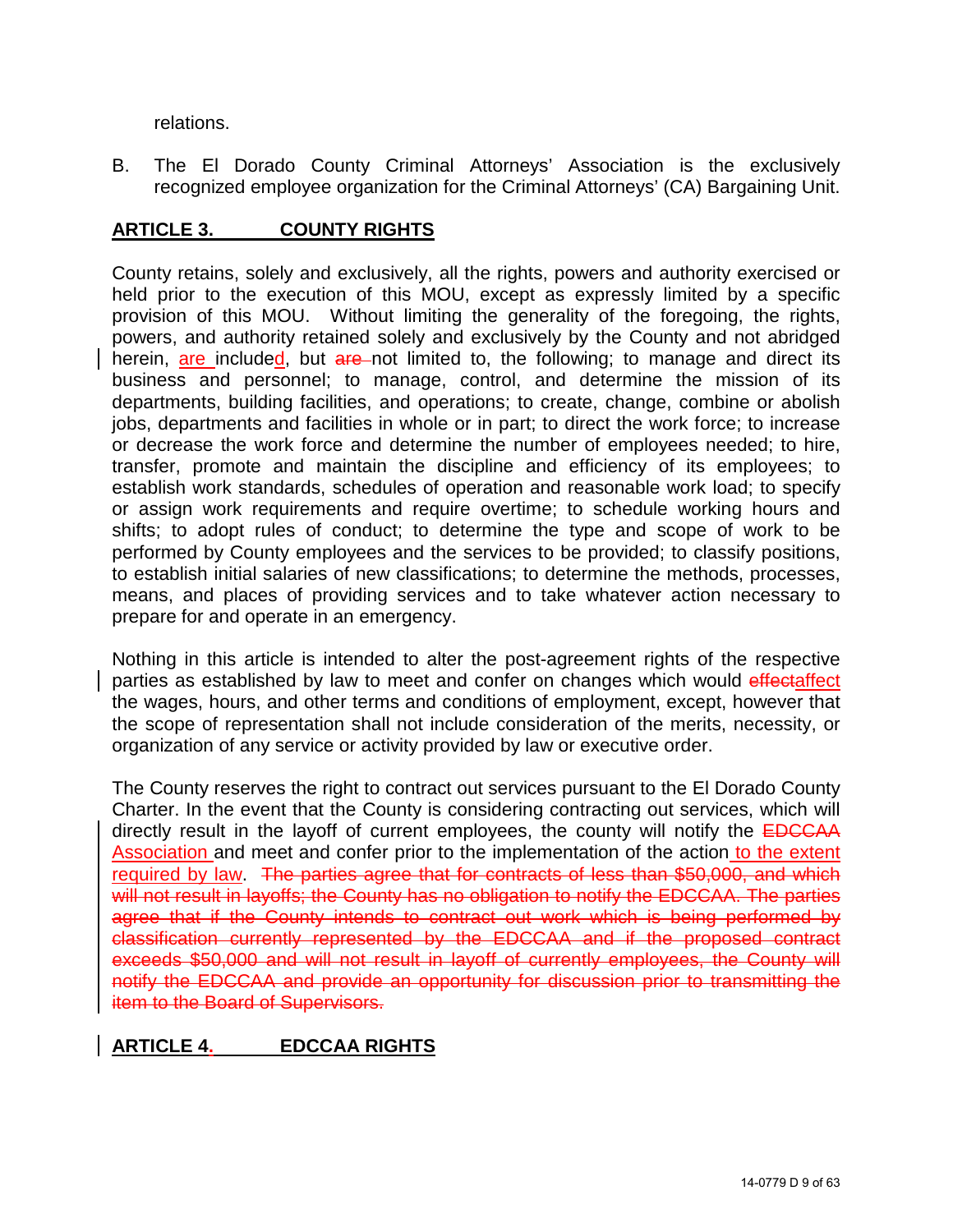#### <span id="page-9-0"></span>Section 1. Representation

This Memorandum covers the employees in the position classifications of County, whichthat EDCCAA Association is certified as representing., and EDCCAA is the formally recognized employee organization which has the exclusive right to represent said employees during the term of this Memorandum.

#### <span id="page-9-1"></span>Section 2. Communications

Official UnionAssociation representatives shall be permitted access to County property to confer with County employees on matters of employer-employee relations. The designated representative shall give notice to the Department Head or his/her designee when contacting departmental employees during the duty period of employees, provided that solicitation for membership or other internal employee organization business shall be conducted only during the non-duty hours of all employees concerned. Non-duty hours are defined as before or after work, lunch periods and rest break periods.

#### <span id="page-9-2"></span>Section 3. Release Time

Official EDCCAA Association representatives shall be released from duty to attend formal meet and confer sessions, grievances, or discipline meetings during the grievance procedure or when meeting with the County. EDCCAA Association shall notify the Director of Human Resources or designee of the names of employees who are official representatives of **EDCCAA**Association, not more than three (3) of whom can be released at any given time.

#### <span id="page-9-3"></span>Section 4. Use of County Buildings

County buildings and other facilities shall be made available for use of the EDCCAA Association or its representatives during non-duty hours in accordance with availability and administrative procedures.

#### <span id="page-9-4"></span>Section 5. E-Mail

The **EDCCAA** Association may use the Department-County electronic mail (e-mail) for EDCCAA Association business under the following conditions:

- A. E-mails shall not be drafted during working hours (not including duty-free breaks and lunches);
- B. The subject line of the e-mail shall read "EDCCAA Information". E-mail shall be in good taste and shall not malign the County of its representatives.
- C. Subject matter shall be limited to brief Association-Association announcements, inquiries, notices, agendas, minutes, and appropriate attachments.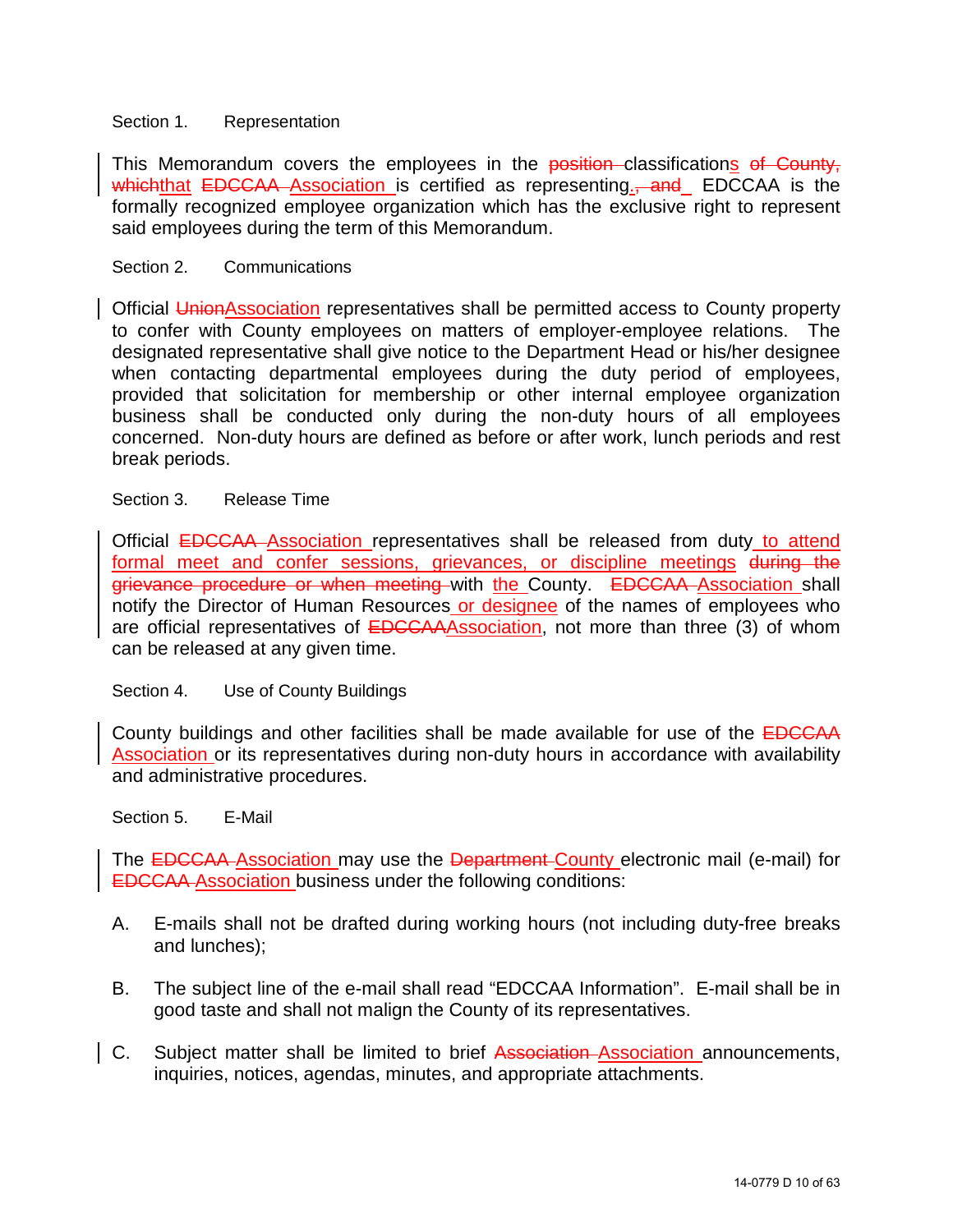- D. All e-mail usage shall be consistent with Departmental policy, the El Dorado County Computer and Network Resource Usage Policies and Standard Guide and the provisions of this MOU.
- <span id="page-10-0"></span>Section 6. Dues Deductions
	- A. Payroll Deductions & and Membership Maintenance-Criminal Attorney (CA) Unit
		- 1. It is agreed that **EDCCAA** Association membership is not a mandatory condition of employment for any employee in the Criminal Attorneys' (CA) Bargaining Unit covered by this agreement. The **EDCCAA** Association may have the regular dues deductions of its memberemployees deducted from employees' paychecks under procedures prescribed by the County Auditor/Controller. Employees desirous of such deductions must sign and submit an Employee Payroll Deduction Authorization (PDA) for each type of deduction. All duly authorized PDA's will be processed promptly. Except as otherwise provided in Article 4. Section 6.A, employees are not entitled to revoke or alter such deductions by filing another signed payroll deduction card with the appropriate instructions affixed thereon. Deductions authorized in the above manner will be accumulated and forwarded on a regular basis to the authorized payees. Nothing herein shall prohibit the County from placing reasonable limits as to the number of payees or deductions per employee for the purpose of efficient administration of the payroll system.
		- 2. Any Criminal Attorney (CA) Bargaining Unit employee, who has a dues deduction authorization on file with the Auditor/Controller's Office on the date his agreement is approved by the Board of **Supervisory**Supervisors, shall be subject to the Maintenance of Membership provisions of this agreement.
		- 3. If employees in the Criminal Attorney (CA) Bargaining Unit Association have a dues deduction on file, it is understood that the dues will be deducted for the duration of this agreement, or until the last day of the last full pay period of the calendar month following the transfer of the employee to a unit represented by another recognized employee organization or to a class not contained in a representation unit, whichever occurs first. Employees in the Association Criminal Attorney (CA) Bargaining Unit are free to discontinue dues deduction by notifying the Payroll section of the Auditor/Controller's office, in writing, during the period of May 15-31 of any year.
		- 4. It is understood that employees in the **Association Criminal Attorney (CA)** Bargaining Unit are free to authorize dues deduction at any time. However, employees may not discontinue dues deduction during the term of this Memorandum of Understanding, except as otherwise provided in this section.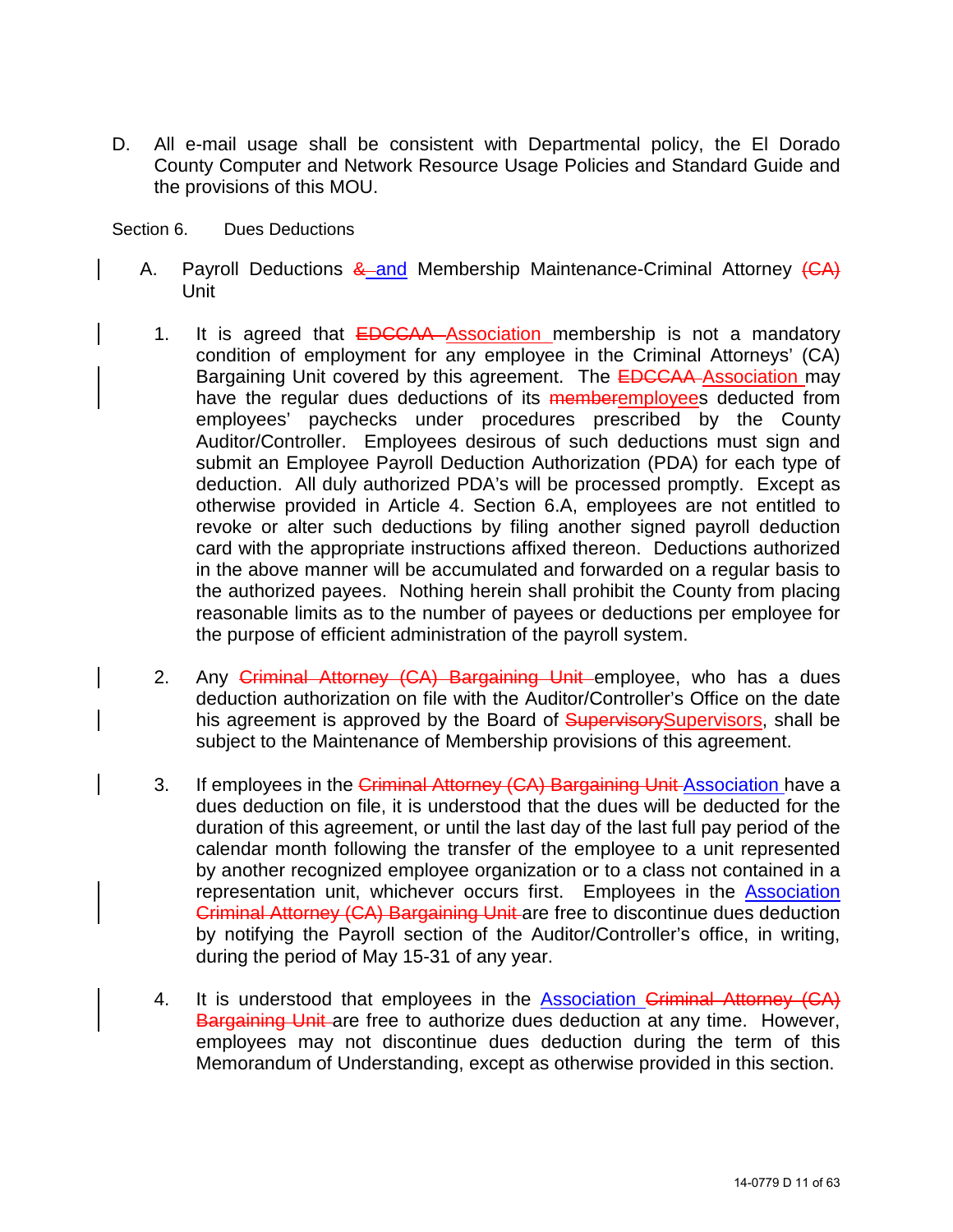- 5. The County will provide to the **EDCCAA Association** a list of the new *Criminal* Attorney (CA) Bargaining Unit employees hired into regular positions represented by the **EDCCAA** Association on a monthly basis.
- 6. Dues deductions from employees who are in another bargaining unit will be allowed if there is no objection from the exclusive representative of that bargaining unit. Employees desirous of such deductions must sign and submit an Employee Payroll deduction Authorization (PDA) for each type of deduction. All duly authorized PDA's will be processed promptly.
- 7. The County shall not be liable to the AssociationAssociation, employees, or any other party by reason of the requirements of this Section for the remittance or payment of any sum other than the constituted actual deductions made from employee' wages earned. The Association Association shall hold and keep the County harmless against any and all claims, demands, suits, orders, judgments or other forms of liability that may arise out of or by reason of action taken by the employer under this Article.
- B. Hold Harmless

The authorization for payroll deductions described in this Agreement shall specifically require the employee and **EDCCAA** Association to agree to hold the County harmless from all claims, demands, suits or other forms or liability that may arise against the County for or on account of any deduction made from the wages of such employee.

EDCCAA Association shall defend, indemnify and hold harmless, release and save the County and its agents and employee against any claims, demands, suits, orders, judgments or other forms of liability that shall arise out of, or by reason of, action taken or not taken by the county under this Agreement. This includes but is not limited to the collection and procedures for collection of fair share fees and reasonable cost of County's attorney fees and costs, along with reasonable cost of management preparation time as well.

#### <span id="page-11-0"></span>**ARTICLE 5. SALARY AND OTHER RELATED ISSUES**

<span id="page-11-1"></span>Section 1. Salaries

The base wages for Criminal Attorneys' represented classifications will be increased by 18% during the term of the Memorandum of Understanding as follows:

Cost of Living Adjustments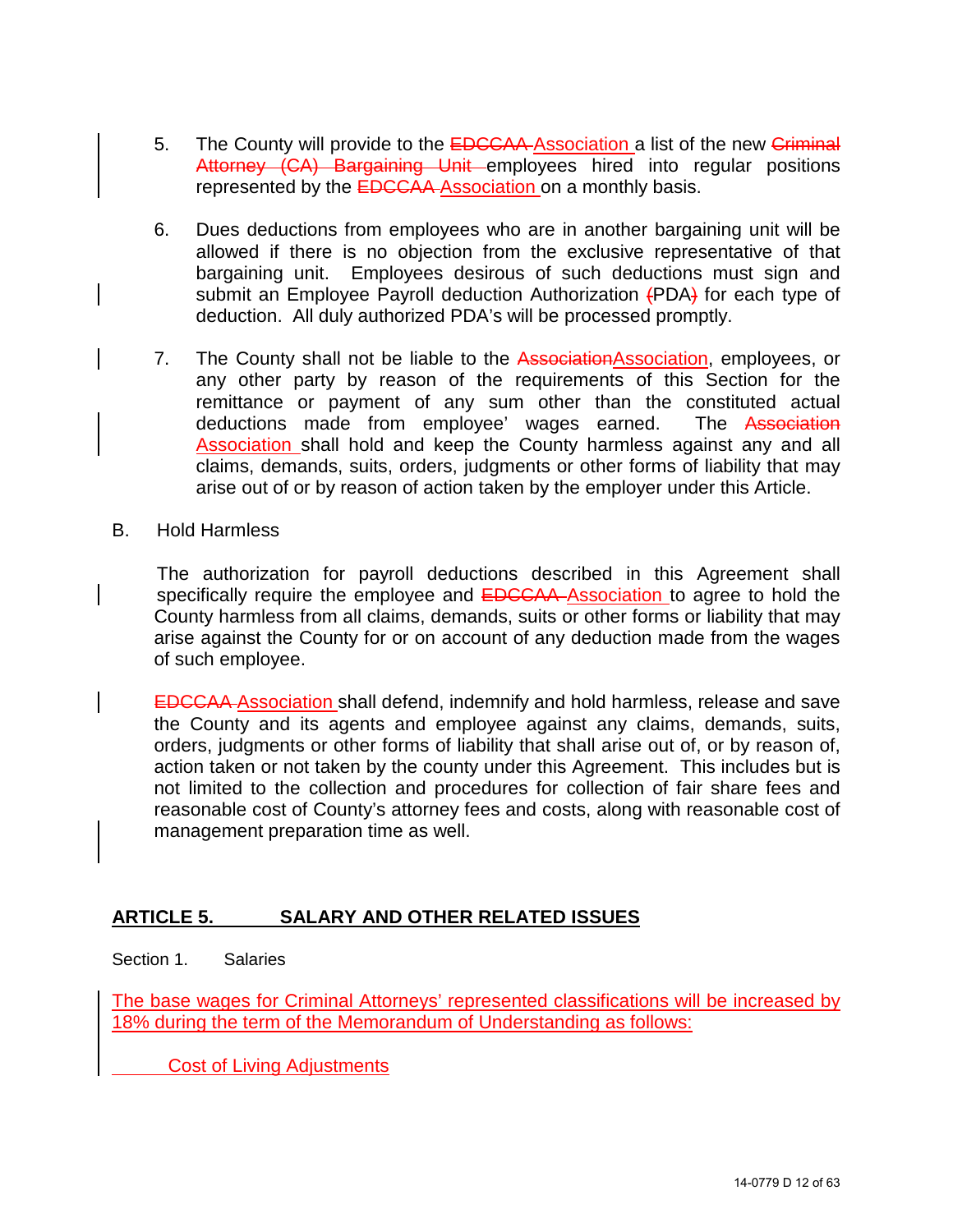2014: 2% effective the pay period including January 1, 2014.

2015: 2% effective the pay period including January 1, 2015.

2016: 2% effective the pay period including January 1, 2016.

Equity Adjustments

2014: 3% effective the pay period including January 1, 2014.

2015: 3% effective the pay period including January 1, 2015.

2016: 3% effective the pay period including January 1, 2016.

CALPERS Liability Transfer

2014: Employees with CalPERS retirement plans Tier 1 and Tier 2 shall pay the full 7% employee CALPERS contribution effective the firstsecond full pay period following Association ratification and Board of Supervisors adoption of the MOU. As an offset, all employees in the Association shall receive an additional 3% base wage increase effective the second pay periods following Association ratification and Board of Supervisors adoption of the MOU.

A. Classifications within the Criminal Attorney Unit shall receive the salaries as set forth in Attachment A.

Section 2. Salary Resolution

A. A salary range consisting of five steps shall be assigned to all classifications.

B. Base Salary Ranges and Adjustments

The parties jointly agree that the base salary range and rates shown in Attachment A shall be applicable on the dates indicated for job classifications in this Unit. Classification Titles and Salary Ranges may be amended from time to time by Resolution adopted by the Board of Supervisors.

 For purposes of this Agreement, base salary range shall mean the salary range assigned to a specific classification as provided in Attachment A. Base salary rates shall mean this hourly rate of pay established pursuant to the step placement within the base salary range as provided in this Agreement.

Section 3. Full Time, Part-Time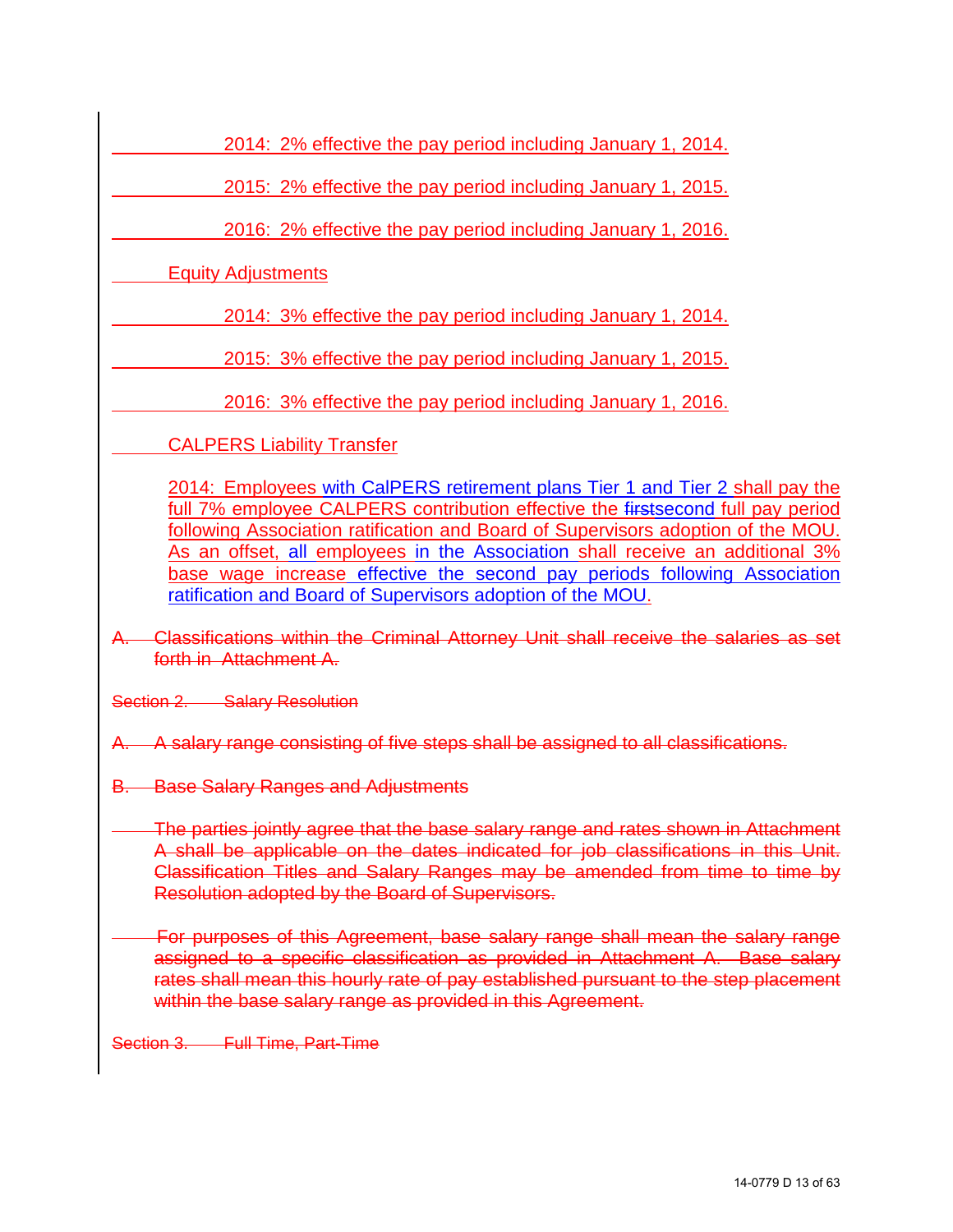- A. Full-Time Employees A full-time employee shall receive the full amount of salary based upon the step in the range for the classification to which the employee is assigned by his/her appointment, if the total hours in pay status for the biweekly pay period as shown equals or is great than eighty (80) hours. A full-time employee who is not in pay status for 80 hours for a particular biweekly pay period as shown in the Payroll Time Report shall be entitled only to the total hours in pay status as shown by the Payroll Time Report.
- B. Part-Time Employees A part-time employee shall receive that portion of the salary based upon the step in the range for his/her classification to which the employee is assigned and the number of hours in pay status in the pay period. Part-time employees shall earn vacation with pay and accrue sick leave and holiday pay on a prorated basis based upon the number of hours in pay status in the pay period. In other respects, provisions of this MOU applicable to full-time employees, such as management leave, cafeteria plan and health and dental benefits shall apply to part-time employees on a pro rated basis unless specifically defined otherwise herein.

<span id="page-13-0"></span>Section 2.-4. Salary Step assignmentsupon Reemployment

- A. **Initial Step Placement** Except as specified below, the entrance salary for a new employee entering County service shall be the first step of the salary range for the class to which the employee is appointed. In exceptional cases after reasonable effort has been made to obtain employees for a particular class, employment of individuals who possess special qualifications higher than the minimum qualification prescribed for the particular class may be authorized at a higher step upon recommendation of the appointing authority.
- B. **Advanced Step Hiring of New Employees** A Department Head or appointing authority may hire a new employee (does not include promotions or transfers) at up to the third step of the salary range of the employee's classification. The Department Head shall only hire at an advanced step if the candidate possesses exceptional skills or qualifications that would be highly beneficial to the county or department, or if due to the difficult nature of the recruitment, few qualified candidates were available and it is necessary to hire at an advanced step in order to obtain a person to fill the vacancy. The Department Head shall file a written justification for any advance step hiring with the Department of Human Resources.

C. **Salary Upon Reemployment –** A full-time or part-time employee who resigns in good standing and is reappointed in the same or closely related class within the same classification series within two (2) years of resignation, shall be eligible, with the approval of the appointing authority, to be reappointed at any step up to and including the step received prior to resignation. If the appointing authority wishes to rehire the employee at a step which exceeds the step paid at the time of resignation, approval shall be required consistent with the Early Salary Range Step Advancement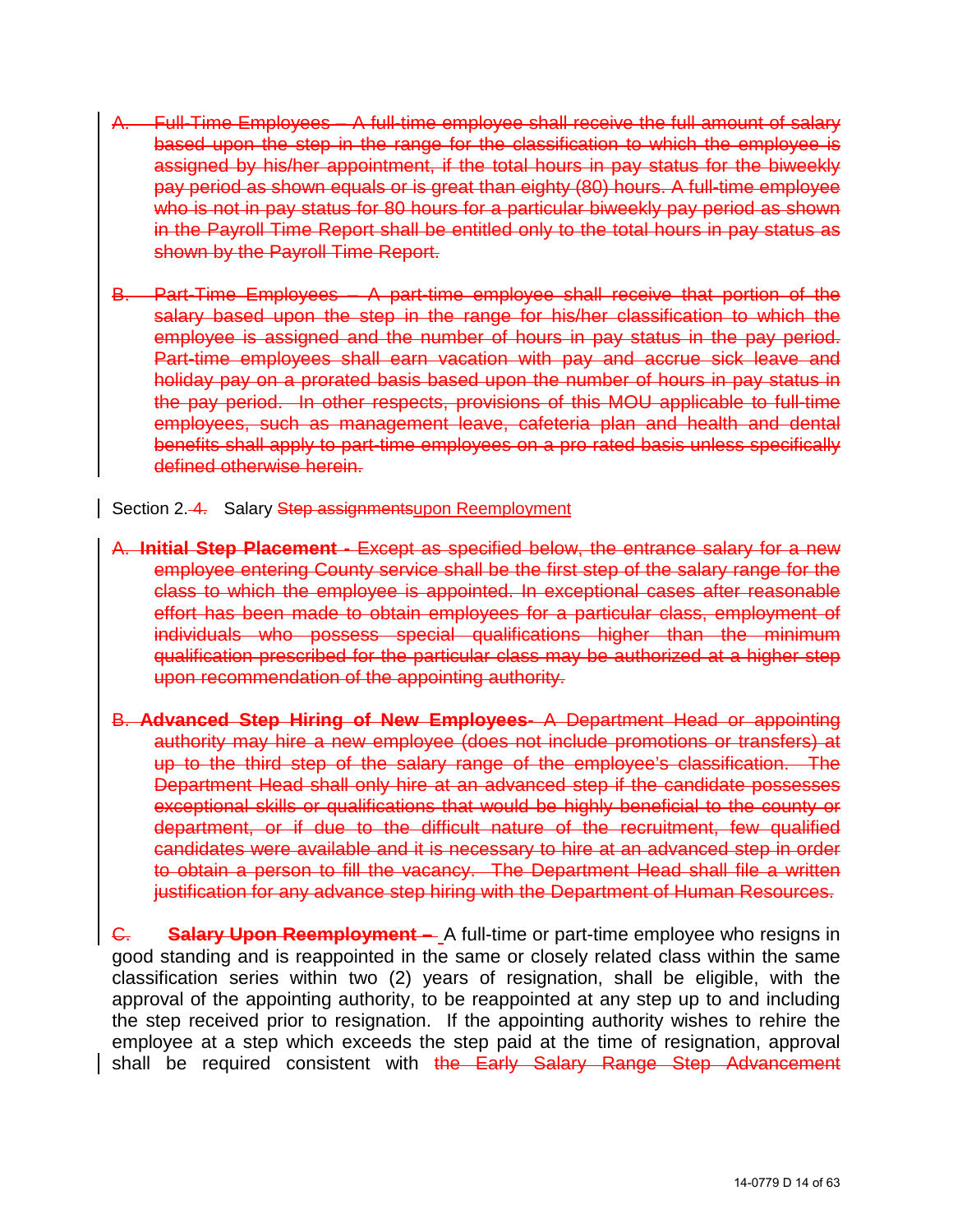PolicyPersonnel Rules. For purposes of vacation accrual, shift selection, and longevity pay, such an employee shall receive credit for the amount of prior service in effect at the time of resignation and shall be restored to the place on the vacation accrual table, the shift selection order and longevity pay table in effect at the time of resignation. An employee that is reemployed after the effective date of this MOU will not be eligible for retiree insurance.

A full time or part time employee who resigns in good standing and is reemployed by the County within two (2) years of resignation in a classification in a different class series or a higher class from which the employee resigned shall, for purposes of vacation accrual and longevity pay, receive credit for the amount of prior service in effect at the time of resignation, and shall be restored to the place on the vacation accrual and longevity pay table in effect at the time of resignation. An employee that is reemployed after the effective date of this MOU will not be eligible for retiree health insurance.

**EFOR** purposes of vacation accrual and longevity **pay**, pay; such an employee shall receive credit for the amount of prior service in effect at the time of resignation and shall be restored to the place on the vacation accrual and longevity pay table in effect at the time of resignation.

- D. **Appointment of Extra Help to an Allocated Position** An Extra Help employee who is appointed a full-time or part-time position in the same class in which the employee was Extra Help shall receive the same step of the range the employee received in Extra Help capacity. Time as an Extra Help employee shall not count toward eligibility for salary step increases.
- E. **Salary Step Plan** Eligibility for salary step movement shall be based upon time in classification and based upon merit, at the sole discretion of the appointing authority, and with no right to appeal.
	- 1. Salary Step Movement Employees hired at Step 1 shall be eligible for advancement to Step 2 after completion of 13 full pay periods of satisfactory performance at Step 1, and with the approval of the appointing authority. Employees at Step 2 or higher shall be eligible for advancement to the next step in the range after completion of 26 full pay period of satisfactory performance in the current step, and upon the approval of the appointing authority.
	- 2. Early Step Advancement A Department Head may advance employees from the second step to the third step of the salary range of the employees' classification after the employee has completed at least six months of service in the prior step of the salary range of that classification. If the Department Head has made the following determinations in writing to the Department of Human Resources: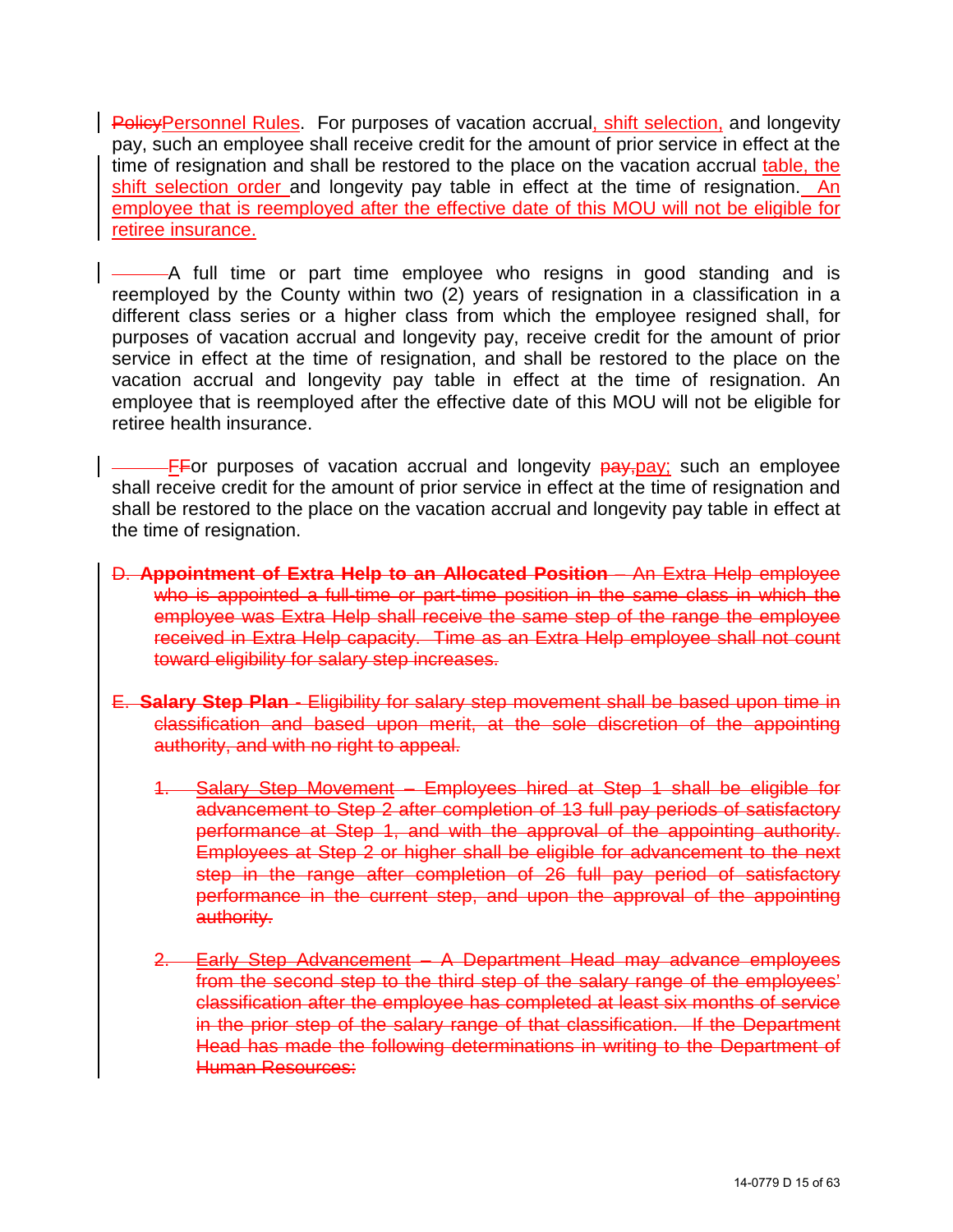- (a) That the employee's performance and abilities are outstanding, as documented in an attached performance evaluation;
- (b) That they are functioning as fully qualified and advanced level employees;
- (c) That the amount of the additional salary and benefit cost are available in the department's budget for the balance of the fiscal year (department's calculations to accompany the estimate);
- (d) That the County's financial condition require reductions in departmental appropriations during the fiscal year, the department agrees to identify departmental savings that will offset the added cost of the early step advancement.
- 3. Fourth and Fifth Steps A Department Head may recommend to the Chief Administrative Officer or his or her designee that an employee be advanced from the third step of the salary range to the fourth step or from the fourth step of the salary range to the fifth step of the salary range after the employee has completed at least six (6) months of service at that step. The Department Head must submit justification to the Chief Administrative Officer which clearly demonstrates that the employee's skills, knowledge, and ability as evidenced by significant achievement of county wide importance and/or their continuing outstanding performance is such that it places them clearly above the level of their fellow employees. The request should include the same salary and benefit cost estimation and financial condition disclaimer as provided in Subsections above.
- 4. Procedure All merit salary step advancements must be initiated by the Department Head on a Payroll/Personnel Form accompanied by an employee evaluation filed with the Director of Human Resources prior to the proposed effective date of the merit salary step advancement. Salary step advancements shall be effective on the first day of the biweekly pay period following completion of the required period of service. The Director of Human Resources shall notify the County Auditor of every approved merit salary step advancement.
- 5. Anniversary Date Changes in an employee's salary because of promotion or upward reclassification will set a new anniversary date for that employee. The salary anniversary date for an employee shall not be affected by a transfer or downward reclassification. Changes in salary ranges for a classification, as defined in Article 4, Section 8 below will not set a new salary anniversary date of employees.

Section 5. Salary Step on Promotion

**Salary on Promotion-** An employee who is appointed to a position in a class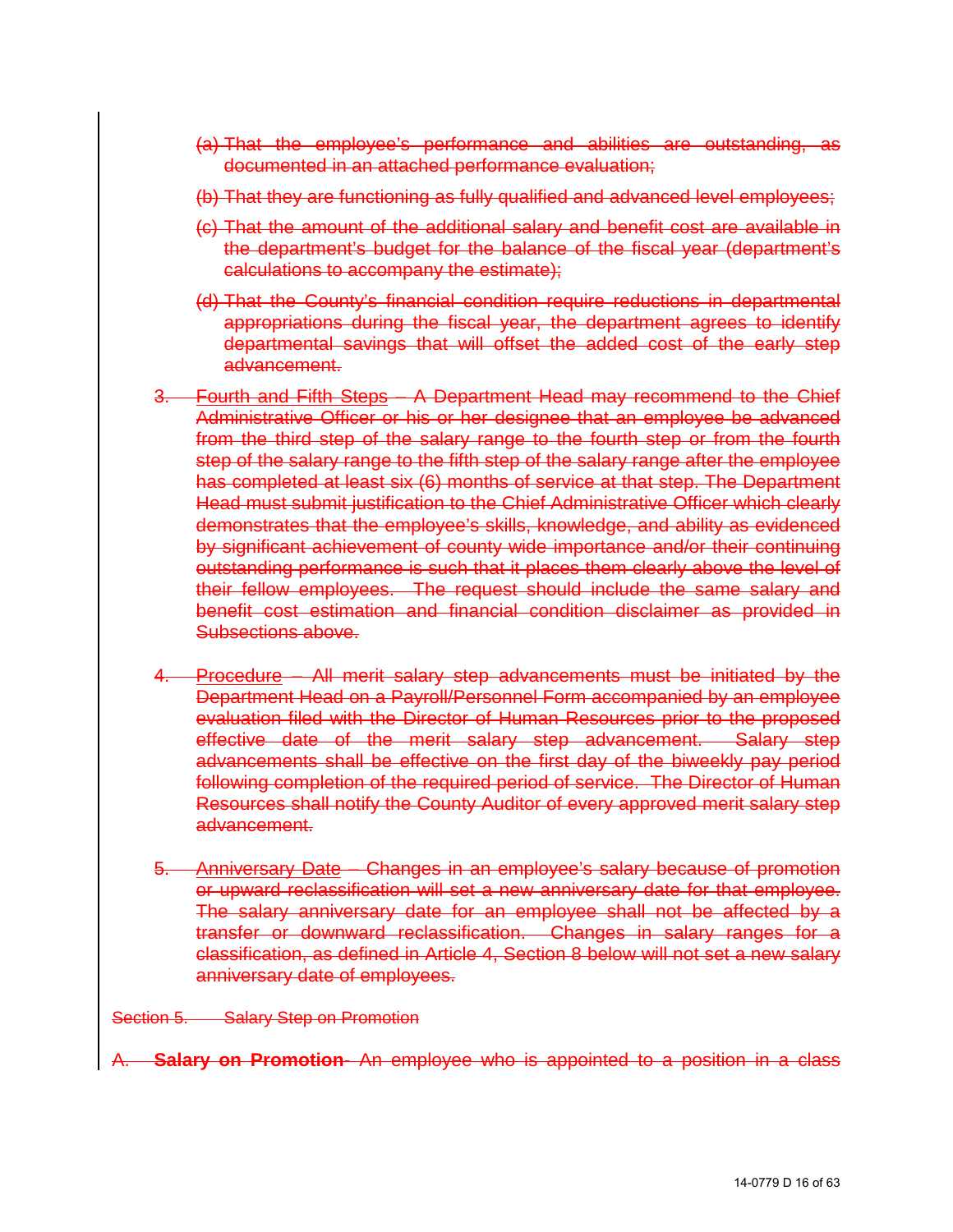allocated to a salary range for which the top step is higher than the top step of the class which the employee formerly occupied, shall receive the nearest step within the new salary range which shall not be less than five percent more than his/her former salary step provided, however, that in no case shall the increased salary be more than the top step in the new range.

The effective date of a promotion shall be the first day of the first full pay period following the appointment.

- B. **Advanced Salary Upon Promotion** Upon promotion of an employee from a position for which the county pays the full contribution or a portion of the employee contribution to PERS to a position for which the employee pays the employee contribution to PERS, such employee shall be placed at a salary step in the higher salary range which is closest to and provides an increase in compensation of no less than five percent (5%) above the combined former salary step and employeepaid PERS contribution. In no case shall the salary step placement exceed the top step of the new range.
	- Notwithstanding the above, upon promotion of a full-time or part-time employee to a management position the appointing authority may recommend to the Chief Administrative Officer that the person being promoted shall receive one additional step beyond which the employee is entitled, but which in no way exceeds the top of the range.

#### Section 6. Salary on Demotion

 $\overline{a}$ 

- **Salary upon Voluntary Demotion to Another Position or Class** An employee who voluntarily demotes to a position of a class having a lower salary range than the class previously occupied by the employee, shall have his/her salary reduced to the salary step within the lower range which is closest to, but not exceeding the salary received before the demotion. The employee's eligibility for salary step advancement shall not change as a result of demotion.
- B. **Salary upon Demotion During Probation** a full-time or part-time employee, who, during the employee's probationary period, is demoted to a class which the employee formerly occupied in good standing during the same period of continuous service, shall have the employee's salary reduced to the salary the employee would have received if the employee had remained in the lower class. The employee's eligibility for salary step advancement shall be determined as if the employee had remained in the lower class throughout the employee period of service in the higher class.

#### **Salary Upon Involuntary Demotion to a Lower Class - A full-time or part-time**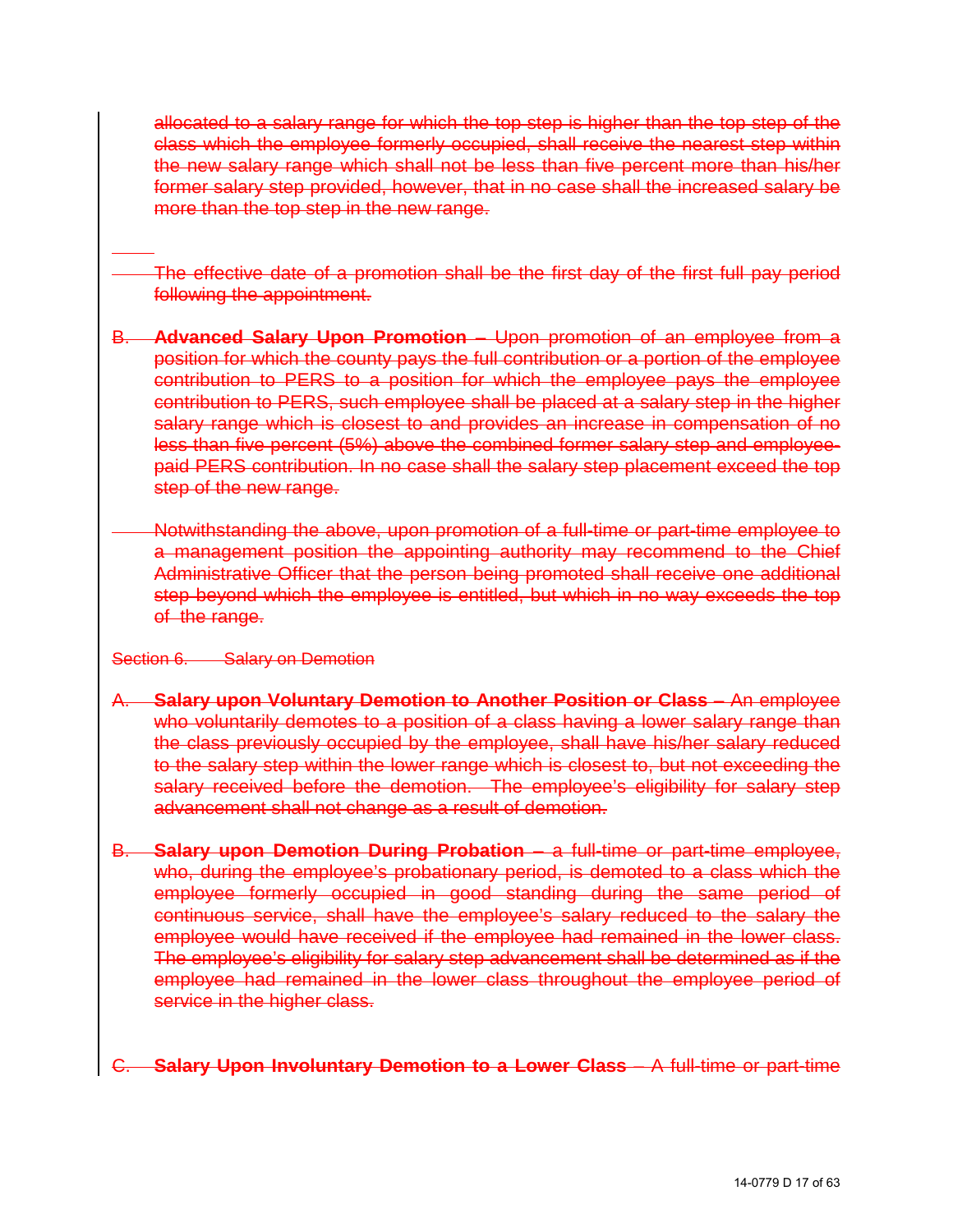employee, to whom the circumstances described in Section 6, A or B above do not apply, who is demoted involuntarily to a position of a class which is allocated to a lower salary range than the class from which the employee is demoted, shall have the employee's salary reduced to the salary step in the lower range for the new class which is closest to but not exceeding the salary step received before the demotion except in cases of involuntary demotion as a result of discipline. In cases of discipline, an employee may be demoted to any step of the salary range in a lower class. The employee's eligibility for salary step advancement shall not change as a result of demotion.

D. **Demotion Within a Salary Range** – An employee may only be demoted to a lower salary step within a salary range as a disciplinary action in accordance with County rules and regulations. The employee's eligibility for salary step advancement shall be based on the effectual date of the promotion in accordance with Section 4 F 2 above.

#### Section 7. Salary on Transfer

- A. A full-time or part-time employee may transfer from one allocated position in one class to another allocated position in the same class, or in another closely related class at the same salary range, or a class which has a salary range the top step of which is within five percent of the top step of the range of the previously occupied class. In such case an employee shall be paid at the salary step in the salary range for the new class which is the closest to, but not exceeding the salary step the employee previously received.
- B. For purposes of further annual increase within the salary range, his/her anniversary date shall remain the same as it was before the transfer. The effective date of all transfers shall be the first working day of the pay period.
- Section 8. Changes in Salary Ranges
- A. Whenever the salary range for a class is revised, each incumbent in a position to which the revised salary range applies shall remain at the step held in the previous range, unless otherwise specifically provided by the Board of Supervisors.

Section 9. Salary Step on Reclassification

The salary of an incumbent in a position which is reclassified shall be determined as follows:

A. **Lateral Reclassification** – if the position is reclassified to a class which is allocated to the same salary range as is the class of the position before it was reclassified, the salary step and anniversary date of the employee shall not change.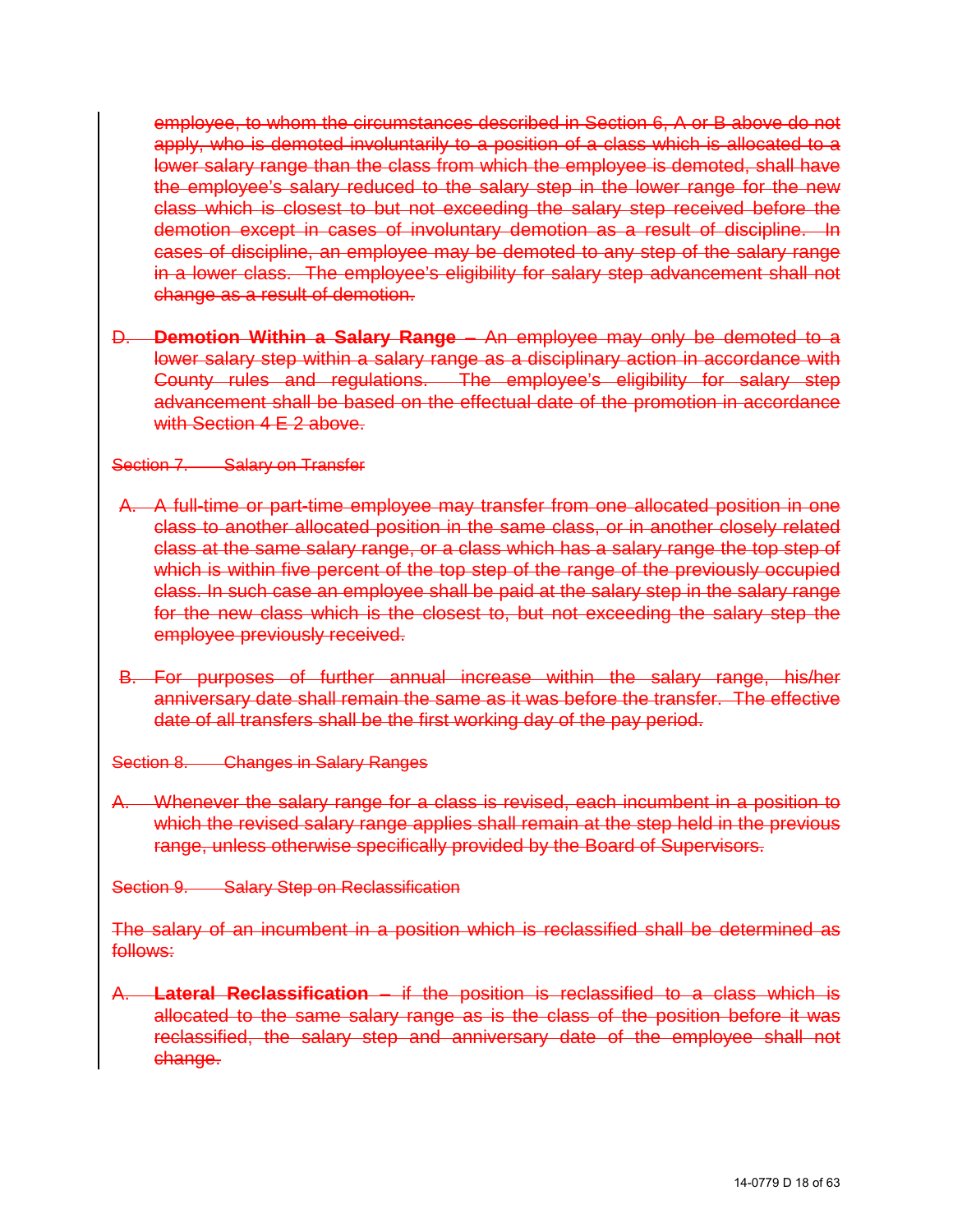- B. **Upward Reclassification** If the position is reclassified to a class which is allocated to a higher salary range than the class of the position before it was reclassified, the salary step of the employee shall be governed by Section 5. Salary Step on Promotion, sub-section A. "Salary on Promotion".
- C. **Downward Reclassification** If the position is reclassified to a class which is allocated to a lower salary range than the class of the position before it was reclassified, the employee shall receive the step, if any, in the new range which is the same as but does not exceed the salary he/she was receiving prior to reclassification and his/her anniversary date shall not change. If the salary step of the employee is greater than the maximum step of the new range, the salary step of the employee shall be designated as a "Y" rate and the salary will be frozen until the top step salary of the new classification equals or exceeds the present salary. At that time, the employee will be placed on the top step and will be eligible for cost of living increases granted to incumbents of that classification.

<span id="page-18-0"></span>Section 403. Salary Provisions Upon Restoration From Lay Off

An employee who has been laid off or voluntarily demoted as a result of layoff and subsequently restored in their former classification within a two (2) year period from the date of his/her layoff or voluntary demotion, shall receive the following considerations and benefits:

- A. All sick leave credited to the employee's account when laid off shall be restored, unless the employee received compensation for such sick leave at the time of the layoff.
- B. All prior service shall be credited for the purpose of determining sick leave and vacation earning rate, longevity pay increases and time in step.
- C. The employee shall be placed on the step of the salary range that was held at the time of the layoff.

<span id="page-18-1"></span>Section 4. Classification Structure Study

The County will initiate a classification structure study during the term of the MOU. After the study is complete, the County will present any negotiable changes to the County's classification structure to the Association. The County and the Association agree to meet and confer over the negotiable changes, if any, to the classification structure.

Section 11. Payroll Records

The Office of the County Auditor and Department of Human Resources shall be the office of record with respect to maintenance of payroll records to implement the payroll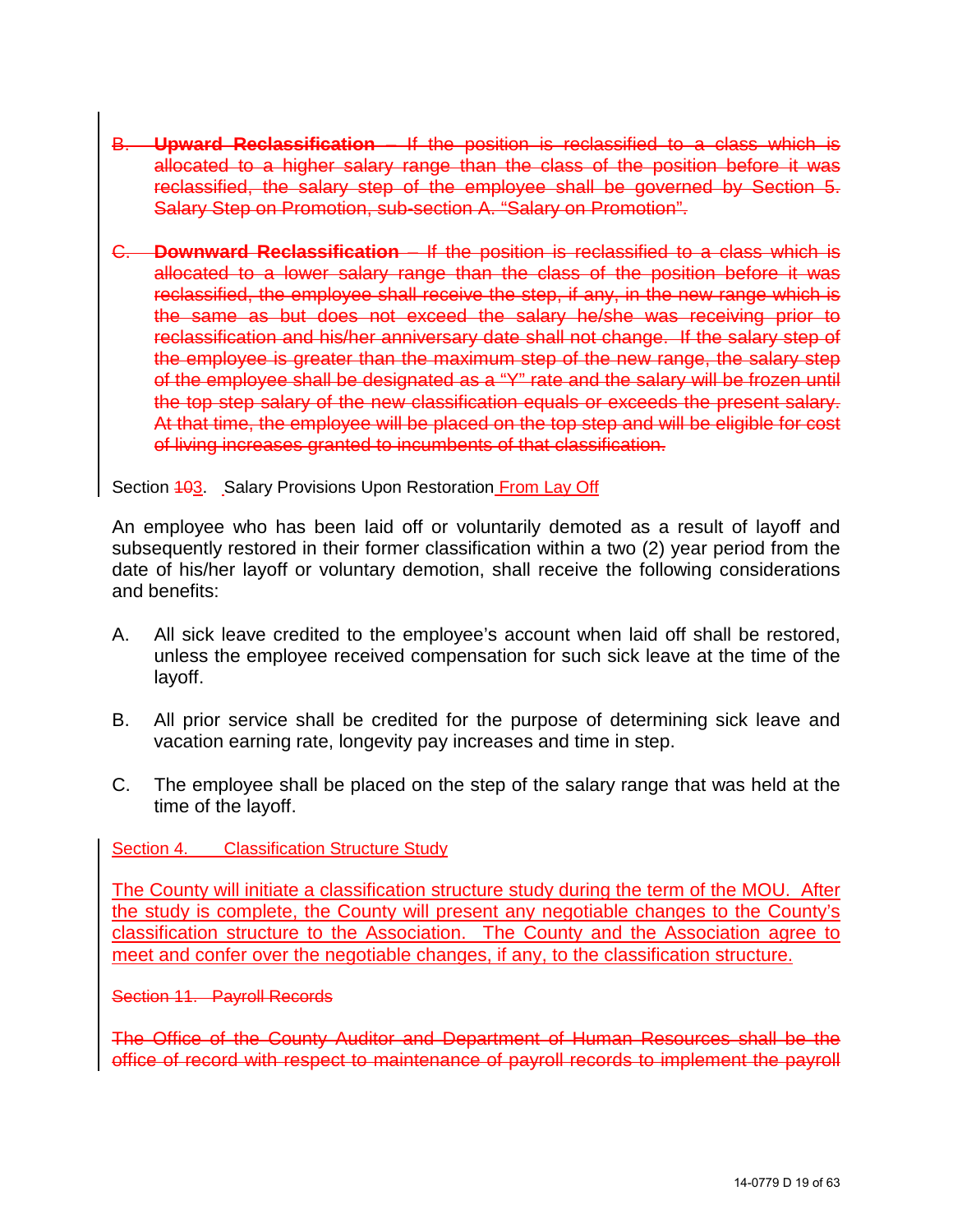provisions of all ordinances and resolutions. Departmental payroll records shall be maintained in forms provided or approved by the County Auditor.

#### **ARTICLE 6. PAY PERIOD DEFINITION**

The date of payment shall be the first Friday following the close of the biweekly pay period, except that when such following Friday falls on a legal holiday, the date of payment shall be the first Thursday (or Wednesday, if Thursday is also a holiday) following the close of the biweekly pay period.

#### <span id="page-19-0"></span>**ARTICLE 76. HOLIDAYS**

<span id="page-19-1"></span>Section 1. Designated Holidays

The County shall designate specific days as County holidays. Paid holidays shall be authorized for only full-time and part-time employees.

The following days shall be the official County holidays:

- **January 1 New Year's Day**
- January (Third Monday) Martin Luther King Jr.'s Birthday
- **February (Third Monday) Washington's Birthday**
- May (Last Monday) Memorial Day
- Uuly 4 Independence Day
- **September (First Monday) Labor Day**
- **November 11 Veteran's Day**
- November Thanksgiving Day
- **November Friday after Thanksgiving**
- December 24 Christmas Eve (When December 25 falls on a Thursday, the day after Christmas, shall be observed as a County holiday in lieu of Christmas Eve.)
- December 25 Christmas Day
- A. In addition, to which every day appointed by the President or Governor, upon concurrence by the County Board of Supervisors, for a public fast, Thanksgiving, or holiday shall also be considered as a holiday for purposes herein.
- B. Floating Holidays In Lieu of Lincoln's Birthday and Columbus Day regular employees shall be entitled to up to sixteen (16) hours of floating holiday time. This time will be credited in pay period 01 of each year. Floating holidays shall be taken at a time agreeable to both the employee and the appointing authority. Parttime employees shall receive this holiday time on a pro-rated basis.

Lincoln's Birthday and Columbus Day will not be considered holidays for payroll purposes. Floating holiday time must be used by the last day of pay period twentysix (26) of each year and is not subject to the payoff provisions. Any unused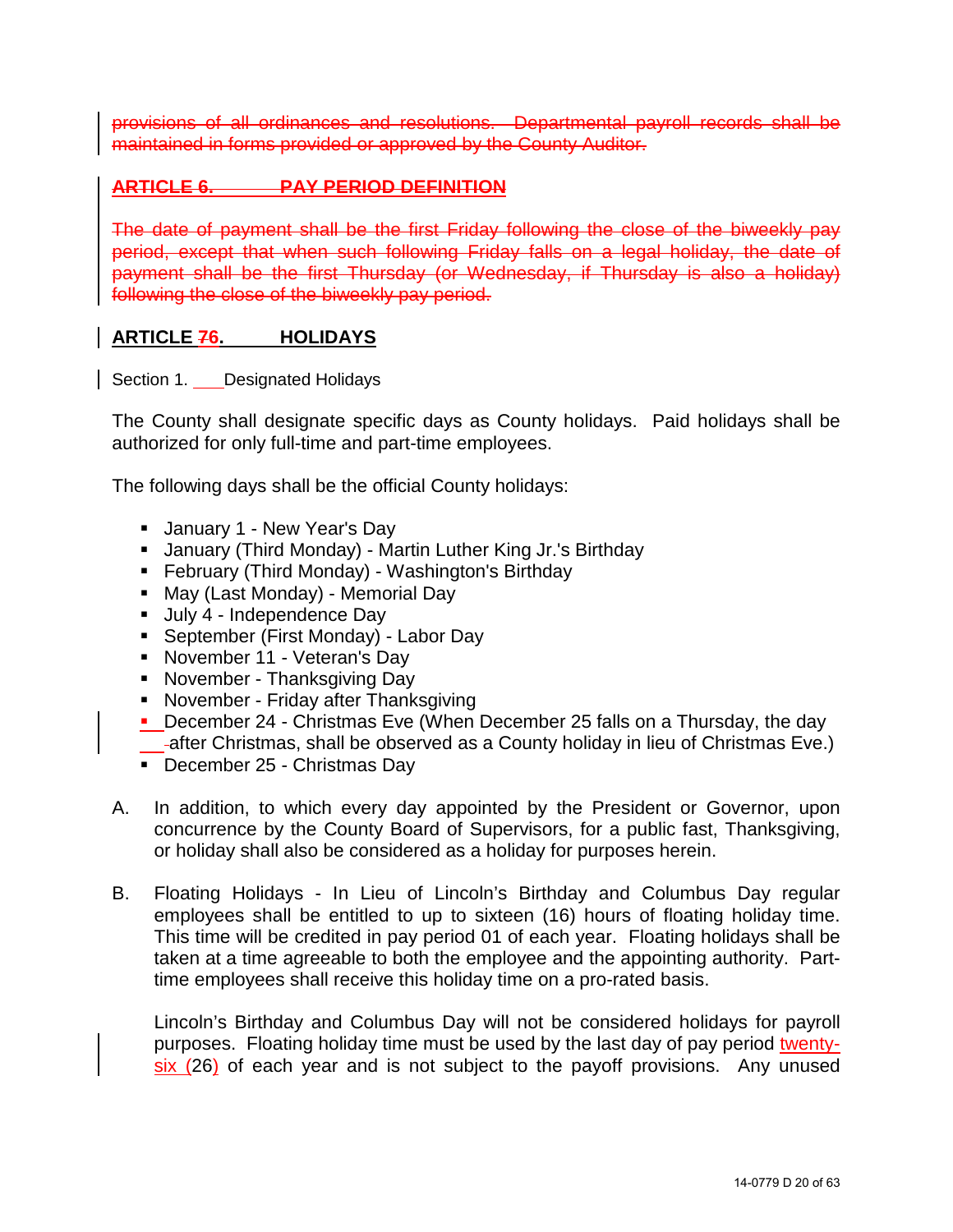floating holiday time will be lost.

<span id="page-20-0"></span>Section 2. Day Observed

If a holiday falls on a Sunday, the following Monday shall be observed as the holiday in lieu thereof. If a holiday falls on a Saturday, the preceding Friday shall be observed as the holiday in lieu thereof.

All full-time and part-time employees who are on an irregular work week schedule shall be entitled to the same number of paid holiday hours as those employees on a regular work week schedule. If an employee works a non-standard (rather than Monday through Friday) work schedule, their first day off shall be treated as if it was a Saturday or their second day off as if it were a Sunday.

<span id="page-20-1"></span>Section 3. Compensation For Holidays

Full-time and part-time employees shall receive holiday pay for all authorized holidays at their current hourly rate, not to exceed eight (8) hours for any one (1) day, provided they are in a pay status for the full day on both their regularly scheduled work days immediately preceding and following the holiday. Part-time employees shall be entitled to receive holiday pay in proportion to the percentage of full-time hours worked during the biweekly pay period which includes a holiday. The Department Head may approve holiday pay when an employee has insufficient sick leave accruals to maintain paid status for the full day immediately preceding and following the holiday, provided the employee will use at least twelve (12) hours of sick leave or the maximum number of hours required in the coordination of State Disability Insurance (SDI) during the pay period that includes the holiday.

<span id="page-20-2"></span>Section 4. Limitations

The following provisions as to administration of holidays shall apply to all full-time and part-time employees:

- 1. A new employee whose first working day is the day after a paid holiday shall not be paid for that holiday.
- 2. An employee who is terminating his/her employment and whose last day as a paid employee is the day before a holiday, shall not be entitled to holiday pay for that holiday.

#### <span id="page-20-3"></span>**ARTICLE 87. VACATION**

For purposes of this section, one year shall be equivalent to twenty-six (26) biweekly pay periods of continuous service.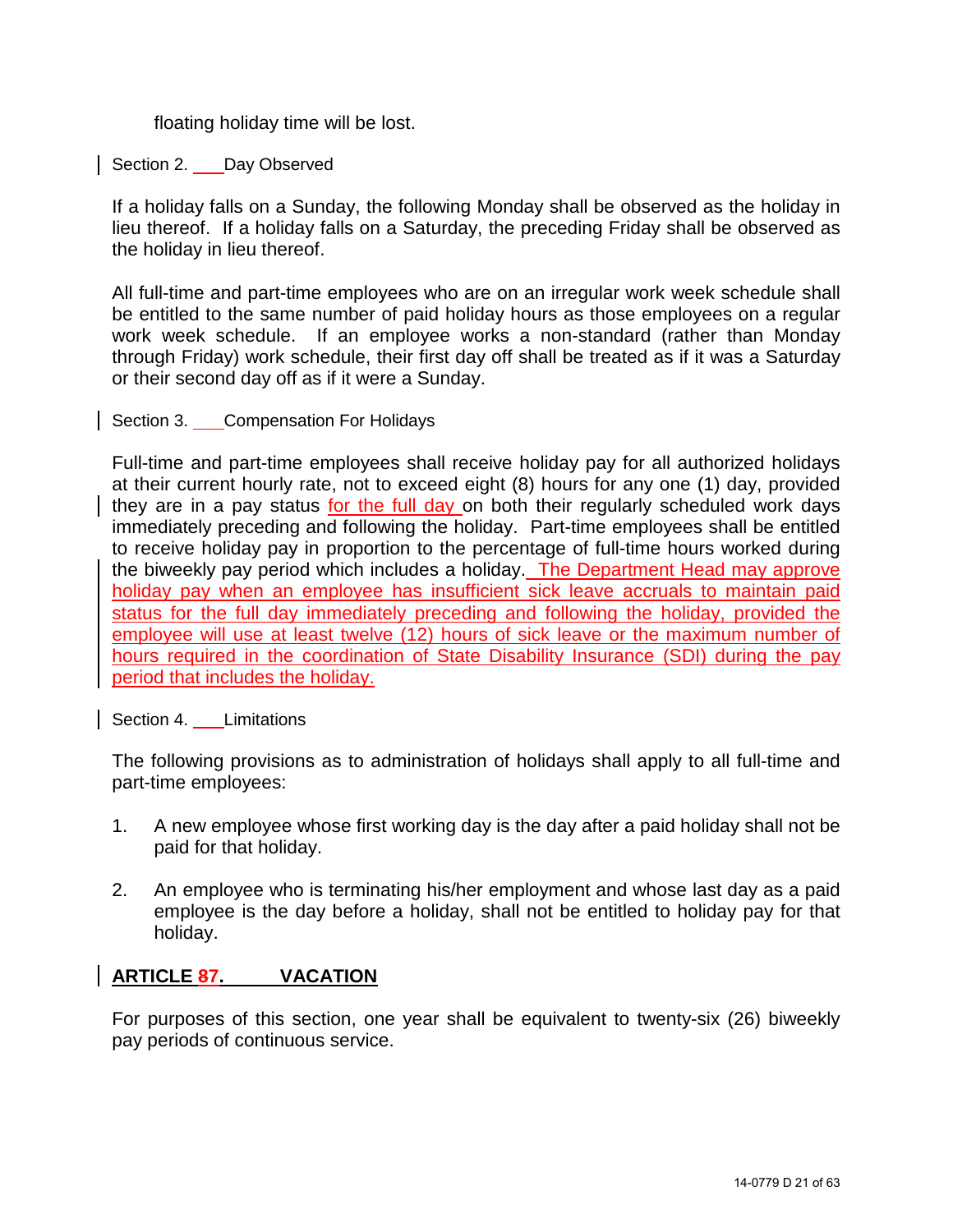<span id="page-21-0"></span>Section 1. Accrual Rates and Maximum Accumulation

Every full-time and part-time employee shall accrue and accumulate vacation leave with pay as follows:

- A. Employees with less than four years continuous service shall accrue vacation credit at the rate of .03875 an hour for each full hour in pay status. (Equal to 3.1 hours for full-time in a full pay period.) In no case shall an employee with less than four (4) years continuous service accumulate more than 240 320 hours vacation leave. Effective the first full payroll of July 2011, the maximum accumulation of vacation leave shall be 320 hours.
- B. Employees with over four years of continuous service shall accrue vacation credit at the rate of .05875 hour for each full hour in pay status. (Equal to 4.7 hours per full-time in a pay period.) In no case shall an employee with more than four years continuous service accumulate more than 320-400 hours vacation leave. Effective the first full payroll of July 2011, the maximum accumulation of vacation leave shall be 400 hours.
- C. Employees with over eleven years of continuous service shall accrue vacation credit at the rate of .07750 hour for each full hour in pay status. (Equal to 6.2 hours per full-time in a pay period.) In no case shall an employee with more than eleven years continuous service accumulate more than 320-400 hours vacation leave. Effective the first full payroll of July 2011, the maximum accumulation of vacation leave shall be 400 hours.

<span id="page-21-1"></span>Section 2. Provisions

Vacation leave shall be accrued from each eligible full-time or part-time employee's date of hire. Employees shall be entitled to use accrued vacation leave upon completion of two (2) full pay periods of continuous service. Upon termination of an employee's employment, for any cause, the employee shall be paid for any unused vacation hours accumulated, up to the maximum amount permitted to be accumulated. No employee in this bargaining unit shall receive any payment in lieu of vacation while remaining a County employee.

<span id="page-21-2"></span>Section 3. Vacation Scheduling

It is the policy of the County that employees take their vacation each year; provided however, that for reasons deemed sufficient by the Department Head or designee, an employee may take less than the normal vacation accrued that year. All vacations shall be taken at such times during the calendar year as may be approved by the Department Head or designee.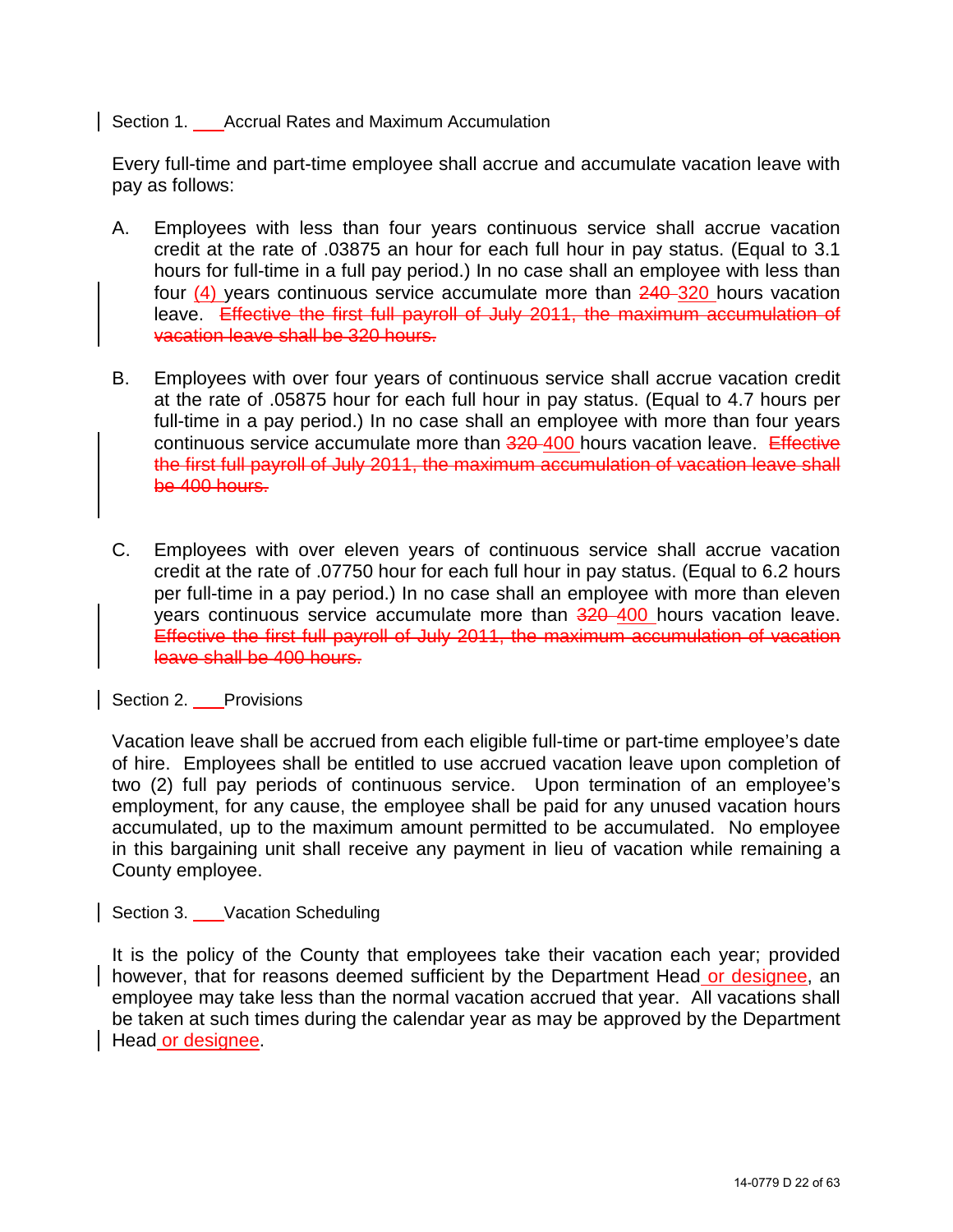In the event an memberemployee is not permitted to take all of the vacation to which he or she is entitled in a calendar year, the **memberemployee** shall be permitted to accumulate the unused portion to the **memberemployee's** credit, provided that the memberemployee shall not have a total vacation credit of more than the maximum allowed herein.

All requests for vacation must be approved by the employee's Department Head or designee; the Department Head or designee is responsible for insuring that the employee is eligible for the vacation requested. No person shall be allowed vacation in excess of that actually accrued at the time such vacation is taken. It shall be the responsibility of the Department Head or designee to require vacation leave is taken in order to avoid excessive accumulation or forfeiture.

<span id="page-22-0"></span>Section 4. **Donation of Vacation** 

An employee may donate accumulated vacation time to another employee who has exhausted his or her sick leave and vacation leave due to an extended or catastrophic illness or serious medical condition of the employee, or member of the employee's immediate family (child, spouse, parent, or person for which the employee has been designated as legal guardian). An employee may also donate vacation time, pursuant to the form above, in the event of the death of an employee. Such donations shall be made on a form prescribed by the County Auditor and shall be in four (4) hour increments. The hours donated will be deducted from the donating employee's accumulated balance and credited to the accumulation vacation account of the employee receiving the donation. If the donation of hours is accepted, the accepting employee shall be responsible for payment of any applicable taxes. County shall withhold any amounts authorized or required by law.

#### <span id="page-22-1"></span>**ARTICLE 98. SICK LEAVE**

<span id="page-22-2"></span>Section 1. Accrual

Employees shall accrue sick leave at the rate of .04625 per hour in pay status, calculated on the basis of actual service (3.7 hours earned per full pay period paid).

<span id="page-22-3"></span>Section 2. Eligibility

Employees covered by this agreement will be eligible to use sick leave with pay after completion of two (2) full biweekly pay periods of continuous service with the County.

<span id="page-22-4"></span>Section 3. Usage

Employees are entitled to use accrued sick leave with the approval of the Department Head or designee, to a maximum of the time accrued, for the following conditions: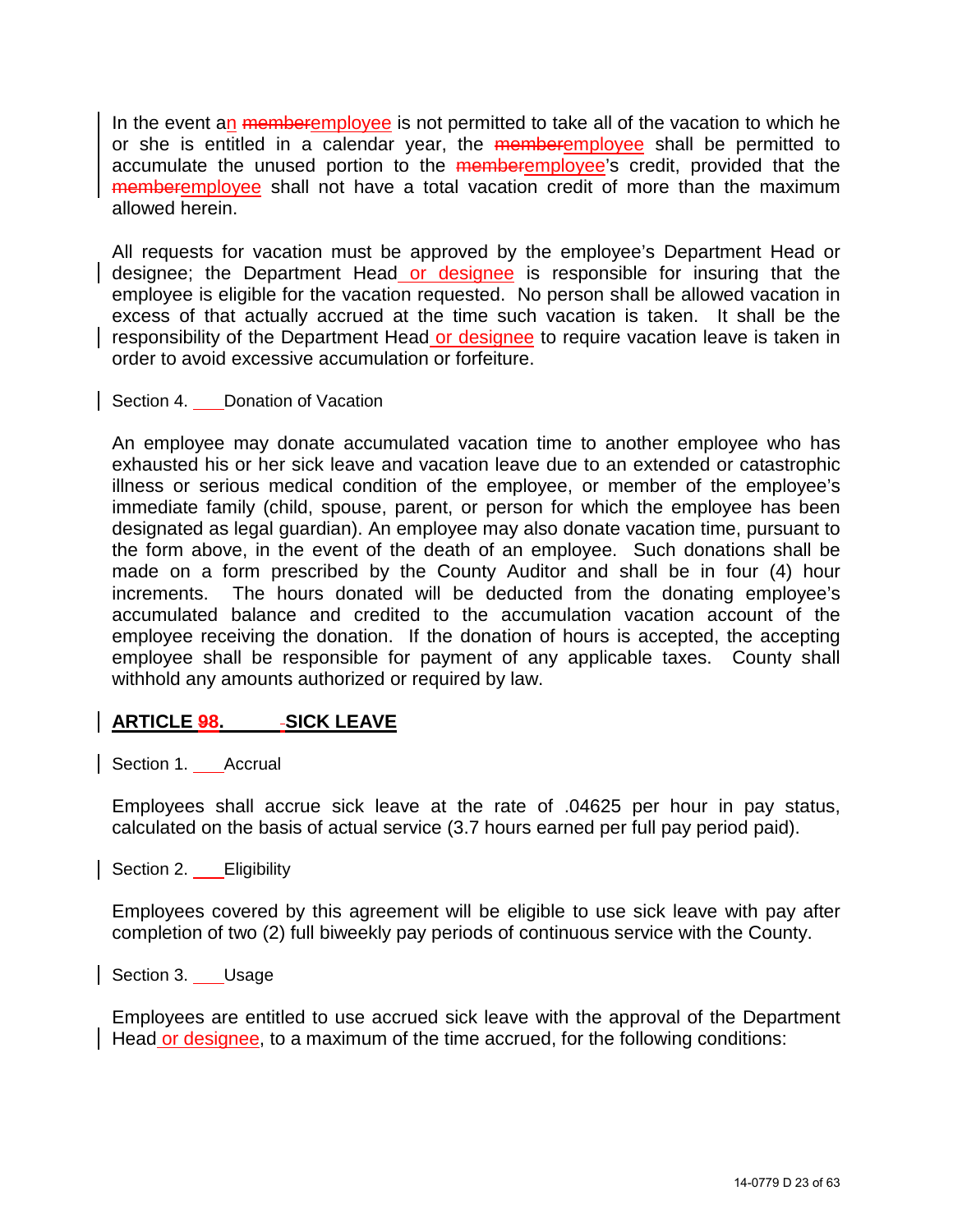- A. The employee's illness, injury, or exposure to contagious disease which incapacitates him/her from performance of duties.
- B. The employee's receipt of required medical, dental, chiropractic or optical care or consultation.
- C. The employee's care of a member of the immediate family, as defined by law, i.e., Family Medical Leave Act, California Family Rights Act, who is ill or disabled.
- D. The employee's preparation for or attendance at the funeral of a member of the immediate family. Immediate family means parent, spouse, registered domestic partner, son, daughter, sibling, mother-in-law, father-in-law, brother-in-law, sisterin-law, grandparents or grandchildren by blood or marriage or person which the employee has been designated the legal guardian.

<span id="page-23-0"></span>Section 4. **Exception to use of Sick Leave** 

No County employee shall be entitled to sick leave when absent from duty for any of the following reasons:

- A. Disability arising from any sickness or injury purposely self-inflicted or caused by the employee's willful misconduct.
- B. Sickness or disability, while on leave of absence with or without pay, other than the employee's regular vacation or regular paid holidays.

<span id="page-23-1"></span>Section 5. Integration wwith Oether Benefits

- A. Workers' Compensation An employee of the County who is entitled to receive temporary disability indemnity under The California Labor Code (Workers' Compensation) may elect to take only that portion of the employee's accumulated leave balances as when added to the employee's disability indemnity will total the employee's full pay.
- B. State Disability Insurance (SDI) An employee of the County who is entitled to receive State Disability Insurance SDI may elect to take only that portion of the employee's accumulated leave balances as when added to his/herthe employee's **S.D.I.SDI** will equal one hundred (100) percent of the total base salary. It is the employee's responsibility to file for State DisabilitySDI and make all arrangements with the Auditor's Office for leave integration.

<span id="page-23-2"></span>Section 6. Administration of Sick Leave

Each Department Head is charged with the responsibility of administering sick leave within their department consistent with applicable practices and policies adopted by the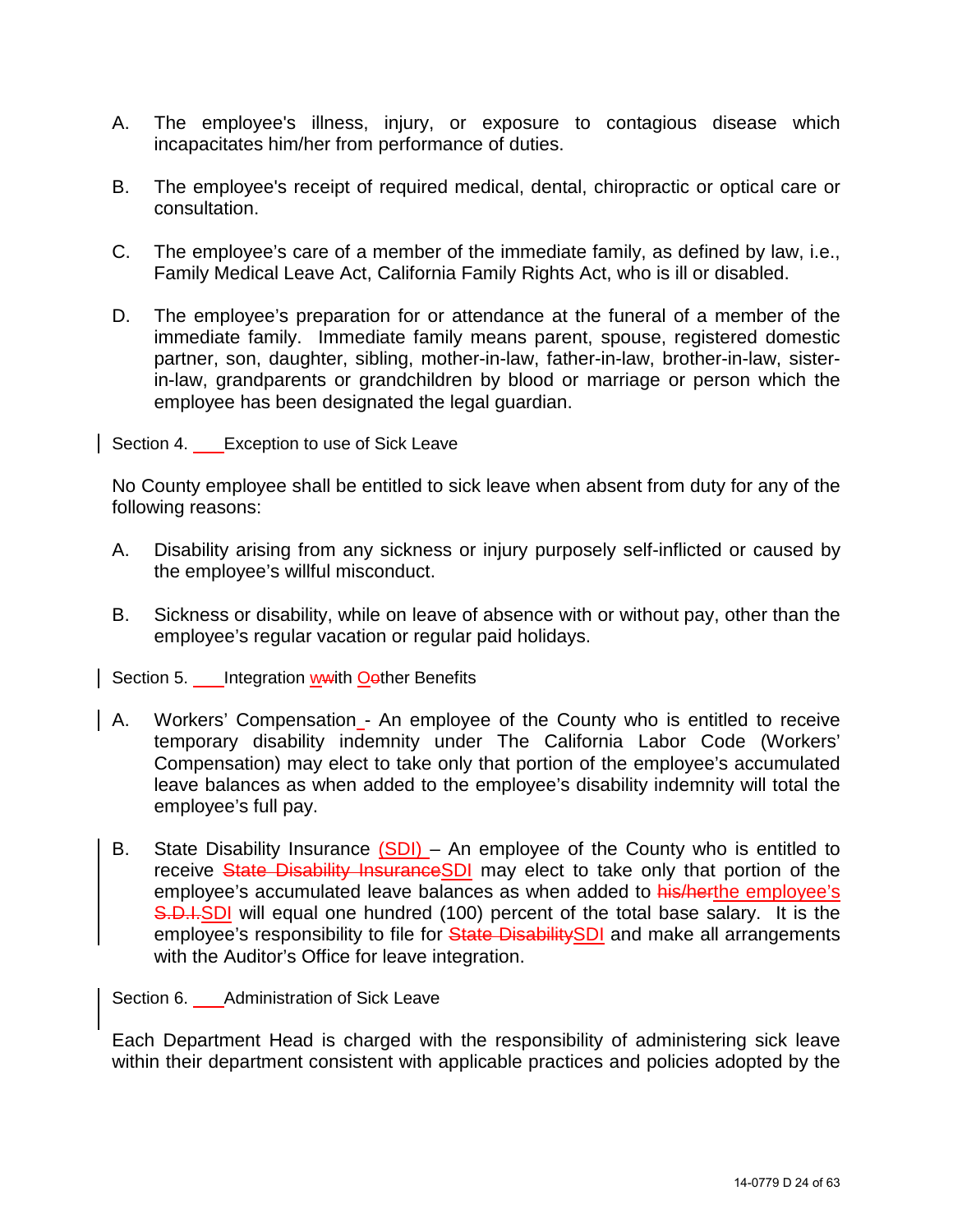#### County.

Employees upon returning to work may be required to submit a sick leave request form or record of sick leave use to his/ her Department Head for approval. Employees are required to notify their supervisors as soon as possible of their absence due to illness or injury. A department, depending on its internal record keeping, may require an employee upon returning after an absence due to illness or injury, to fill out a sick leave request form or record of sick leave use.

- A. Departments may request information in order to aid in the determination of whether the sick leave use is legitimate. A Department Head or designee may require a physician's statement or acceptable substitute from an employee who applies for sick leave, or make whatever reasonable investigation into the circumstances that appears warranted before taking action on a sick leave request.
- B. Departments may require a prescribed affidavit or medical report form. When an employee is absent for longer than ten (10) consecutive working days, the employee will be required to submit a statement from the employee's physician releasing the employee for normal duty.
- C. Sick leave abuse is defined as follows:
	- 1. If an employee who has taken sick leave is suspected of sick leave abuse, the Department may institute an investigation. Based on the results of that investigation, appropriate action will be taken.
	- 2. The County may request that the employee provide a physician's statement, as authorized by law or acceptable substitute during an absence if the employee receives notice prior to returning and the absence is longer than three days. However, if an employee has a record of excessive sick leave use, or if the employee's leave is suspect, the County may require a physician's letter or other acceptable substitute before authorizing future sick leave usage. Examples of excessive sick leave usage include, but are not limited to:
		- a) Documented abuse, or;
		- b) In excess of six individual unapproved uses of sick leave in a twelve (12) month period, or;
		- c) More than four uses of sick leave in conjunction with vacation and/or holidays in a twelve (12) month period.

B. Each use of sick leave may last one or more days. Each day of a multiday sick leave absence does not constitute its own individual use of leave.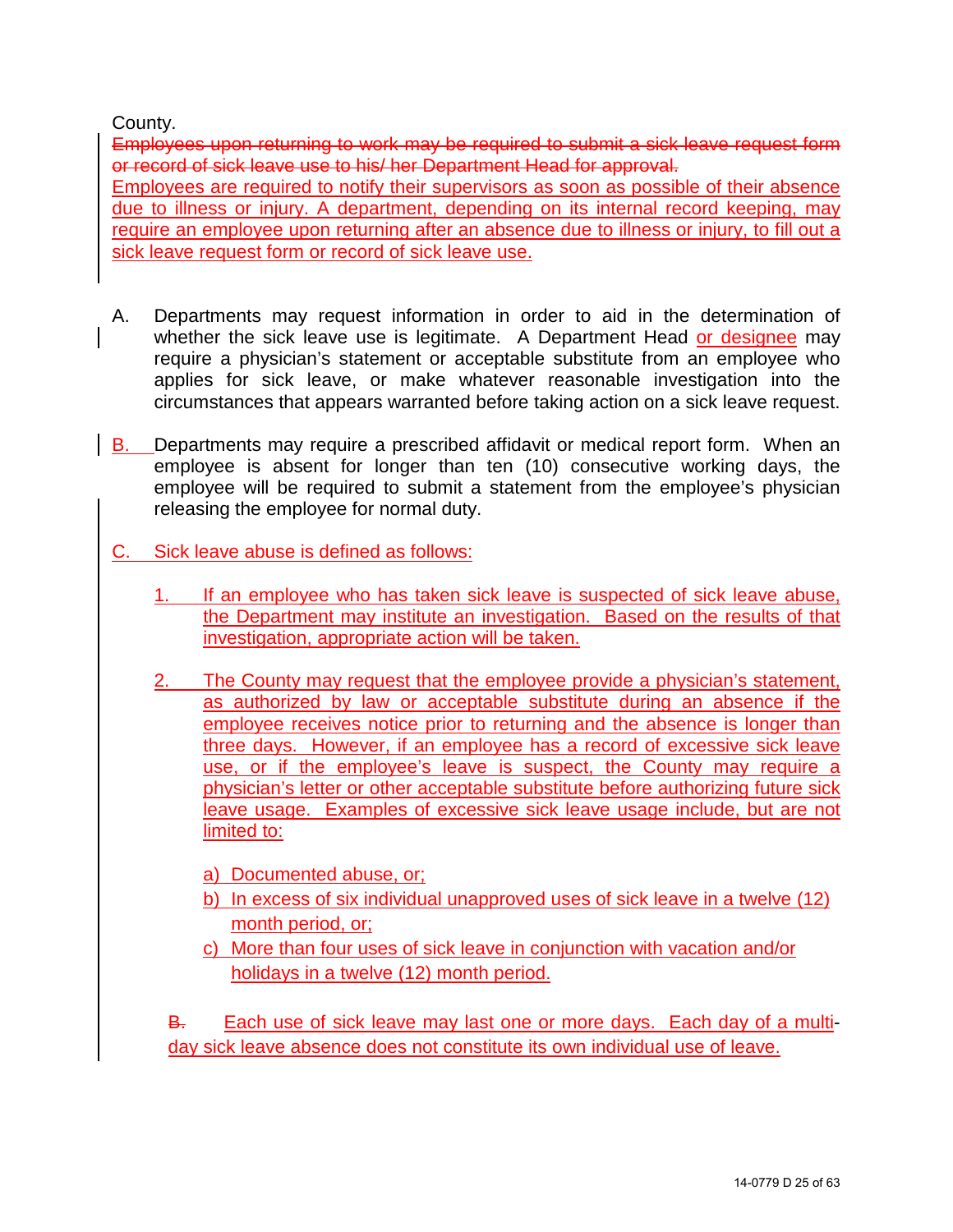It is important to note that use of leave identified under paragraphs "b" and "c" above does not automatically indicate abuse. There may be legitimate reasons why an employee is using leave under these circumstances. The primary goal of identifying leave use thresholds is to indicate communication between the County and the employee to determine why an employee is using so much leave and determine if the leave is being abused.

- D. When an employee has been determined to have used sick leave for illegitimate purposes, the County may recover such funds.
- D. Proof of illness or medical certification may be requested as authorized by law.
	- E. Each Department Head shall maintain complete and current records of sick leave and vacation time accumulated and taken by each employee.

<span id="page-25-0"></span>Section 7. **Incapacity to Perform Duties** 

If the appointing authority has reasonable cause to believe that an employee is not capable of properly performing the duties of the position, the appointing authority may require the employee to absent himself/herself from work unit the incapacity is remedied. During such absence the employee may utilize any appropriate accumulated paid leaves.

<span id="page-25-1"></span>Section 8. **Fitness for Duty Examination** 

An appointing authority that has reasonable cause to believe that an employee is not capable of properly performing the duties of the position may require an employee to submit to a fitness-for-duty examination.

<span id="page-25-2"></span>Section 9. Payment for Unused Sick Leave

In order to receive payment for unused sick leave at the time of lay-off or voluntary separation, an employee must have five or more years of County service.

- A. Employees shall be entitled to receive a payoff of their unused sick leave up to a maximum of 504 hours. Payment shall be made at the employee's last hourly rate of pay.
- B. In the event an employee dies while in active service with the County, their sick leave pay-off will be made in accordance with these provisions.

<span id="page-25-3"></span>Section 10. Payment for Unused Sick Leave at Retirement

At the time of retirement, an memberemployee with five or more years of County service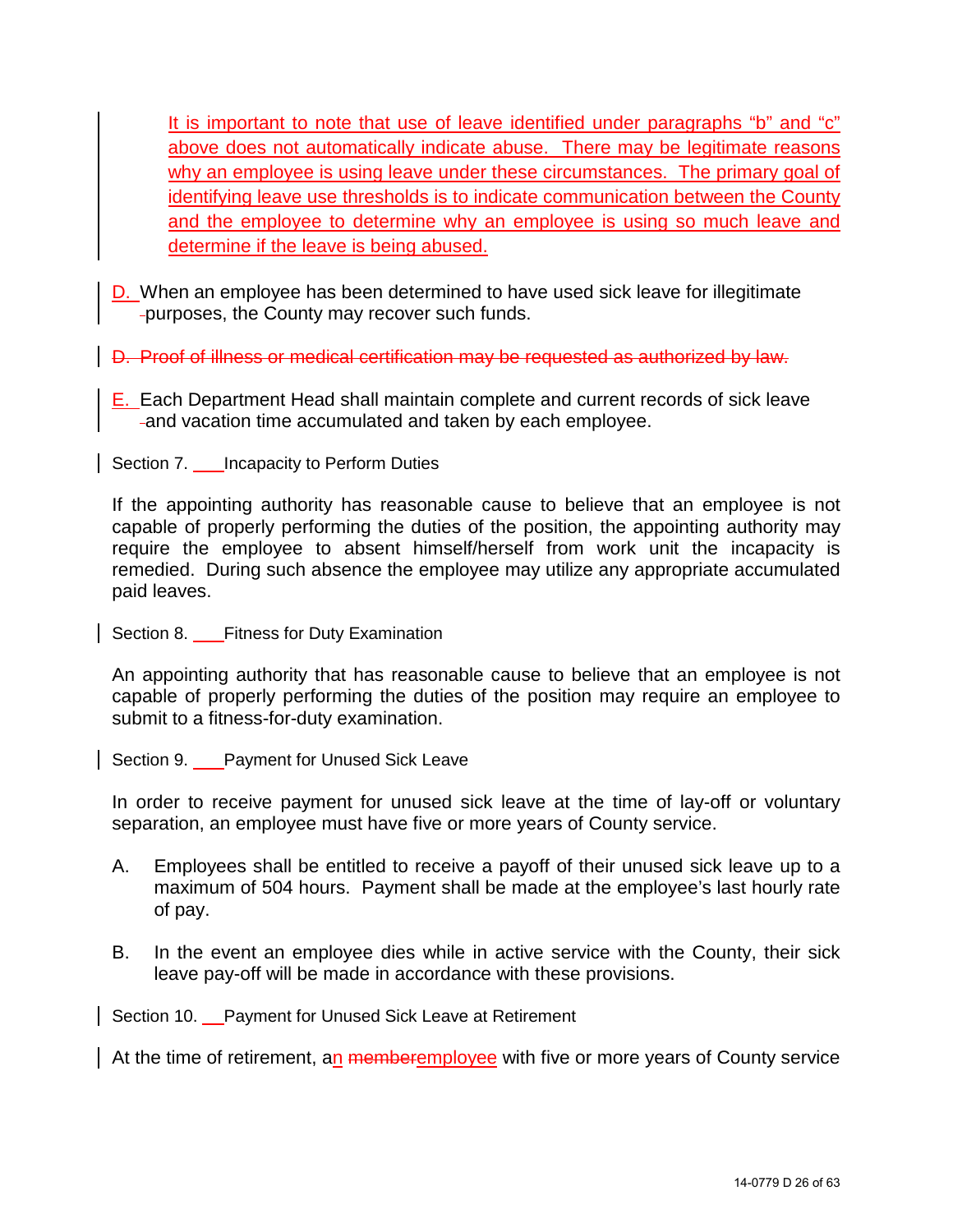may elect to receive a payoff of their unused sick leave up to a maximum of 504 hours. Payment shall be made at the employee's last hourly rate of pay.

<span id="page-26-0"></span>Section 11. Retirees' Conversion of Sick Leave to Health Insurance

An employee who is retiring under the **CALPERS** system may, at his/her option, in lieu of Section 10, Ppayment for "Unused Sick Leave at Retirement" (above) receive the equivalent value of that benefit in paid health plan premiums. Employees shall be responsible for whatever taxes as are appropriate payable for this benefit.

#### <span id="page-26-1"></span>ARTICLE **409.** ——LEAVES

<span id="page-26-2"></span>Section 1. \_ Management Leave

Each year employees shall receive eighty (80) hours of management leave in the pay period which includes July 1.

- Part-time employees shall receive a prorated share of management leave based upon their ongoing work schedule.
- B. Employees hired after January 1 of each year shall receive half the designated entitlement of management leave.
- C. Payment for any unused management leave may be requested by the employee in writing only during the pay periods which include March 31, June 15, September 30, and the last pay period of each year, in eight (8) hour increments, with appropriate notification to the Auditor's Department. Any eligible employee who does not use the full entitlement of management leave by the pay period which includes July 1 of each year may be paid, at the base hourly rate for any remaining unused management leave. Any unused hours remaining over the maximum allowable will be lost. Such leave will not be carried over from one year to another.

The "Letter of Agreement Between the County of El Dorado and El Dorado County Criminal Attorneys' Association August 2009" that was adopted by the Board of Supervisors on 10-20-09 in Resolution No. 233-2009, as a modification of Article 10 Leaves, Section 1. Management Leave, is attached and incorporated herein as Attachment B. Any terms of Attachment B that were operative prior to July 1, 2010 are provided for historical purposes only.

<span id="page-26-3"></span>Section 2. \_\_\_\_Jury Duty

An employee who shall be summoned for attendance to any court for Jury Duty during his/her normal working hours shall be deemed to be on duty and there shall be no loss in salary, but any jury fees received by him shall be forthwith to the Auditor/Controller to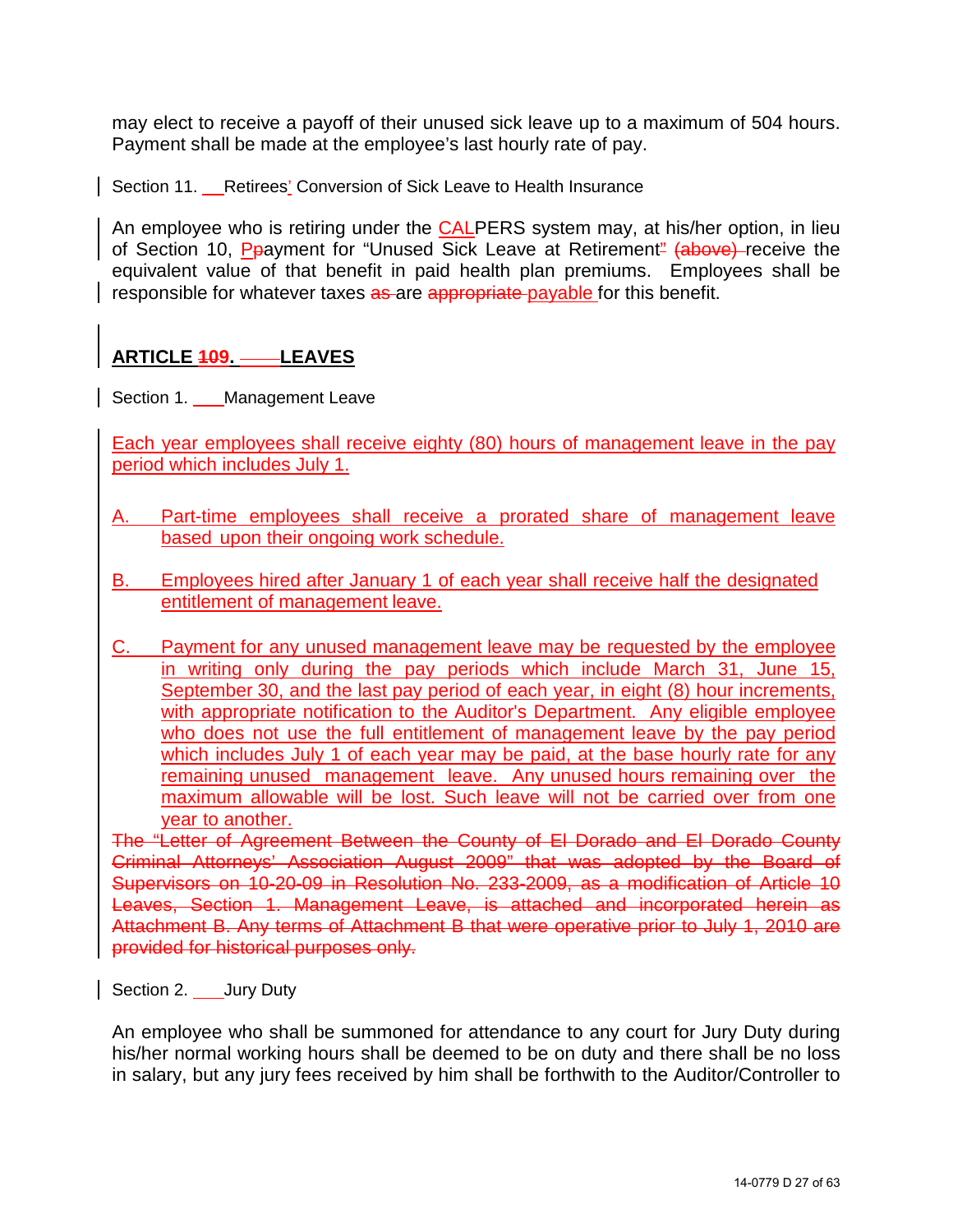be deposited in the General Fund of the County, together with any mileage allowed if he/she shall use County transportation. Employees released from Jury Duty during their normal duty hours shall report back to their departments. Employees scheduled to work the evening or late night shift and who serve four (4) or more hours on Jury Duty, will not be required to report for duty on the evening or late night shift and shall be deemed to be on duty and there shall be no loss in salary, but any fees received shall be paid forthwith to the Auditor/Controller to be deposited in the General Fund of the County.

<span id="page-27-0"></span>Section 3. Court Appearances

- A. On Duty Time An employee who shall be called as a witness arising out of and in the course of the employee's County employment or prior employment, shall be deemed to be on duty and there shall be no loss of salary, but any witness fees received by him/her shall be paid forthwith to the County Auditor/Controller to be deposited in the General Fund of the County together with any mileage allowed if he/she shall use County transportation. Employees released from witness duty during their normal duty hours shall report back to their department.
- B. Off Duty Time e An employee who shall be called as a witness arising out of and in the course of the employee's County employment during the employee's off duty hours shall be compensated for the time spent, or shall be compensated for a two hour minimum, whichever is greater.
- C. Private Litigation An employee who shall be called as a witness in a private or civil matter unconnected with the course of their employment shall not be compensated by the County, excepting upon the approval of the Department Head, earned vacation or compensating time off may be utilized. It is the employee's responsibility to make arrangements for payment from the involved parties in accordance with the California Code of Civil Procedures for witnesses.

<span id="page-27-1"></span>Section 4. Leaves of Absence with Pay

The appointing authority, with the approval of the Chief Administrative Officer, may place an employee on leave of absence with pay (suspended with pay) for a period not to exceed thirty (30) working days. Such leave may be extended with justification with approval of the Chief Administrative Officer. This leave with pay (suspension with pay) shall be used when an employee is under investigation or for other necessary or emergent need such as when the employee's continued presence at the work site may be hazardous or disruptive.

<span id="page-27-2"></span>Section 5. Workers Compensation Follow-up Doctor Visits

Employees who return to work and are receiving Workers' Compensation benefits and have follow-up doctor appointments related to their Worker's Compensation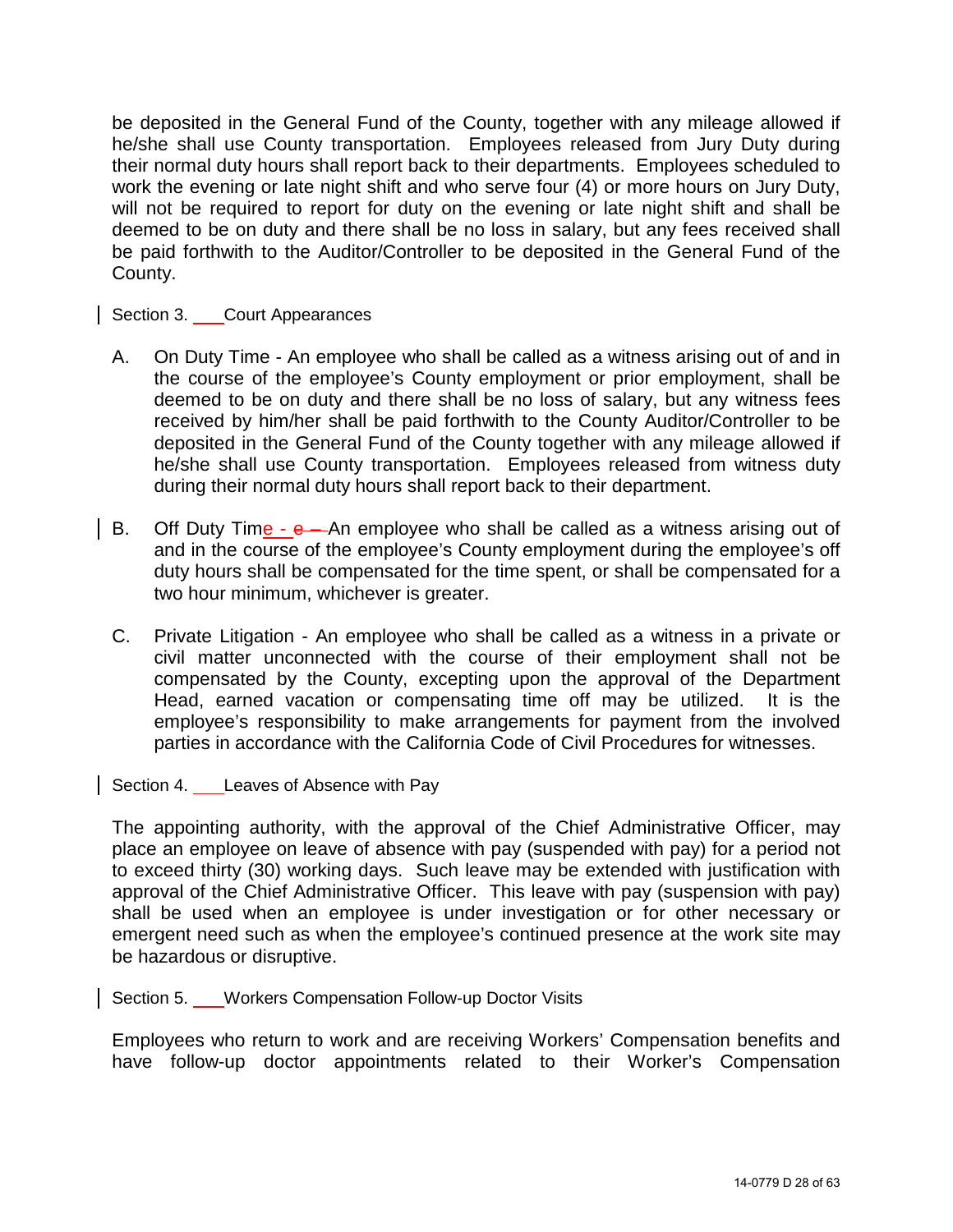injury/illness, may use County paid time for these doctor visits. -Eligibility for use of County paid time for these doctor visits is limited to up to 48 hours.

<span id="page-28-0"></span>Section 6. Leave of Absence Without without Pay

Employees who are granted a leave of absence without pay shall have the option to exhaust any accumulated vacation time or to leave such vacation time in their accumulated account. Employees requesting a leave of absence due to illness or disability may use any accumulated sick leave prior to the requested beginning date of such leave. Employees on leave of absence without pay due to illness or injury for a period of ten (10) days or more may be required by their Department Head to present a statement by the employee's physician releasing the employee for normal duty prior to returning to work. Authorized leave without pay shall not extend an employee's date of eligibility for longevity pay increases and vacation accrual rates. An employee's eligibility for merit salary step increase shall be extended commensurately` for each full pay period an employee is on authorized leave without pay except as provided by law.

#### <span id="page-28-1"></span>**ARTICLE 1110. SPECIAL PAYS**

<span id="page-28-2"></span>Section 1. Longevity Pay

A regular full-time or part-time employee shall, for all hours in pay status, be paid longevity pay for continuous service with the County as follows:

10 years 5.0% of base salary After 15 years 10.0% of base salary\* After 20 years 13.0% of base salary\* After 25 years 15.0% of base salary\* After 30 years 16.0% of base salary\*

\*Represents total amount of longevity granted; amount shown is not cumulative.

Longevity pay increases shall be based upon continuous service with the county in an allocated position and shall be effective on the first day of the biweekly pay period following completion of the required period of service.

<span id="page-28-3"></span>Section 2.. On-Call Assignment

**Assistant District Attorney On-Call Pay** 

The District Attorney may assign an employee in the class of Assistant District Attorney to be in an "On-call" status; in order, to provide immediate legal advice, and search and arrest warrants to law enforcement officers investigating complex criminal cases. "On-call" is an assigned duty outside the normal work week assignment during which an employee must remain where the employee can be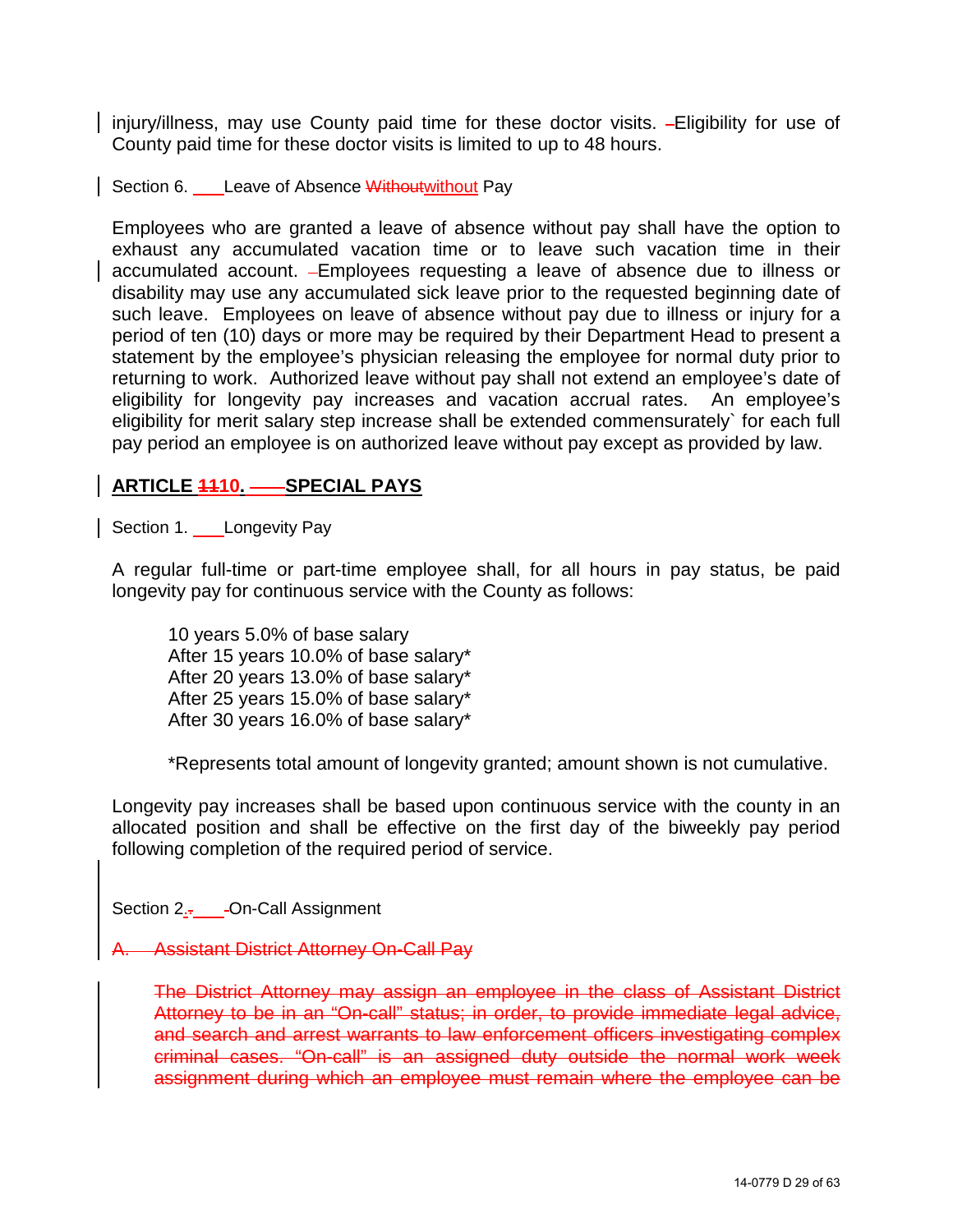contacted by telephone or pager and is ready to immediately respond to perform an essential service for the department. An employee in the classes defined above who is assigned on-call duty shall be compensated at the rate of \$196.80 per weekly assignment of such duty.

The Department may assign an employee to be in an "On-call" status in order to provide immediate legal advice, and search and arrest warrants to law enforcement officers investigating complex criminal cases. "On-call" is an assigned duty outside the normal work week assignment during which an employee must remain where the employee can be contacted by telephone or pager and is ready to immediately respond to perform an essential service for the department. An employee who is assigned on-call duty shall be compensated at the rate of one hundred ninety-six dollars and eighty cents (\$196.80) per weekly assignment of such duty.

On a one time basis, employees who are-were on-call from July 1, 2013 to the date this MOU is approved by the Board of Supervisors may shall receive retro-active on-call pay. Time must be submitted and verified by the Department Head or designee, within two pay periods of the Board of Supervisor's approval of the MOU. Request for retroactive payment received after the two pay periods will not be honored and is not grievable.

<span id="page-29-0"></span>Section 3. Bilingual Differential

When a Department Headthe District Attorney the Department Head designates in writing that an employee must utilize bilingual skill as a required component of the employee's job duties and necessary in the delivery of County services, the employee will be paid a bilingual differential of one dollar (\$1.00) per hour for all hours in pay status. The bilingual differential shall be paid for bilingual proficiency in Spanish, Sign Language, or any language determined by the Department Head in writing as necessary to provide primary services to the public. In order to be eligible to receive such differential an employee must demonstrate language proficiency acceptable to the Department HeadDistrict Attorney Department Head. , as certified in writing to the Director of Human Resources. The County shall adopt a language proficiency testing process to determine employees' qualifications as bilingual skill providers. The Human Resources Department shall use a verbal and/or written testing process, depending upon the level of bilingual skill required of the employee, to validate the employee's skills. The County shall utilize existing bilingual employees to assess employees' bilingual capabilities when possible. Written authorizations to receive a bilingual differential shall be reviewed-periodically. and renewed annually by the District Attorney Department Head. This differential shall only apply when an eligible employee is in paid status for a majority of their assigned hours in a pay period.

<span id="page-29-1"></span>Section 4. Tahoe Employment Differential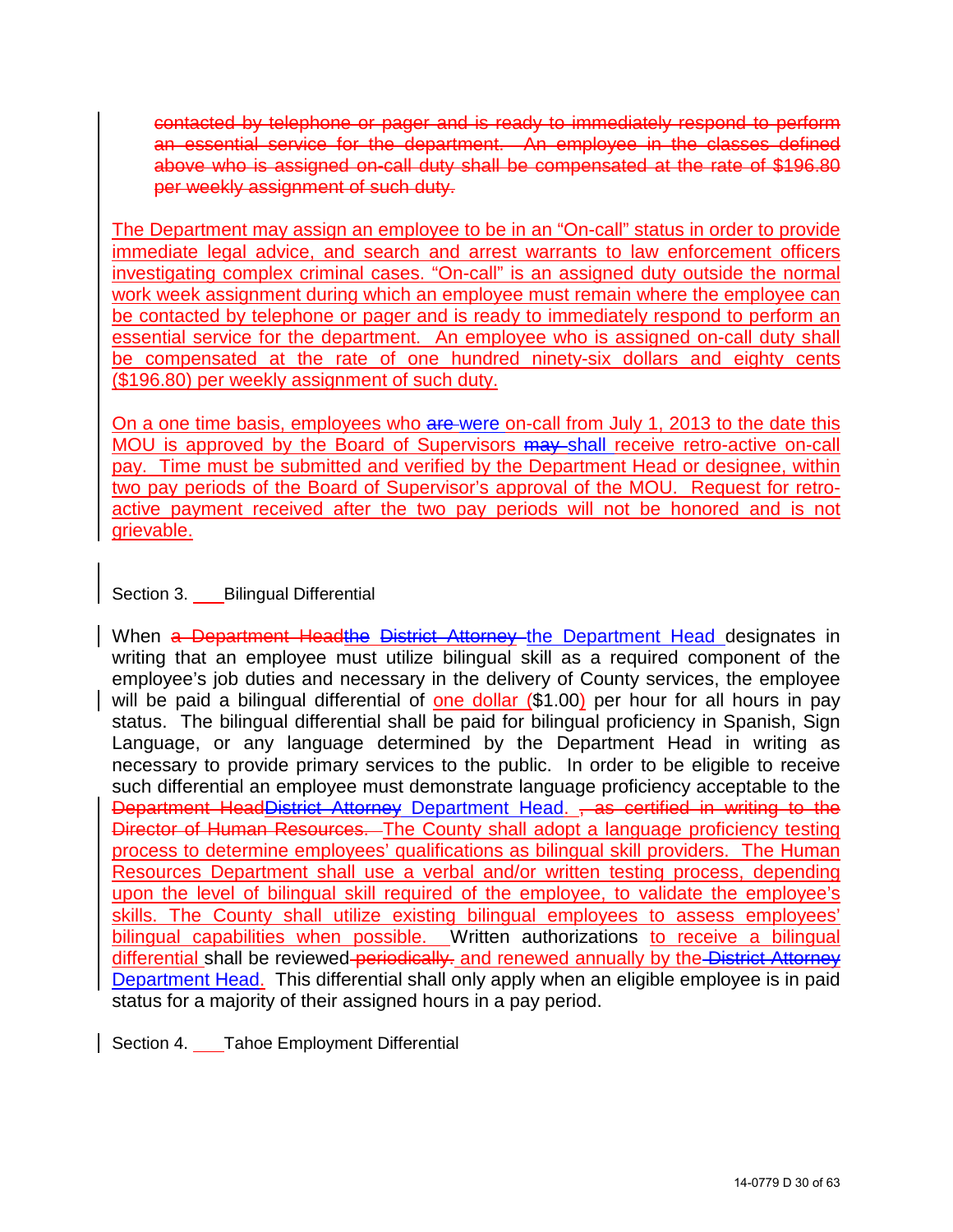Employees whose primary work location is in the Tahoe Basin shall receive a total of ninety-two dollars and thirty cents (\$92.30) bi-weekly, part-time employees shall receive a bi-weekly total of forty-six dollars and fifteen cents (\$46.15). This differential shall only apply when an eligible employee is in paid status for a majority of their assigned hours in a pay period.

<span id="page-30-0"></span>Section 5. Mileage Reimbursement

Any and all mileage reimbursement is in compliance with the Board of Supervisor Policy D-1.

<span id="page-30-1"></span>Section 6. Acting Pay Assignments

- A. When an employee is assigned to work in a higher classification for which the compensation is greater than that the classification to which the employee is regularly assigned and the employee works in such assignment for more than fifteen (15) work days, the employee shall receive compensation for such work retroactive to the first day of the assignment at the rate of pay established for the higher classification, under the flowing conditions:
	- 1. The employee is assigned to a program, service or activity established by the Board of Supervisors which is reflected in an authorized position which has been classified and assigned to the Salary Schedule and listed in the County's authorized Human Resources ResolutionPersonnel Rules and such authorized position has become vacant due to the temporary or permanent absence of the position's incumbent. A copy of the Department Head's written approval of this assignment must be submitted to the Director of Human Resources or designee at the start of the assignment.
	- 2. The nature of the departmental assignment is such that the employee in the lower classification becomes fully responsible for the duties of the position of the higher classification.
- B. Notwithstanding (A.1) above, in an exceptional circumstance when a vacancy does not exist but the employee has been assigned to perform duties which exceed the scope of that employee's classification, and when determined and justified by the Chief Administrative OfficerHuman Resources Director or designee, in his/her sole discretion, an employee will be entitled to pay for a higher classification, which shall not be less than 5% of the employee's base salary.
- C.B.
- D.C. Employees selected for the assignment will normally be expected to meet the minimum qualifications for the higher classification. If the employee does not meet the minimum qualifications, the Department head, prior to assigning the employee to the acting position, must provide justification for such selection to Human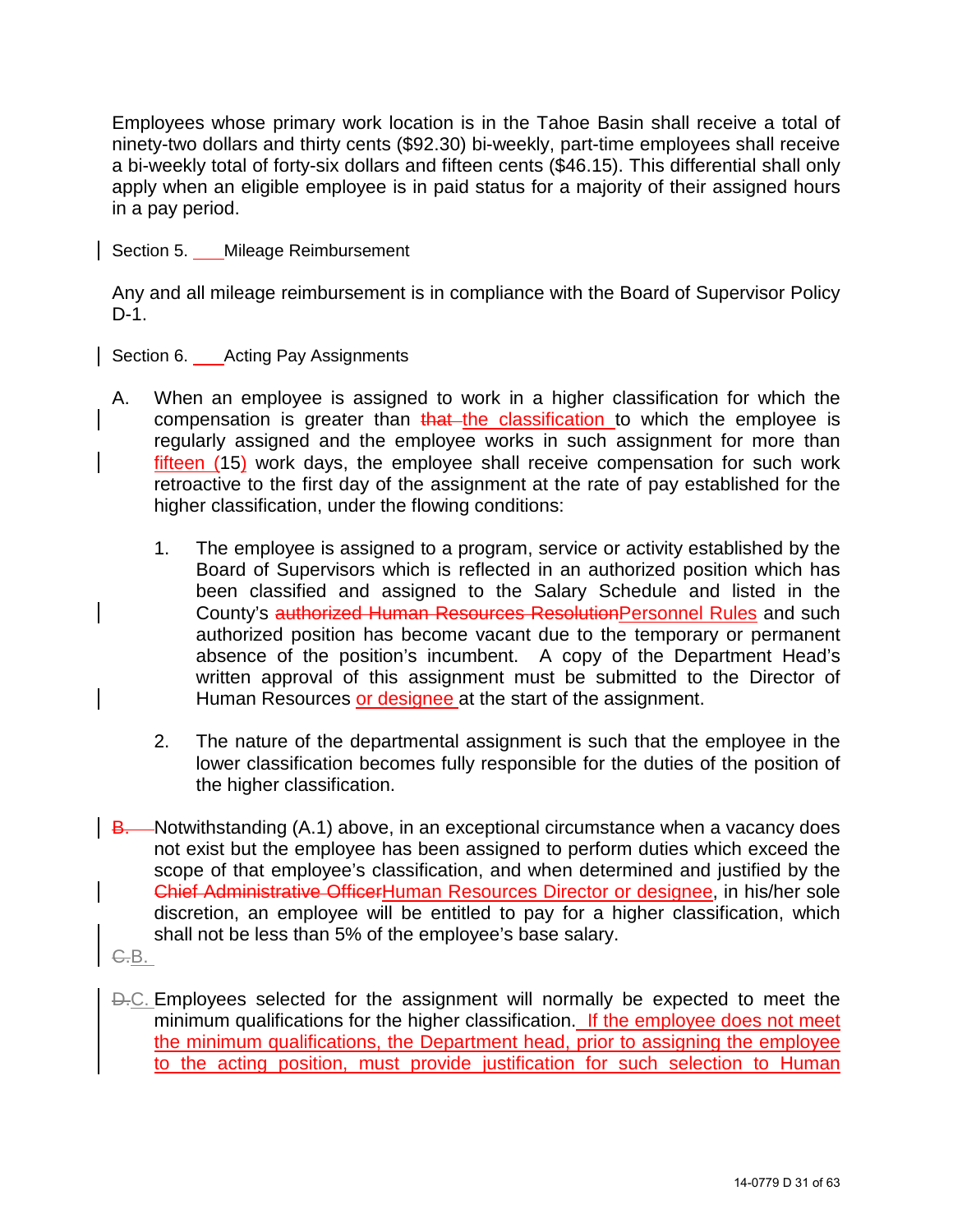Resources for approval.

- E.D. Pay for work in a higher classification shall not be utilized as a substitute for regular promotional procedures provided in this agreement.
- F.E. Higher pay assignments shall not exceed six (6) months except through reauthorization by the Human Resources Director or designee.
- G.F. If approval is granted for pay for work in a higher classification and the assignment is terminated and later reapproved for the same employee within thirty (30) days, no additional waiting period will be required.
- G. Allowable work location differentials will be paid on the basis of the rate of pay for the higher class.
- H. Employees who are members of the Association and are given an acting pay assignment in a classification in another bargaining unit will continue to have all pay and benefits determined by this Agreement.

<span id="page-31-0"></span>Section 7. **Deferred Compensation** 

- A. Deferred Compensation Matching Contribution The County will make a dollar for dollar matching contribution to deferred compensation (457 Plan) accounts on behalf of participating memberemployees in the amount not to exceed \$400 of the annual contribution by the memberemployee during the prior calendar year.
- B. Deferred Compensation Contribution The County will provide two and one-half percent (2.5%) of base salary in each pay period to deferred compensation for eligible employees. Eligible employees are those employees who have ten or more years of County service.
- C. Contributions As At Separation

A person who separates from employment with the County prior to the County making its contribution in January of each year shall receive a commensurate contribution to the employee's deferred compensation account based upon contributions made up to the date of separation and in accordance with the provisions set forth in the section.

<span id="page-31-1"></span>Section 8. \_\_\_\_ Bar Dues Reimbursement

The County shall reimburse employees for the entire cost of dues including those with specialties.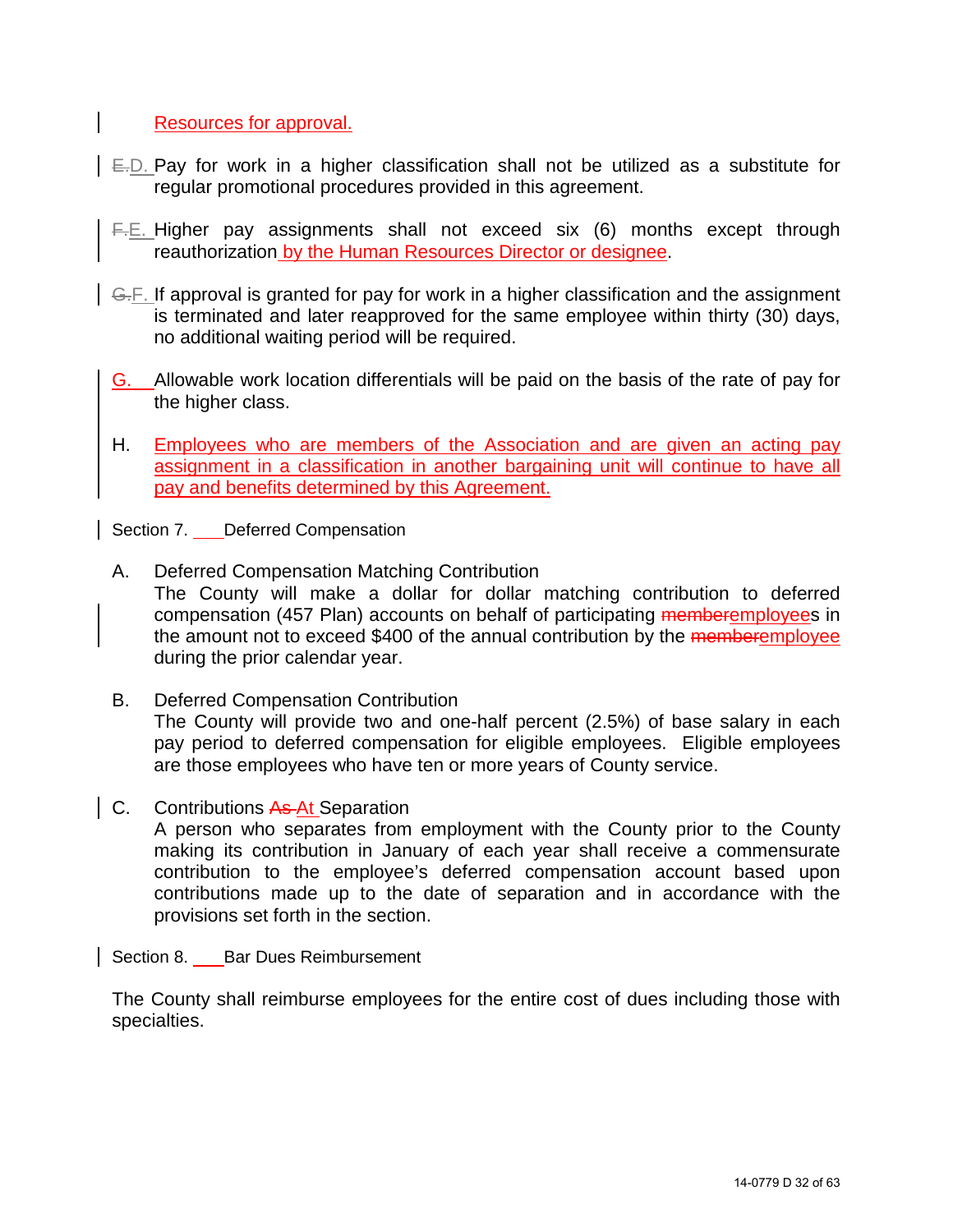<span id="page-32-0"></span>Section 9. MCLE and Professional Dues Reimbursement

The County shall reimburse employees for MCLE requirements. The County shall also provide reimbursement of California District Attorneys' Association, Public Defender Association and similar professional association of Family Support Attorneys' membership dues.

#### <span id="page-32-1"></span>**ARTICLE 4211.. - RETIREMENT**

<span id="page-32-2"></span>Section 1. CALPERS Retirement Plans

- A. Effective as soon as possible after the adoption of this MOU by the Board of Supervisors the County will amend its contract with PERS to provide 2% @ 60, Three-Year Final Compensation, for employees that are hired after the effective date of the amendment and designated as "miscellaneous members" Tier 1 - Retirement benefits for employees hired prior to October 5, 2012 shall be calculated using the retirement formula of 2% @ 55 with Single-Highest Year Final Compensation. (Tier 1).
- B. Tier 2 Retirement benefits for employees hired on or after October 5, 2012 shall be calculated using the retirement formula of 2% @ 60, with Average of Three-Year Final Compensation. (Tier
- A.C. Tier 3 Effective January 1, 2013, new employees to the CALPERS system shall have retirement benefits calculated using the retirement formula of 2% at age 62, with Average of Three-Year Final Compensation (Tier 3). The County shall endeavor to comply with the PEPRA pension reform statute.
- B. The County shall participate in the two percent at fifty-five (2% @ 55), Single Highest Year, Public Employees Retirement System (PERS) retirement plan for those employees hired prior to the effective date of the contract amendment with PERS.

<span id="page-32-3"></span>Section 2. CALPERS Contribution

- A. For the period July 1, 2010 to the first full pay period following the effective date this MOU, theCounty Employee subject to Tier 1 and 2 shall pay the seven percent (7%) employee portion of the CALPERS contribution.
- B. Each Eemployees subject to the Tier 3 will pay 50% of the normal cost of their pension as required by law.

The County agrees to continue the provisions contained in Section 414(h) (2) of the Internal Revenue Code concerning the tax treatment of employee retirement contributions to CALPERS.Effective the first full pay period following adoption of this MOU by the Board of Supervisors, the County will pay that portion of each employee's PERS contribution equal to four percent (4%) of reportable compensation and the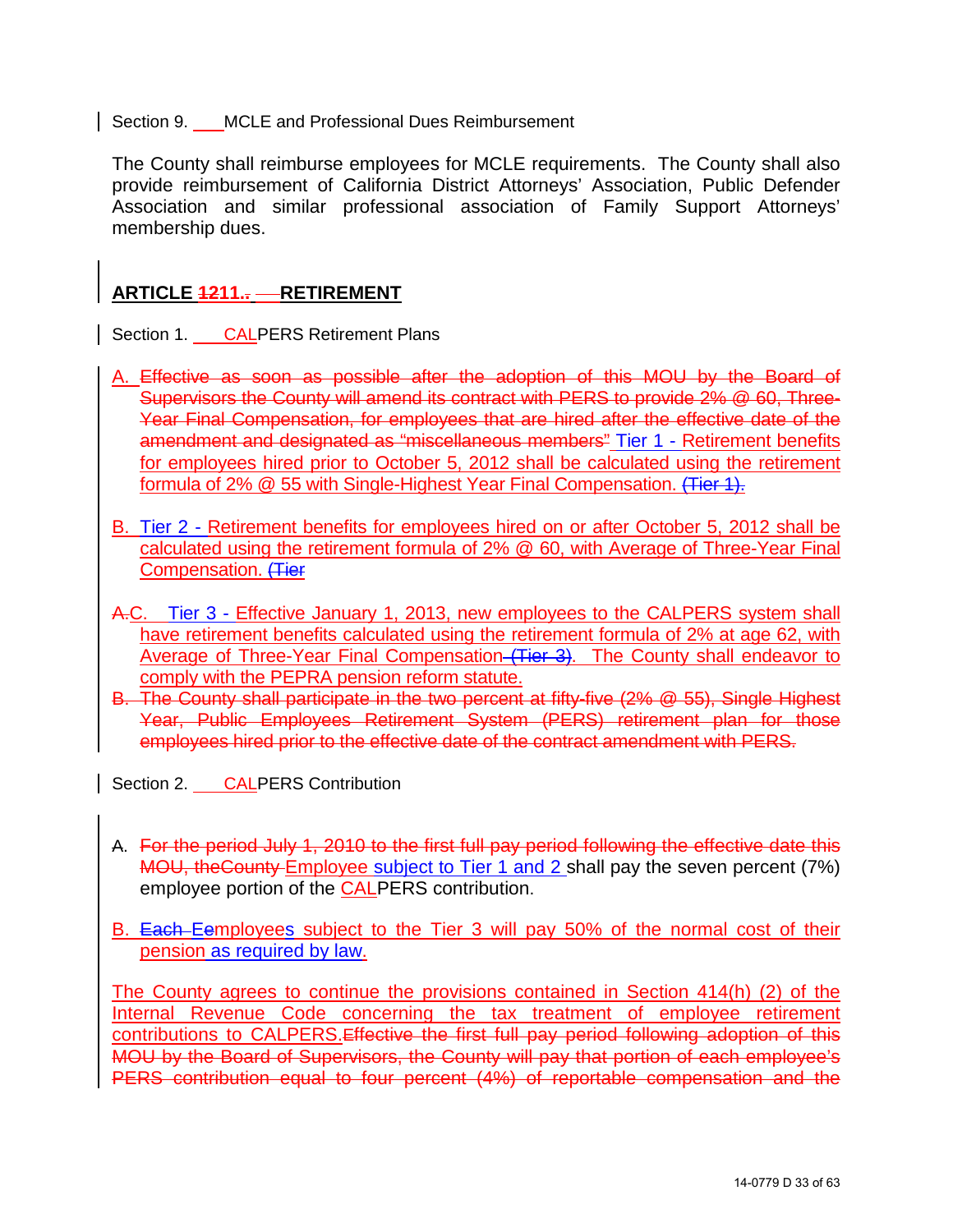employee will pay three percent (3%) of reportable compensation. Employees hired on or after the adoption of this MOU by the Board of Supervisors, shall pay the full employee portion of seven percent (7%) of the PERS "Miscellaneous" contribution for the first 5 years or 130 pay periods of employment. Effective at the beginning of the sixth (6<sup>th</sup>) year, or pay period 131 of employment, employees shall pay three percent (3%) and the County shall pay four percent (4%) of the employee share of the PERS "Miscellaneous" contribution.

B. Employer Paid Member Contribution (EPMC)

The County shall provide employees in this bargaining unit with EPMC reporting credit as soon as it is provided to any other employee group within the County.

<span id="page-33-0"></span>Section 3. Survivors Benefits

A. The County will provide memberemployees "Level III" tier of the 1959 Survivors Benefits for Eemployees. Each employee shall contribute ninety-three cents (\$.93) per pay period plus any additional employee contribution required by CALPERS regulations.

#### <span id="page-33-1"></span>**ARTICLE 4312. - INSURANCE**

<span id="page-33-2"></span>Section 1. Medical, Dental & Vision Plan

- A. Effective July 1, 2011, the County will join the CSAC-EIA EIAHealth Program for the County Self-Funded PPO plan. The health care coverage year will change for all County health plans from a fiscal year (July – June) to a calendar year (January – December). To effectuate the transition to a calendar year, the County contribution levels to the health plan for employees covered by this MOU shall be effective upon approval of the Board of Supervisors but no earlier than the first full pay period in containing July 2011, effective for July 1, 2011 through December 31, 2011. Rates for the ensuing calendar year for this bargaining unit shall be effective upon approval of the Board of Supervisors but no earlier than the first full pay period containing January 1.A mutual goal of the County and the Association is to limit and manage the impacts of health plan costs on both County employees and the County's Budget.
	- 1. The County and the Association agree to continue, during the terms of the MOU, to meet and work on long term options for payment of health care costs. For the term of this MOU, the parties agree to implement a standardized cost sharing for health insurance contribution rates, with the County paying 65% of the premium for full-time employees and the employee paying 35% of the premium. Annually, in the event of a rate increase, the rate increase shall be allocated based on the current contribution rate of 65% County and 35% employee paid.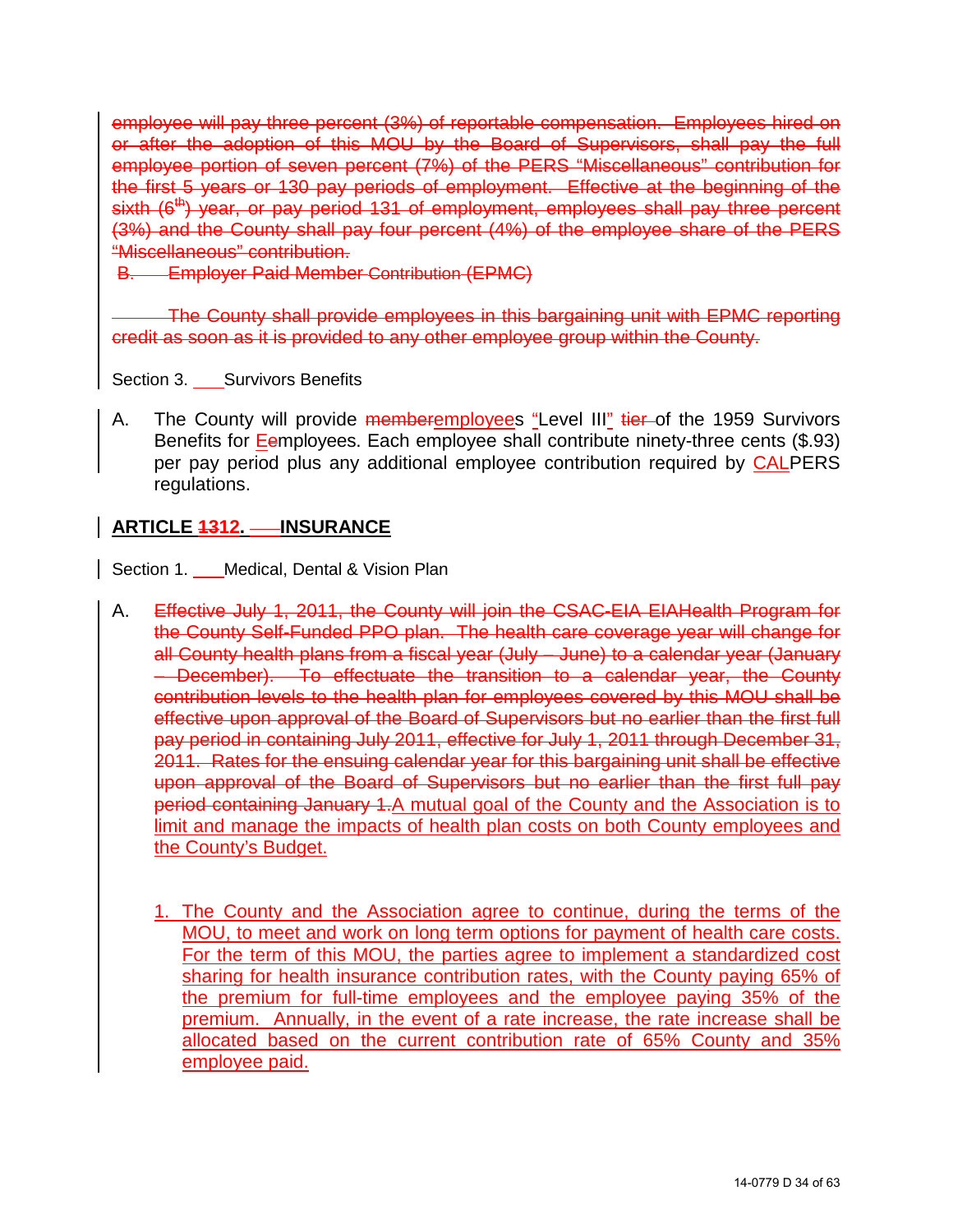2. Health care coverage is based on a calendar year (January 1 – December 31). Rates for the ensuing calendar year for Association shall be effective upon approval of the Board of Supervisors, but no earlier than the pay period containing December 1. Beginning with the 2014 plan year, premiums for health insurance plans will be unblended.

Effective the pay period containing December 1, the contributions shall be as per the health plan published rates.

- 3. For part-time employees hired on or after September 7, 1991, the County will contribute a prorated share of the costs listed as specified in Article 13, Section 2.F. The sum of the County and employee contribution shall constitute full payment, excluding deductibles, co-payments and other fees and charged as specified by the Plan.
- 4. For purposes of this Article, a full-time employee is defined as an employee in an allocated position whose regular work schedule on an ongoing basis is eighty (80) hours of work in each pay period; a part-time employee is defined as an employee in an allocated position whose regular work schedule on an ongoing basis is less than eighty (80) hours of work in a pay period.
- 5. In order to be eligible for County Contribution, except as otherwise required by law, a full-time employee must be in a paid status, eg. the employee must receive pay from work hours, compensatory time off, vacation, or sick leave in accordance with paragraph 4 above. An employee who is receiving Worker's Compensation temporary disability shall be eligible for continuation of the County's Contribution until such time as eligibility for Worker's Compensation, temporary disability ceases.
- 6. An employee who ceases to be eligible for County Contributions must pay directly to Risk Management the full amount of employee and County Contribution in order to retain benefit coverage under the County sponsored Health/Dental benefit plan.
- 7. The County will not contribute toward the cost of any plan other than those sponsored by the County.
- **Contribution rates for July 1, 2011 through December 31, 2011 are:**

| County Hoalth Plane Luly 1, 2011 December 31, 2011<br><del>ovunty Hoalth Flaho</del><br><del>ouivi. 2011</del><br><del>ד דט האטוווטטסט דו</del> |             |                 |             |                      |  |  |  |  |
|-------------------------------------------------------------------------------------------------------------------------------------------------|-------------|-----------------|-------------|----------------------|--|--|--|--|
|                                                                                                                                                 | Employee    | <b>Employee</b> | <b>Plus</b> | Employee Plus Two or |  |  |  |  |
|                                                                                                                                                 | ` Inly<br>₩ | <del>One</del>  |             | <b>More</b>          |  |  |  |  |
|                                                                                                                                                 |             |                 |             |                      |  |  |  |  |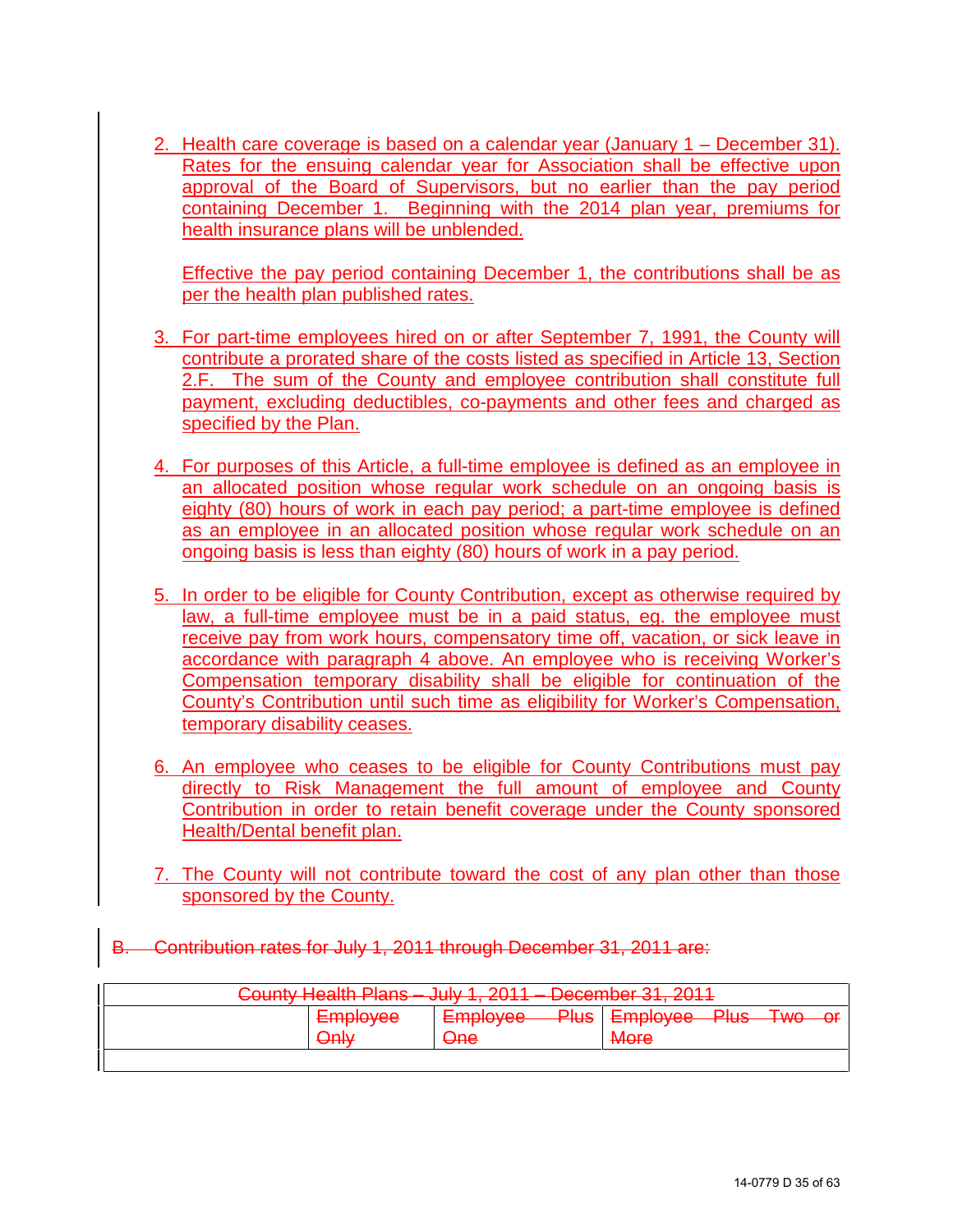| County Contribution<br><del>oouπv</del><br><del>oommouwn</del>                                                                                                                                                 | <b>1032 US</b><br><del>ozoo.oo</del> | \$443.59                    | <u>RAO5 17</u><br><del>wazu. 14</del> |  |  |  |
|----------------------------------------------------------------------------------------------------------------------------------------------------------------------------------------------------------------|--------------------------------------|-----------------------------|---------------------------------------|--|--|--|
| Employee<br><del>EMMUVCC</del>                                                                                                                                                                                 | 161.07<br><del>101.91</del>          | 207,41<br><del>201.41</del> | 394.86                                |  |  |  |
| <b>Total</b>                                                                                                                                                                                                   | \$397.00                             | \$741.00                    | \$1020.00                             |  |  |  |
| Note: Employees in this unit receive Optional Repetits Plan credits which can be used to<br><del>NUIC. EHIDIUVCCo in uno unic</del><br><del>novoivo Opiionai Donoilla Fian uloulla which ball De useu tu</del> |                                      |                             |                                       |  |  |  |
| offset the employee contribution. The amount of \$6,000 per year or \$230.77 per Pay                                                                                                                           |                                      |                             |                                       |  |  |  |
| Period.                                                                                                                                                                                                        |                                      |                             |                                       |  |  |  |
|                                                                                                                                                                                                                |                                      |                             |                                       |  |  |  |

B. C.

Annually in the event of a rate increase, the County shall increase its contribution to the County's medical/dental plan by up to seven and one-half percent (7.5%) of the total rate in order to offset the increase. Any remaining cost shall be paid by the employee.

Health Plan Benefits are described in the specific Plan Documents.

**D.C.** Enrollment

- 1. Employees may enroll themselves and their eligible dependents in accordance with the provisions of the Plan. Employees may opt not to be covered by a County sponsored medical/dental plan as allowed by law. In such case, neither the County nor the employee shall be required to make the contributions specified in Article 13. Section 1. Above or Section 2 belowthis Article as allowed by law.
- 2. Open Enrollment periods will occur once every calendar year in October. During an Open Enrollment Period, eligible employees may enroll themselves and eligible dependents in the County sponsored health plan of their choice. Open Enrollment - For the County self funded PPO plan, the health care coverage term will change for all County sponsored health plans from a fiscal year (July – June) to a calendar year (January – December). In order to accommodate the transition to the EIAHealth Program, there will be an Open Enrollment Period during May 2011, for the period July 1, 2011 through December 31, 2011, and another Open Enrollment Period in October 2011 for the calendar year beginning January 2012. Thereafter, Open Enrollment Periods will occur once every calendar year.
- Annually the County and EDCCAA shall meet and confer on any impacts of the Patient Protection and Affordable Care Act (Federal Health Care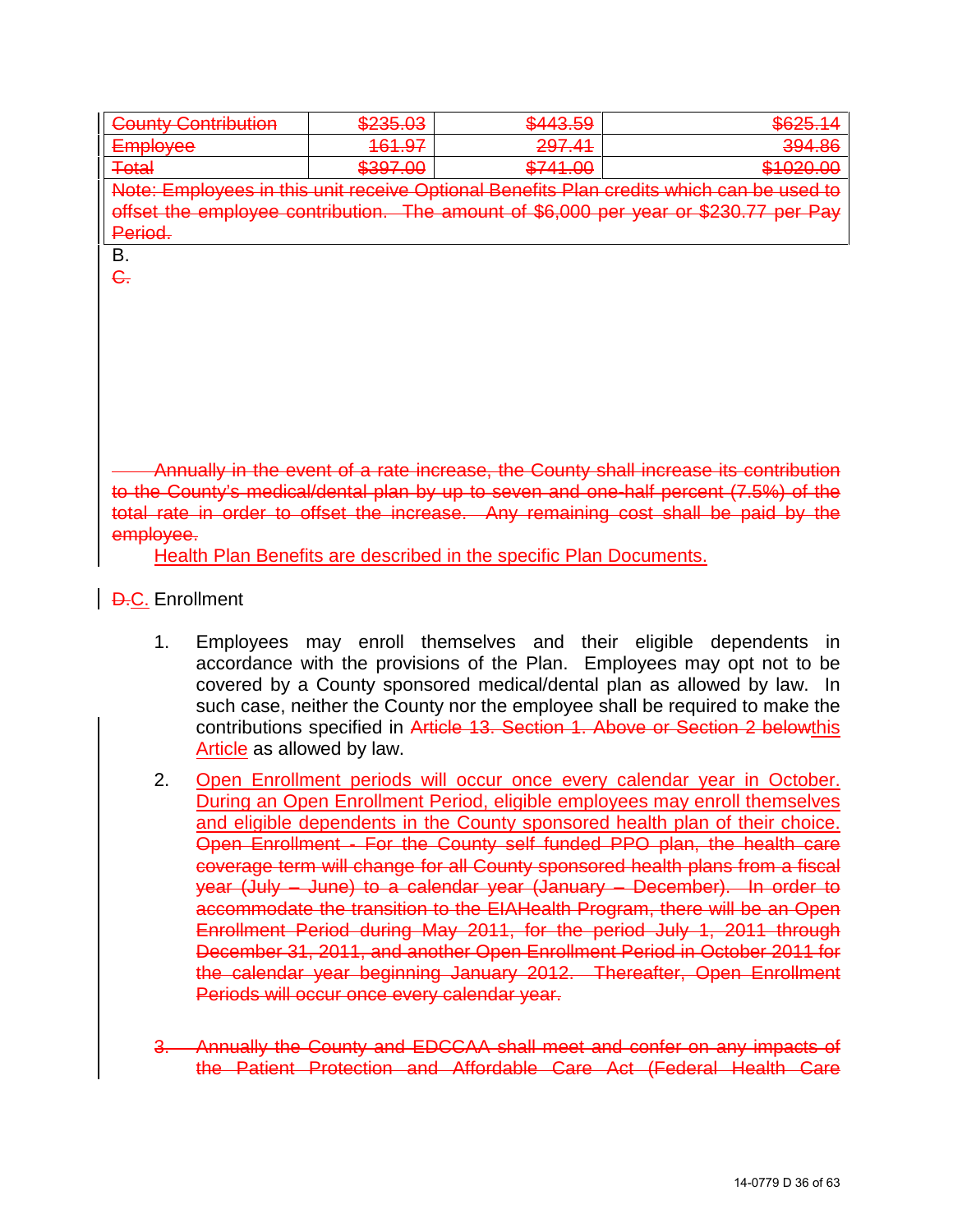Legislation).

- D. Terms and Conditions
	- 1. County sponsored medical plan coverage starts the first day of the month following date of hire and ends the last day of the month of termination of employment. Health Plan coverage shall be in accordance with the provisions of the Plan. Employees who retire or who separate from County service may, at their own expense, continue to be enrolled in the County sponsored plan in accordance with provisions of the plan or as provided by law.
	- 2. The parties agree that the County Medical/Dental/Vision Plan is a Defined Benefit Plan, and that the County is required to provide the specified benefits during the term of this MOU regardless of the level of contribution by the County and its employees.
- a.E. Patient Protection and Affordable Care Act

The parties acknowledge that the Federal Patient Protection and Affordable Care Act (PPACA), its current and future related regulations and California law developed in response to the PPACA may create new requirements for the County and employees during the term of this Agreement.

<span id="page-36-0"></span>Section 2. **Optional Benefit Plan (OBP)** 

The Csounty shall provide each eligible full-time employee a contribution of \$6,000 per fiscal year, prorated over 26 pay periods, toward the purchase of benefits included within the optional Benefit Plan (OBP)., prorated over 26 pay periods. These benefits are specifically defined in the Optional Benefit PlanOBP. Provisions generally include the following:

- A. El Dorado County Health Care Account Eligible employees may elect to receive medical and dental benefits under the County Optional Benefits PlanOBP.
- B. Supplemental Life Insurance An employee eligible under this section may use the Optional Benefits Plan to purchase additional life insurance subject to the provision of the Optional Benefits PlanOBP and respective life insurance plans.
- C. Dependent Care An employee eligible under this section may use the Optional Benefit PlanOBP for reimbursing dependent care expenses subject to the provisions of the Optional Benefit PlanOBP.
- D. Un-reimbursed Health Care An employee eligible under this section may use the Optional Benefit PlanOBP to establish an account for reimbursing uninsured health care expenses subject to the provisions of the Plan.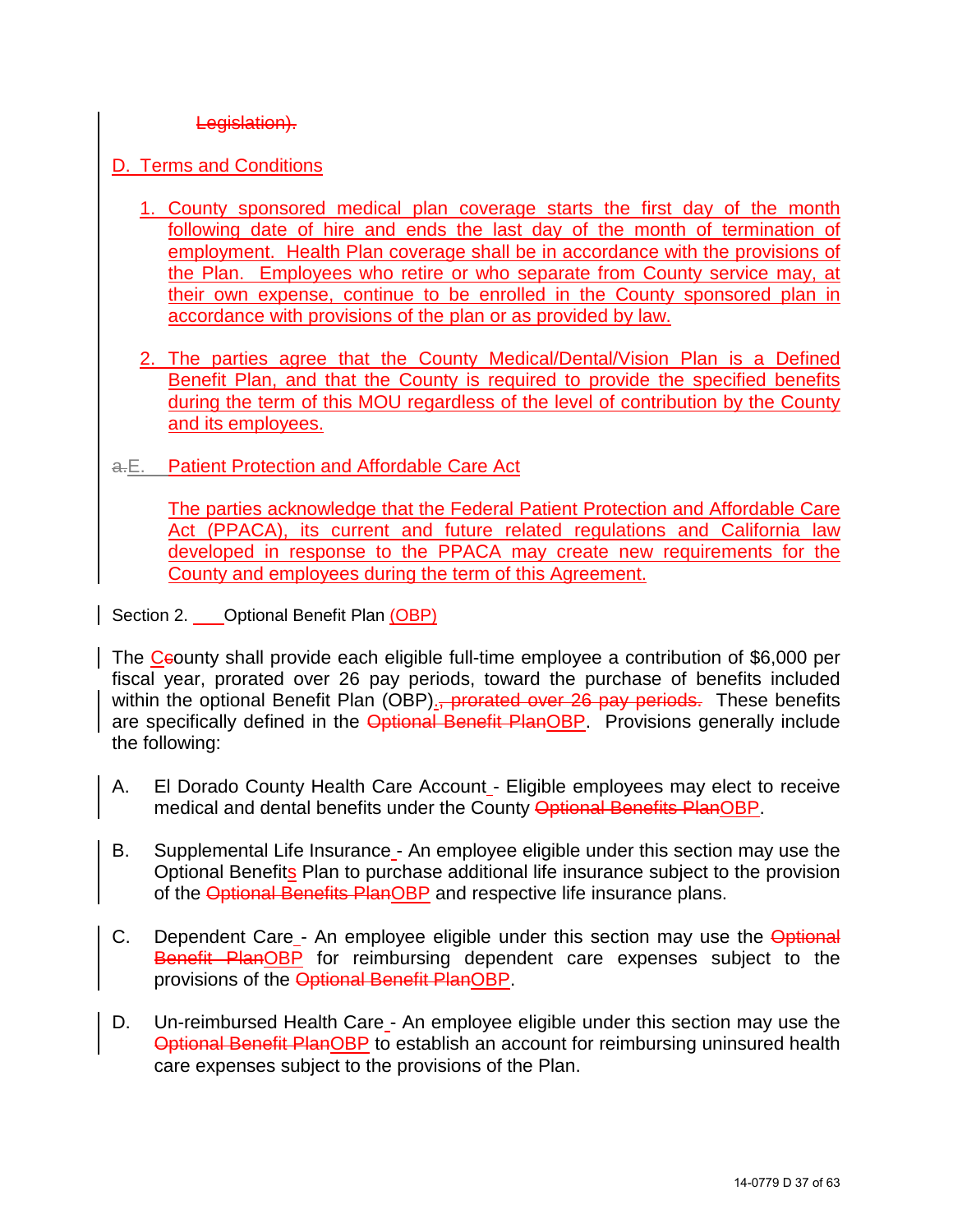- E. Cash  $\overline{A}$ n employee eligible under this section, who has elected to receive the employee's optional benefit or portion thereof in cash, may receive cash, which is taxable income, subject to the provision of the Plan.
	- F. Part-time Employee  $\underline{A}a$  part-time employee, who on December 31, 1989 is being provided with the full Optional Plan benefitOBP as a full-time employee, shall continue to be eligible for the full Optional Benefit Plan OBPbenefit.
		- 1. An employee who is hired on or after January 1, 1990, and whose regular work schedule as documented on the Payroll Personnel Form is between 64- 79 hour per pay period, will be entitle to the same Optional Plan benefitOBP for a full-time employee.
		- 2. A part-time employee who is hired on or after January 1, 1990, and whose regular work schedule as documented on the Payroll Personnel form is between 40-63 hours per pay period, will be entitle to receive seventy-five percent (75%) of the Optional PlanOBP benefit for a full-time employee.
		- 3. A part-time employee who is hired on or after January 1, 1990, and whose regular work schedule as documented on the Payroll Personnel form is between 34-39 hours per pay period, will be entitled to receive fifty percent (50%) of the Optional Plan-OBP benefit-for a full-time employee.
		- 4. A part-time employee who is hired on or after January 1, 1990, and whose regular work schedule is less than 34 hours per pay period shall not be eligible for participation in the Optional Benefit PlanOBP.
		- 5. A part-time employee may work additional or fewer hours than the employee's "ongoing" work schedule without change to the level of entitlement based upon the number of hours initially set forth on the Payroll Personnel Form prorated contribution.

The prorated entitlement level may only be changed by amending the Payroll Personnel Form which documents a change to the ongoing work schedule.

<span id="page-37-0"></span>Section 3. Employee Assistance Plan

The County agrees to maintain the Employee Assistance Program for employees in the bargaining unit.

<span id="page-37-1"></span>Section 4. Retiree Health Insurance

Subject to the provisions of the Retiree Health Benefits Contribution Plan Document, an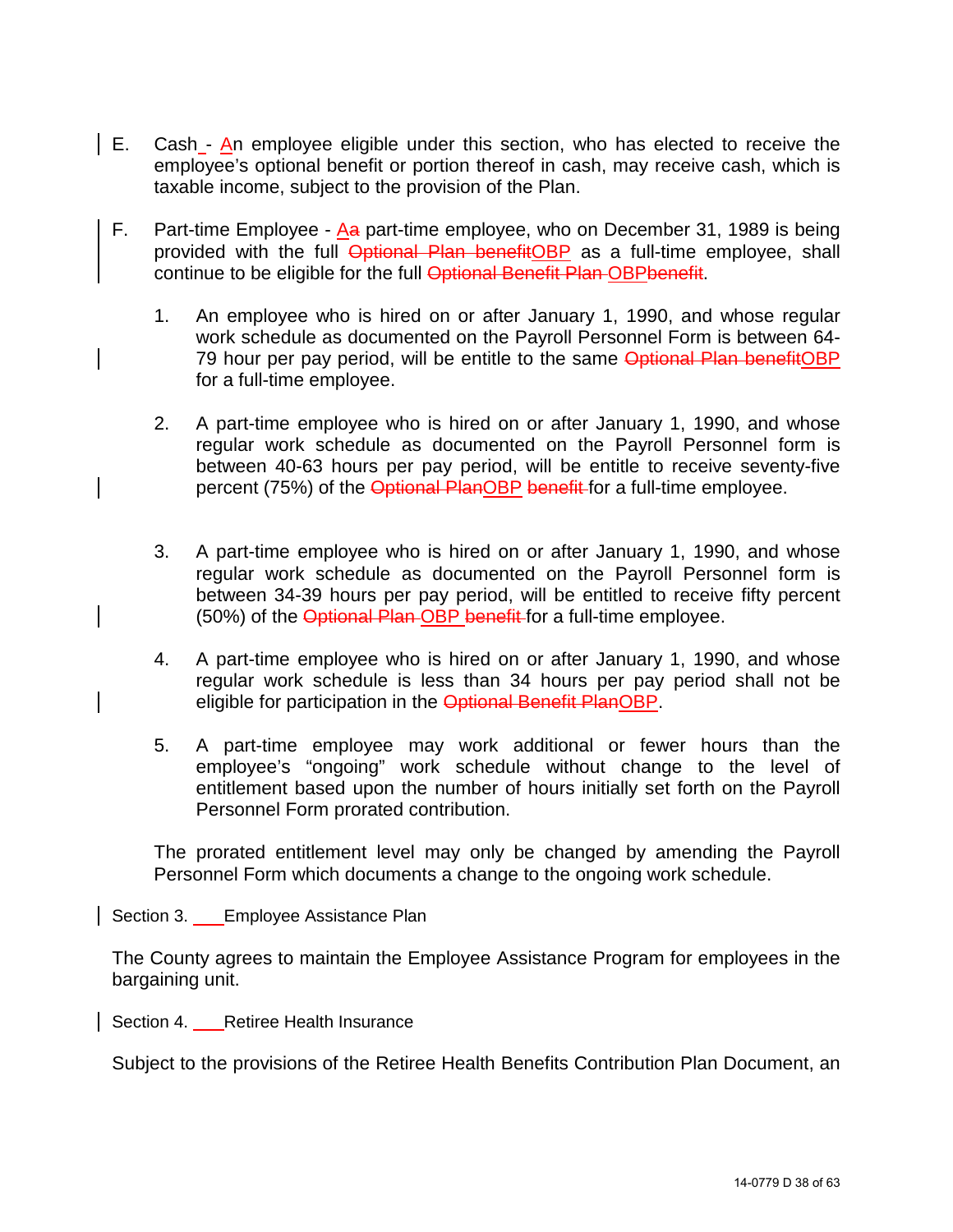employee who retires from County service who has attained a cumulative total completed years of service (excluding extra help service and provisional service) with El Dorado County as specified below shall be entitled to the percentage monthly contribution of the "employee only" medical coverage rate, not including dental or vision coverage. The percentage contributed is as follows:Blue Shield rate toward a County-Sponsored Health Plan as follows.

| –Level 3         | 20 years plus | 67% |
|------------------|---------------|-----|
| Level 2          | $15-19$ years | 50% |
| $\equiv$ Level 1 | 12-14 years   | 33% |

- A. Part-time employees shall be treated in accordance with the Retiree Health **-Benefits Contribution Plan Document.** 
	- 1. Miscellaneous Provisions.
		- $(a)$  An employee who retires may substitute up to fifty percent (50%) of the required County service required above with prior public service time with any county or city in the State of California.
		- (b) County contributions for all bargaining units under this program shall not exceed 1.2% of total County payroll costs during any given fiscal year pursuant to the provision of the Retiree Health Benefits Contribution Plan Document. Retiree health contribution rates will be recalculated annually on a calendar year basis effective January 1 of each calendar year.
- B. This Section 4, titled Retiree Health Insurance, as stated above shall be discontinued applied only to employees hired before June 30, 2009 for all newly hired employees effective no later than the first full pay period within June 30, 2009 or no later than the end of pay period 14.
- $|C_1|$  In the event the C sounty creates or allows participation in a new Retiree Health Insurance Plan for any other recognized bargaining unit, the parties agree to meet and confer on participation of EDCCAA Association employees hired after June 30, 2009.

<span id="page-38-0"></span>Section 5. Life Insurance

The County shall provide a group term life insurance plan in the amount of \$40,000.00 for each employee whose ongoing regular work schedule as designated on the Payroll Personnel Form is at least sixty (60) hours of work per pay period. Accidental Death & Dismemberment coverage is included in this Plan.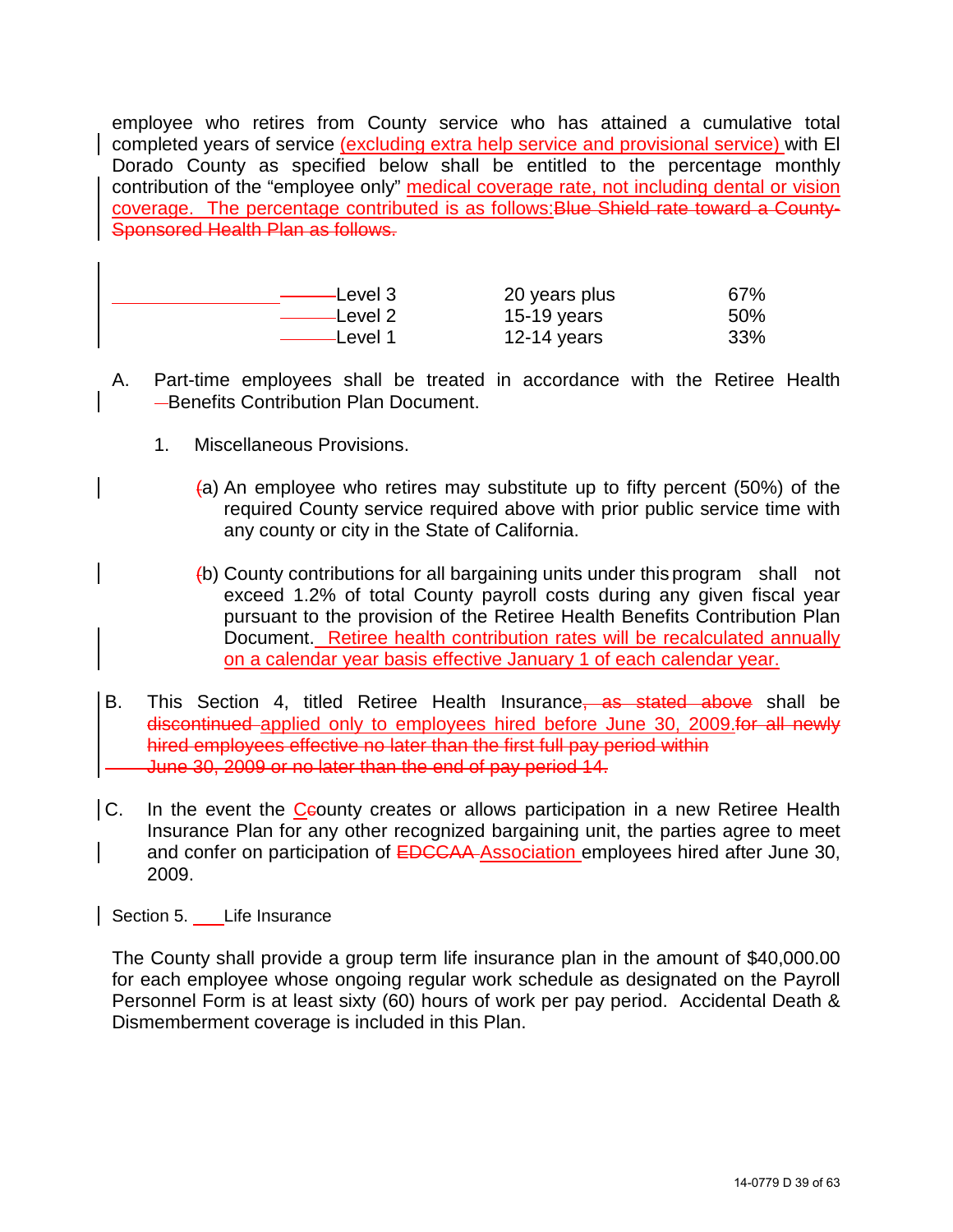<span id="page-39-0"></span>Section 6. State Disability Insurance (SDI)

The county shall allow employees to integrate their sick leave and/or vacation benefits with their SDI coverage to provide up to one hundred percent (100%) of the employee gross base salary. The individual employee shall pay the cost of State Disability InsuranceSDI.

#### <span id="page-39-1"></span>Section 7. Plan Documents or Contracts Controlling

While mention may be made in the **Memorandum** MOU of various benefits and provisions of benefit programs, specific details of benefits provided under the County Health/Dental Plan, Life, Workers' Compensation and Long-Term Disability Programs shall be governed solely by the various plan documents or insurance contracts and/or policies maintained by the County.

#### <span id="page-39-2"></span>ARTICLE **4413. - HOURS & AND WORK SCHEDULES**

<span id="page-39-3"></span>Section 1. Work Schedules

The appointing authority shall fix the hours of work with due regard for the convenience of the public and the laws of the salate and the County. The appointing authority shall assign employees to a regular work schedule and may change that schedule at the appointing authority's discretion.

The appointing authority shall give reasonable advance notice of any change in work schedule. Which differs from the standard work schedule of the department may, at the sole discretion of the Chief Administrative Officer be approved; provided that service to the public is not adversely affected.

<span id="page-39-4"></span>Section 2. Overtime

Employees shall work the necessary hours to perform their duties and responsibilities and shall not be entitled to receive overtime compensation.

#### <span id="page-39-5"></span>**ARTICLE 4514 - PROBATION**

<span id="page-39-6"></span>Section 1. Duration

Employees shall serve a one year probationary period from the date of appointment to a specific classification. An employee shall have his/her individual probationary period extended commensurately by each hour an employee is on authorized leave for more than ten (10) consecutive work days. Leaves include, but are not limited to, vacation, sick leave, compensatory time off, and leaves without pay, including leaves granted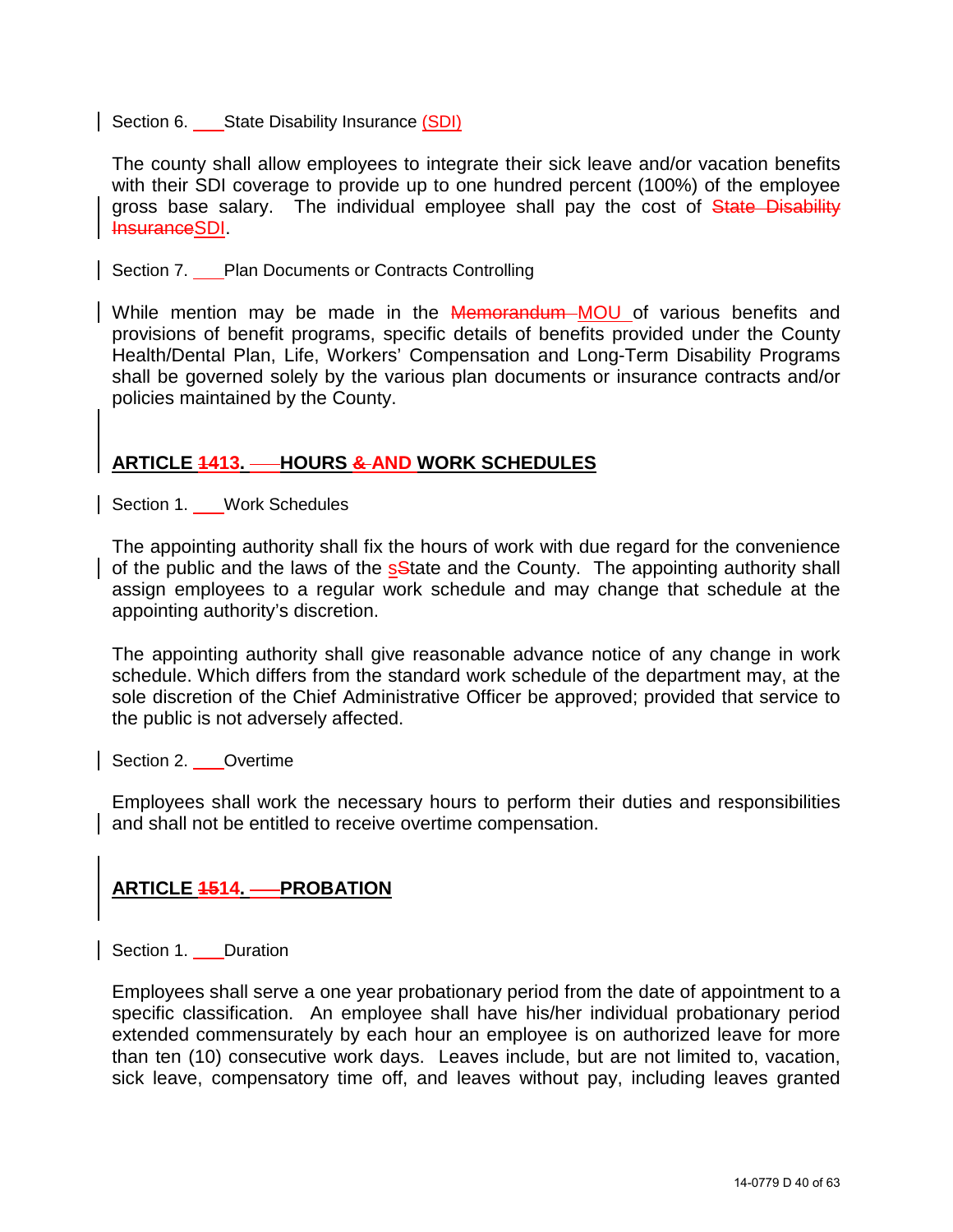under the Family medical Leave Act, California Family Rights Act, Pregnancy Disability leave, Americans with Disabilities Act, and Workers' Compensation Law. Employees who request and receive a temporary modified duty assignment due to medical conditions such that they are not performing the essential job functions of their position shall have their probationary period extended for each hour of such modified duty assignment. Nothing herein is intended to prevent the County from extending a probationary period one time for a period not to exceed six months to ensure that an employee has demonstrated all of the necessary skills and traits to successfully pass probation for the job classification.

#### <span id="page-40-0"></span>**ARTICLE 1615. LAYOFF AND DEMOTION PROCEDURES UPON REDUCTION IN FORCE**

The following Reduction in Force policy is hereby included as a part of this MOU. Such inclusion, however, shall not provide avenues of appeal beyond those contained in this Article. This Reduction in Force policy does not apply to employees who are covered by the Reduction in Force procedure defined in the California Administrative Code, Title 2. Division 5., Local Agency Personnel Standards.

ASection 1. - Policy

When necessary, and directed by the Board of Supervisors, a reduction in the County's work force may be initiated by (1) lack of work, (2) lack of funds, (3) program or organizational changes resulting in a surplus of employees, or (4) elimination of a specific program or service. Insofar as possible, a reduction in force shall be accomplished by attrition. When it is determined by the Board of Supervisors that attrition will not provide relief for the condition warranting a reduction in the number of County employees, the Board may direct (1) a temporary layoff of up to ten (10) working days of specific employees or classifications without invoking the provisions of this policy, or (2) a specific layoff by classification, number of employees and department(s) pursuant to this policy.

The temporary layoff provision as found and described in paragraph A. above, shall be suspended effective upon adoption of this agreement until December 31, 2012. All other provisions shall remain in full force and effect. For FY2012-13, any furloughs shall be limited to five (5) work days.

BSection 2. **Procedure for Permanent Layoffs.** 

Reduction in Force occurs when the Board of Supervisors by Resolution amends the Authorized Personnel Allocation Resolution and/or adopts a Proposed or Final Budget that deletes specific positions by classification from a department.

A. The Department of Human Resources, with the assistance of the affected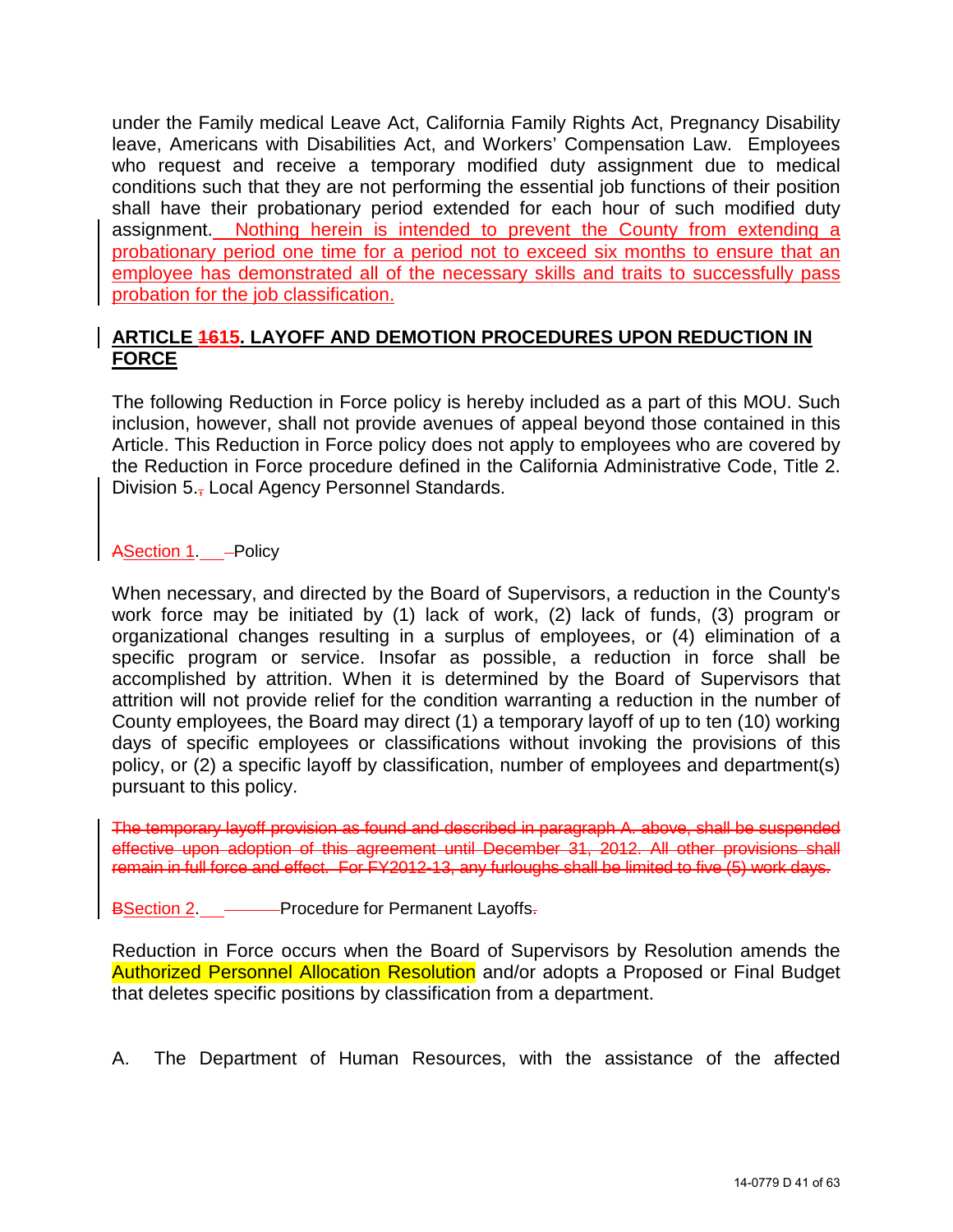department, determines the individual to be laid off for the initial classification in which a layoff is to occur and for succeeding lower level classification(s) if displacement by demoting in lieu of layoff is anticipated in accordance with this Article based on employee retention points. A list of the classifications in which positions have been deleted along with the names and total retention points of employees in those classes shall be posted in the affected department and a copy mailed to the Association's Association's current address. - It is the Department Head's responsibility to insure posting.

- B. Layoffs and displacements are made within the department involved and are not Countywide.
- C. Written notice of layoff shall be served on affected employees in person or by certified letter mailedUSPS Priority Mail sent to the last address on file with the Department of Human Resources. Notice will be served or mailed no later than thirty (30) calendar days prior to the effective date of separation. The thirty (30) calendar days shall include the effective date and the date served. Notice shall be deemed served upon the postmarking and logging of the certified letter by the County's mailroom or upon personal serving of the notice to the individualproof of service date.
- D. The written layoff notice shall include the effective date of the separation (layoff), the reasons for the layoff, displacement rights, if any, rehire or restoration rights and the appeal rights. Such notice shall also set a specific deadline of not less than five (5) working days for when the affected employee must notify the Department of Human Resources that they will be exercising their displacement rights.

GSection 3.. Order of Layoffs

Layoffs will be determined based on an inverse order of retention points computed as per provisions listed below by the classification within the individual department. Any required reduction in the number of employees shall be in the following order within the same classification:

- (1) Extra-help and provisional,
- (2) Probationary employees serving an initial probationary period,
- (3) Regular permanent full-time and part-time employees.
- A. Longevity A full-time employee shall receive one point for each full month of continuous service as a regular County employee in his/her classification. Time spent in other classifications which are at the same or higher rate of pay based upon the current salary plan applicable at the time of the layoff and which the employee occupied for a period of time after July, 1990 shall be included in the service time in the affected class. This includes probationary time and GAIN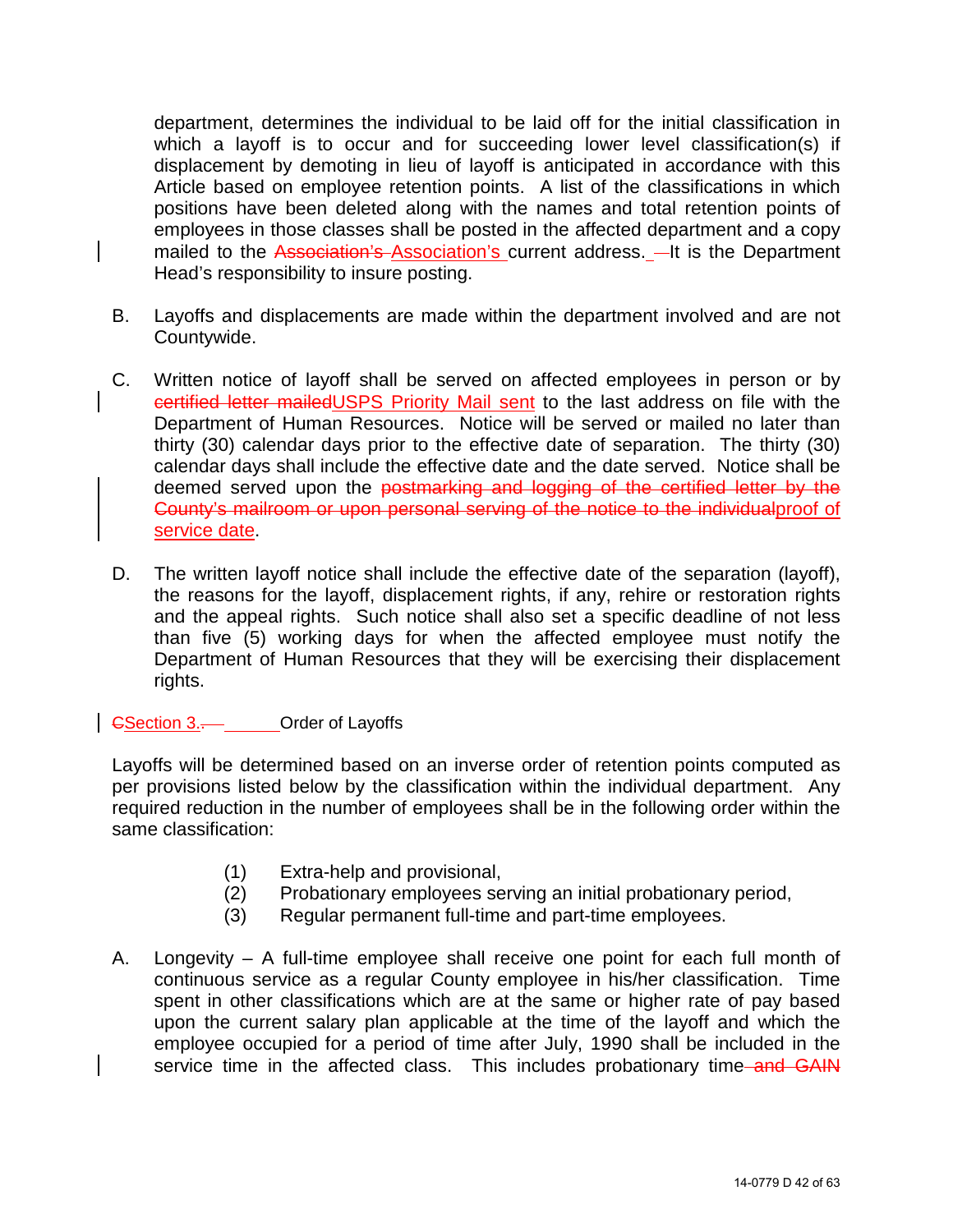sponsored training.. Part-time employees shall receive a proportional amount of longevity points based upon the number of hours worked. Less than a full month of service shall be prorated. It does not include service prior to employment, interruptions caused by resignation, dismissal, or transfer to extra-help status or disciplinary actions as defined in 2. below. It does include periods covered by authorized leaves of absences and such service accrued before a previous layoff.

- B. Performance/Disciplinary Action- Aan employee who receives an involuntary demotion as a disciplinary action will have twelve (12) points deducted from that employee's retention points. An employee who receives a suspension will have one (1) point per day of suspension deducted from the employee's retention points, with a maximum deduction of twelve (12) points. This will sunset after three years from the effective date of the action, and the last retention points will be restored to the employee.
- C. Alternate Classes Classes which are budgeted as alternate classes (e.g. office Assistant II/I), as stated in the Personnel Allocation Resolution, shall be treated as one class for purposes of determining retention points.
- C.D. Out-of-Class Assignment Out-of-class time will not be credited towards the outof-class position in which the employee served. Out-of-class time will be considered as continuous service in the employee's regular classification.
- D.E. Ties In cases where two or more employees are tied with the same number of retention points, the flowing factors shall be considered in order for the purpose of breaking the tie: total County service (including El Dorado County service prior to the most current period of employment); letters of reprimand disciplinary actions and; Department Head determination. Letters of reprimand will be considered as tie breaking criteria for up to three years from the date of issuance.
- $E = F$ . Volunteers For Layoff - An employee who occupies a position within a class within a department affected by a layoff and/or displacement may volunteer to be laid off in place of another employee who has fewer retention points and who would otherwise be laid off. Such employee shall be entitled to the same rights and restoration privileges as other employees in accordance with this Article.

#### Section D4. - Layoff Privileges

The following are the options open to affected individuals in each layoff instance:

A<sub>1</sub>. Displacing in a Lower Class

An employee affected by layoff may, at his/her discretion, in lieu of layoff, displace an employee in a class previously held by the employee. Retention point computation for displacement purposes are made as determined for the original layoff. This is considered a voluntary demotion.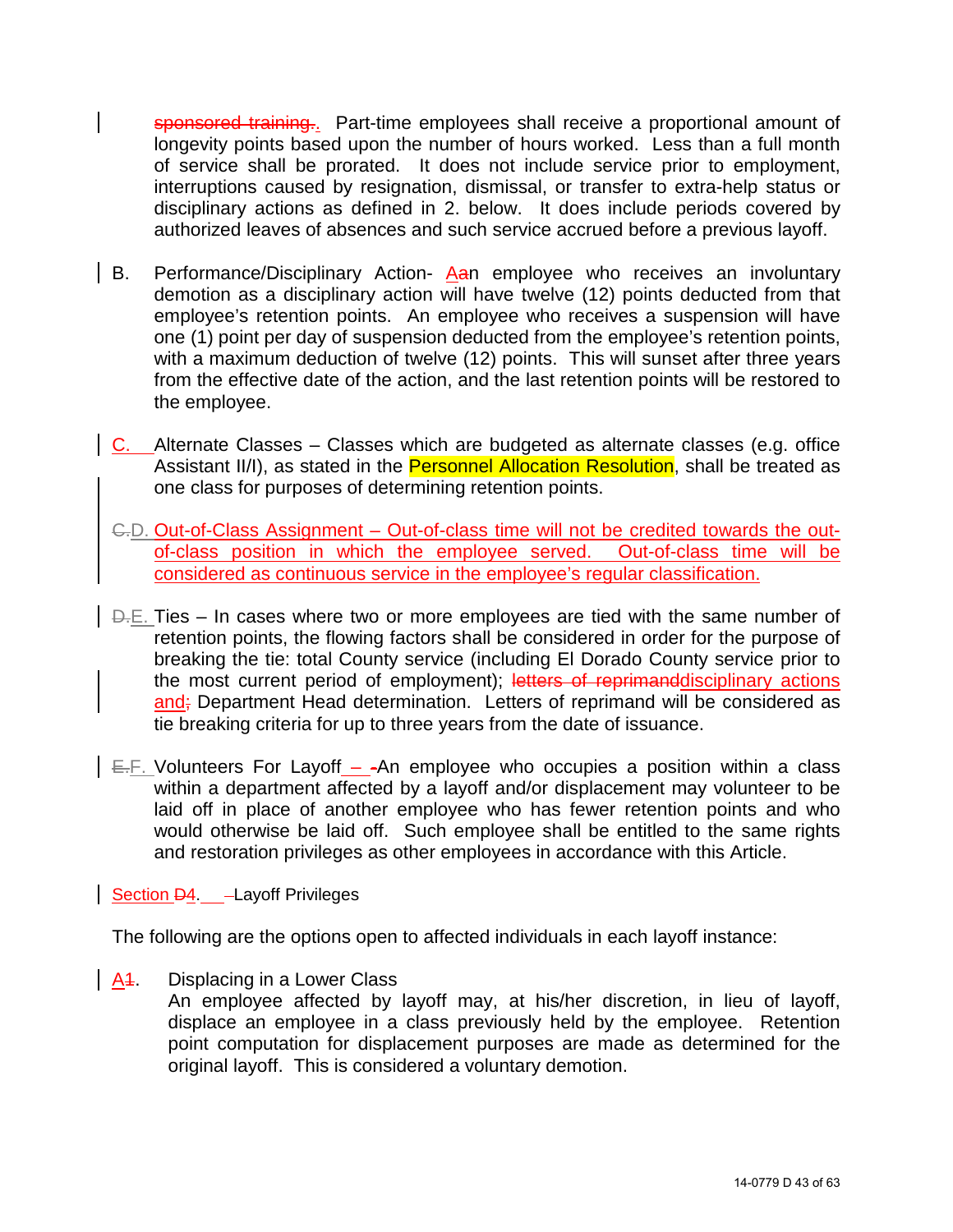#### **B2.** Restoration

Restoration shall be in inverse order of layoff. Names of employees with permanent-regular civil service status who have been laid off will be placed on an appropriate restoration list for their classification and department in order of Retention Points. The list will extend for a period of two (2) years. Employees shall also have restoration rights to a classification which has been replaced by a reclassification of the classification which the person previously had permanent status, provided that the duties have remained essentially the same. This list shall be maintained in the Department of Human Resources. - This includes employees taking voluntary demotions in lieu of layoff who shall be placed on a restoration list for the class from which they were reduced. Three refusals to accept restoration from a departmental layoff list will remove the eligible individual's name from that list unless the offer of restoration is in excess of twenty five (25) miles from the geographical location of the position from which the employee was laid off.

A person notified of an offer of restoration must respond within ten (10) working days from the mailing proof of service date. Offers of reemployment shall be sent by first class mail to the last address on file in the Department of Human Resources. It is the employee's responsibility to insure that a current address is provided to the Department of Human Resources.

#### 3C. Transfer and Demotion

Employees to be laid off may be permitted to transfer or demote at the discretion of the appropriate Department Head(s) prior to the layoff effective date. Transfer or demotion may be made to any funded vacant position where the duties of which, in the judgment of the Department Head and Director of Human Resources, they are capable of performing. However, transfer will not be permitted to a position in another County department if a departmental layoff list exists for that class. When an employee transfers or demotes in accord with provisions of this Article and is required by the Department Head to complete a new probationary period, which results in his rejection during probation, he shall not be required to forfeit his status on any layoff list.

#### 4D. Placement in Other Departments

In accordance with rules on order of layoff, an employee who shall be laid off shall have a right to be placed in a vacant position in the same class in another department which the department has determined to fill. Referral to vacant positions shall be offered based upon the inverse order of layoff. The new appointing authority shall have up to ninety one hundred twenty (90120) days to evaluate the employee's performance. If the appointing authority determines that the employee's performance does not meet job standards, the employee will be returned to the layoff list. The employee will, in accordance with the rule on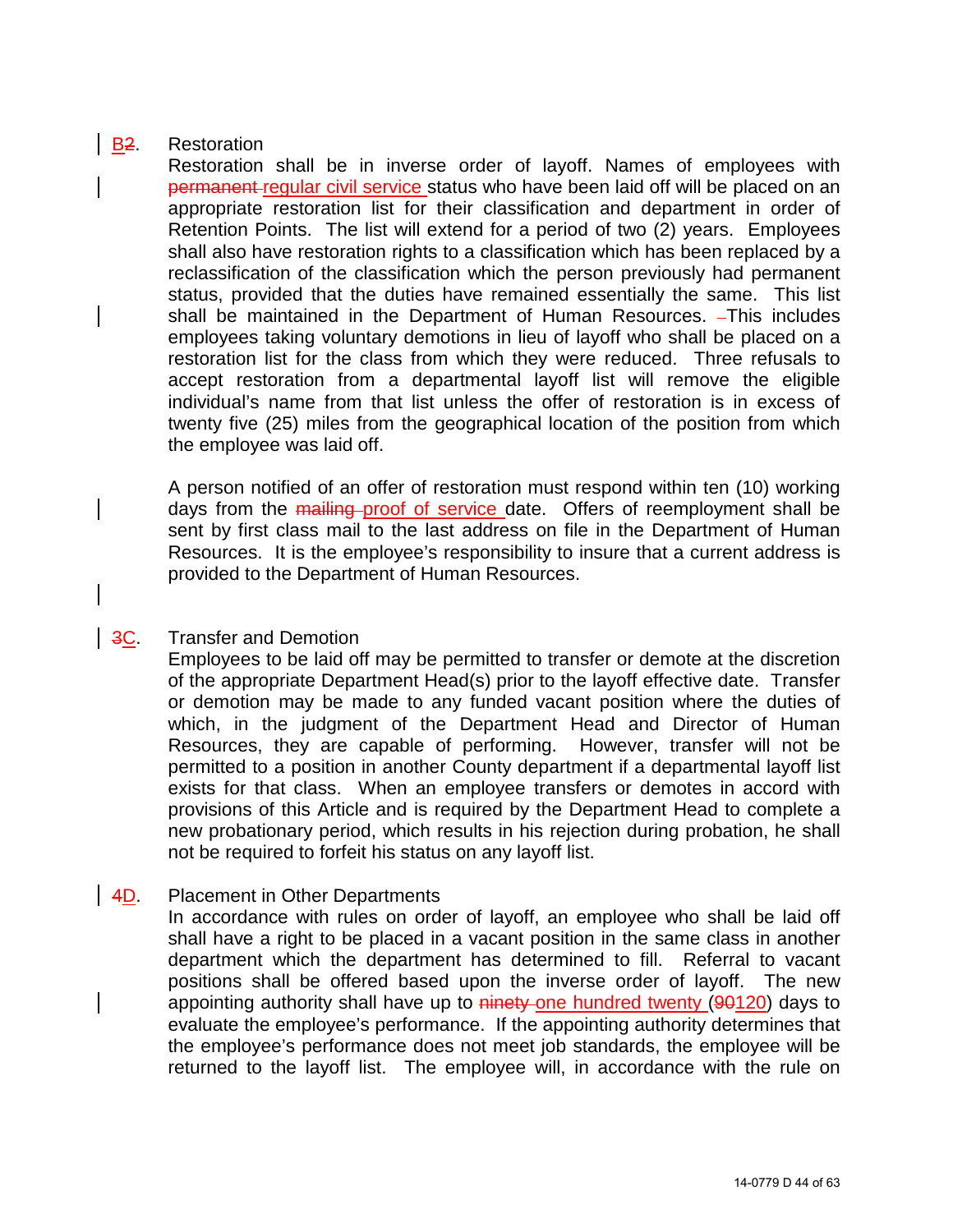restoration, be eligible for placement in another vacant position in the same class which a department has determined to fill, according to the provisions above.

#### **5E.** Separation from County Service

Employees who are to be laid off have the option of leaving County service rather than displacing in a lower class, transferring or demoting. In the event an employee is laid off for an indefinite period, he/shethe employee may, upon request, receive payment for those benefits normally given to terminated employees.

#### $6F.$  Employment Interviews

Department Heads that are referred the names of individuals designated for layoff and who have requested transfers shall personally ensure that such persons are provided an employment interview.

#### 7G. Status on Restoration

An employee who has been laid off or voluntarily reduced under the provisions of this Article and subsequently restored in their former classification within a two (2) year period from the date of **his/herthe employee's** layoff or voluntary reduction shall receive the following considerations and benefits:

- 1. All sick leave credited to the employee's account when laid off shall be restored, unless the employee received compensation for such sick leave at the time of the layoff.
- 2. All Retention seniority pPoints held upon layoff shall be restored.
- 3. All prior service shall be credited for the purpose of determining sick leave and vacation earning rates, longevity pay increases, and time in step.
- 4. The employee shall be placed on the step of the salary range that was held at the time of the layoff.

#### 8H. Meet and Confer

Prior to the actual layoffs, the County's representatives and the **EDCCAA** Association shall, at the request of the EDCCAAAssociation, meet and confer over the practical effects of the proposed layoffs.

**E.**Section 5.-Deviation from Retention Points

The Board of Supervisors may approve deviations from the order of layoff by retention seniority points or demotions in lieu of layoff (bumping) when retention seniority points order alone would result in retaining employees unable to maintain a satisfactory level of performance in the department affected. In such cases, the Department Head or designee shall fully justify and document the reasons therefore. The affected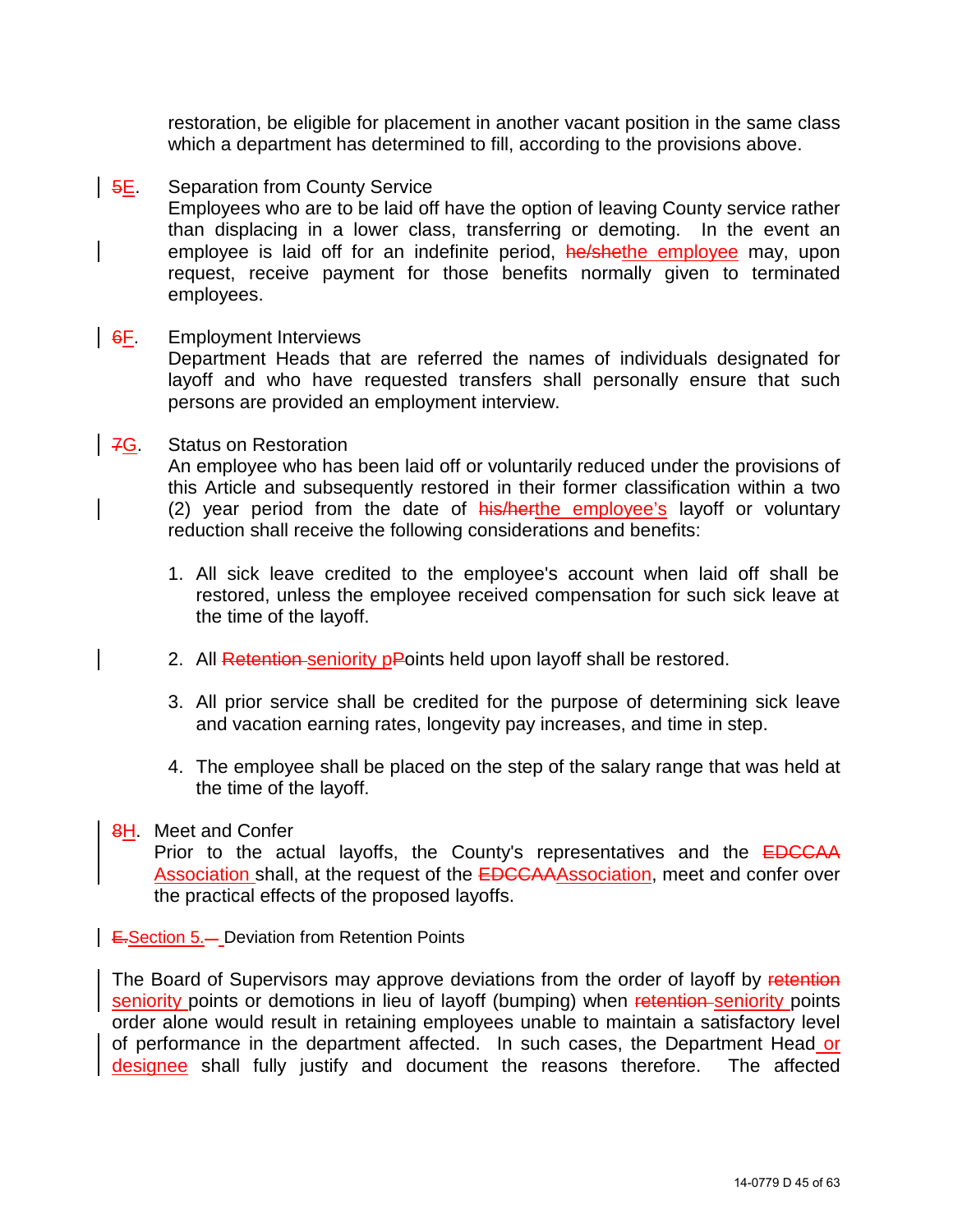employees shall be provided a written notice of the department's request, reasons therefore and the date the Board of Supervisors shall consider the department's request.

**FSection 6. Appeal of Layoff** 

- **4A.** Right of Appeal
	- a1. Permanent employees receiving a notice of layoff shall have the right to appeal solely on the issue of whether or not there was compliance with the procedures prescribed in this Article.
	- $\frac{1}{2}$ . The right of appeal is limited to the scope and process provided in this section, "Appeal of Layoff".
	- $\frac{c3}{2}$ . The scope of any appeal shall not include such issues as the need for layoff, the reasons for layoff, or the exercise of other County prerogatives involved in layoff.
	- $\frac{d4}{d}$ . Probationary, Provisional, Temporary and Extra Help employees have no right of appeal of a notice of layoff. All Questions and disputes regarding permanent regular civil service statusstatus shall be determined by the Civil Service Commission in accordance with their rules, regulations and procedures.
- 2B. Notice and Timing of Appeal
	- a1. Appeals shall be filed in writing with the Director of Human Resources or designee. An email shall be accepted as a written appeal.
	- $\frac{1}{2}$ . Appeals shall be filed within five (5) working days after the date of service of the notice of layoff as provided in Article 16. B.3.
	- $e3.$  The notice of appeal shall state the employee's reasons for the appeal consistent with Article 16. F.1.
- 3C. Responsibilities of the Director of Human Resources or Designee
	- a1. The Director of Human Resources or designee shall within three (3) working days of receipt of an appeal forward a copy of the appeal to the EDCCAAAssociation.
	- b<sub>2</sub>. The Director of Human Resources or designee shall within three five (35) working days of receipt of an appeal, determine which employees, if any, will be adversely affected in if the appeal is successful. Human Resources will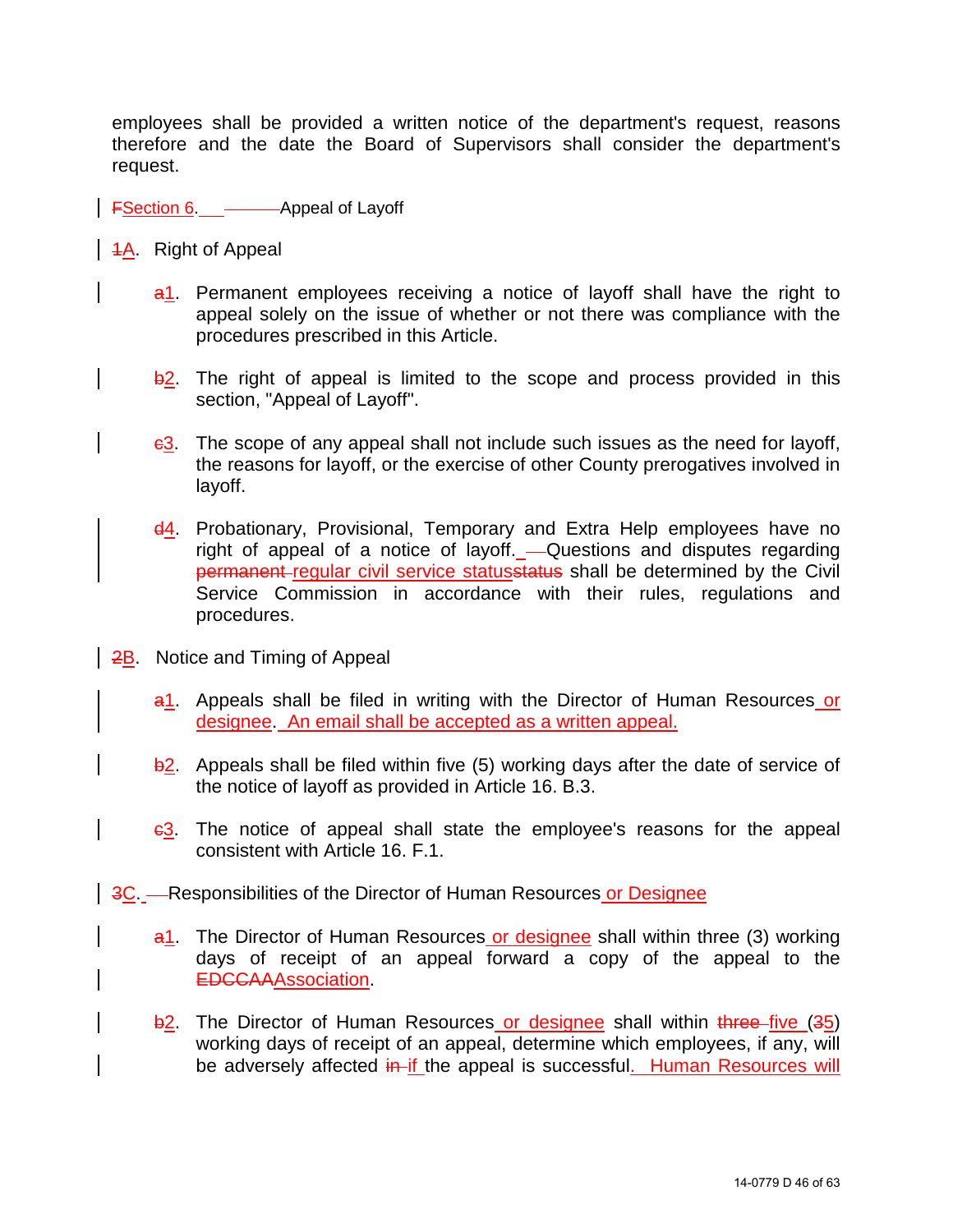and notify all employees potentially adversely affected of the appeal within five (5) working days of receipt of the appeal..

4D. Layoff Arbitration Panel

A tripartite Layoff Arbitration Panel shall be appointed to hear all appeals having the same effective date for layoff.

a1. Appeals shall be heard by a tripartite panel consisting of:

 $a$ ). A representative designated by the County Director of Human Resources.

- $\underline{Ib}$  A representative designated by the Association.
- Hic)i. A neutral member selected in accordance with Article 16. F.4. b.
- $\frac{1}{2}$ . The neutral Layoff Arbitration Panel member shall be chosen by:
	- i.a) Mutual agreement between the County and **EDCCAA** Association or their designated representatives within five (5) working days of notification to the Association of an appeal.
	- ii.b) If the County and the EDCCAA Association fail to name a neutral arbitration panel member within five (5) working days of notification to the EDCCAA Association of the appeal, a member of the Civil Service Commission (CSC) shall serve as the neutral third member of the arbitration panel.
		- (a)i. Either party may Human Resources shall notify the Chair of the CSC of their inability to agree on a neutral;
		- (b)ii. Either party mayHuman Resources shall notify the Chair of the CSC of their desire that a member of the CSC serve as the neutral member of the Layoff Arbitration panel in lieu of agreement on a third party.
		- (c)iii.The Chair of the CSC shall name a member of the CSC to serve as the neutral member of the Layoff Arbitration Panel and an alternate.
- $-63$ . The Layoff Arbitration Panel shall convene and open the hearing within fifteen (15) working days of the initial filing of the appeal. Representatives to the arbitration panel shall be named with primary consideration being given to their availability to meet within the fifteen (15) working day time limit.
	- $\underline{a}$ ). If either or both party(s) fails to name a representative who can meet within the time limit the CSC Chair shall name a member(s) of the CSC to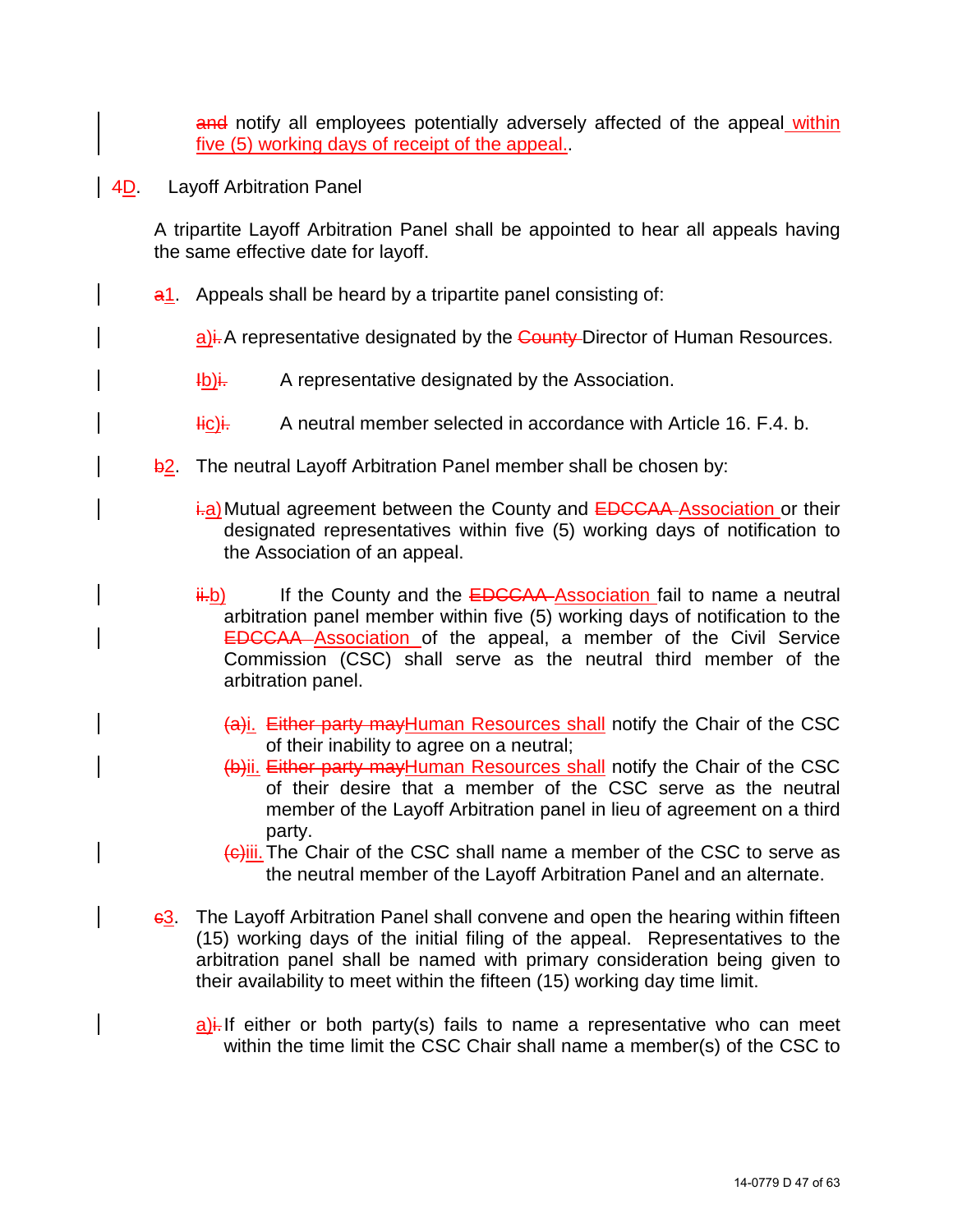serve as a second and if necessary third neutral in lieu of the failure of either or both parties to provide an available representative.

- $\frac{H_D}{H_D}$ . If the Civil Service Commissioner(s), designated or the alternate cannot serve within the time limit the Chair shall designate another Civil Service Commissioner(s) who can serve within the time limit.
- **5E.** Hearing Process
	- a<sup>1</sup>. The employee filing the appeal and all other potentially affected employees will be notified of the date, time and place of the hearing not less than two (2) working days in advance of the hearing.
	- b<sup>2</sup>. The neutral member shall serve as Chair of the Layoff Arbitration Panel.
	- c3. The hearing shall be conducted in accordance with standard administrative hearing procedures used by the Civil Service Commission.
	- $\frac{d4}{1}$ . In addition to hearing such evidence and witnesses as the parties including any employees potentially affected by the appeal may call, the Layoff Arbitration Panel may question witnesses and call such witnesses as they deem appropriate.
- **6F.** Decision
	- 1. a. The Layoff Arbitration Panel shall issue their written decision within two (2) working days of closing the hearing.
	- $2.$  b. The decision of the Layoff Arbitration Panel shall be final and binding on all parties.

#### <span id="page-47-0"></span>**ARTICLE 1716. DISCIPLINARY APPEALS**

#### Section 1. Right of Appeal

<span id="page-47-1"></span>An employee represented by this unit, having obtained permanent-civil service status in the County's Civil Service System, shall have the right to appeal a termination, demotion in class or salary step, or suspension without pay. Such appeal shall be in accordance with the provisions of County Resolution 228-84, Section 207Personnel Rules.

#### Section 2. Merit System Exclusion

In the event any provision herein, as it may apply to any employee of the county subject to Section 19800 et. seq. of the California Government Code, is determined by the Executive officer of the State Personnel Board to be in conflict with Local Agency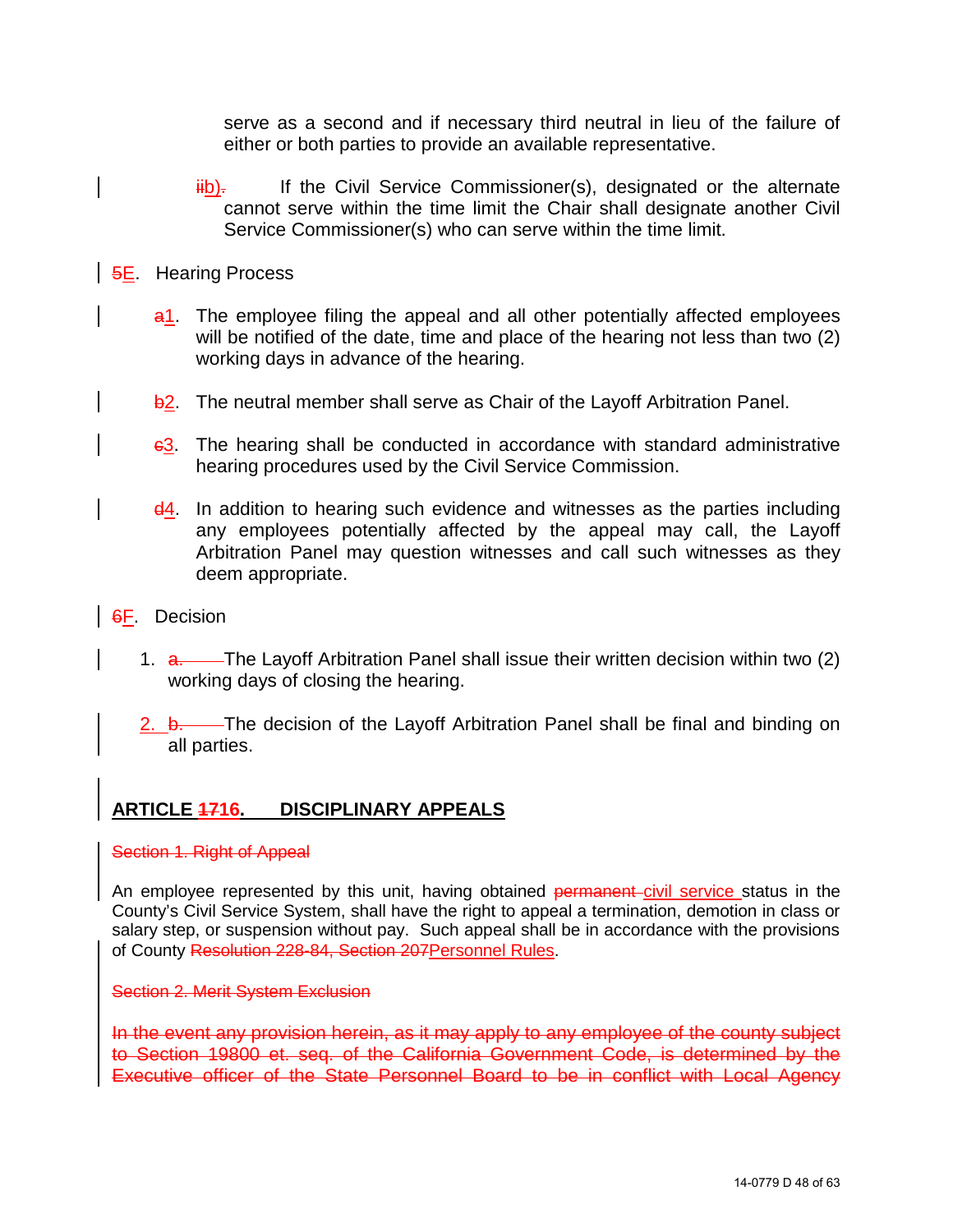personnel Standards (Title 2, Administration, Division 5. LAPS), such provision shall be null and void as regards those employees, and Local Agency Personnel Standards shall supersede and prevail.

#### <span id="page-48-0"></span>**ARTICLE 1817. GRIEVANCE PROCEDURE**

 $\overline{\phantom{a}}$  ASection 1...  $\overline{\phantom{a}}$  Intent

It is the intent of this procedure to provide for an orderly and equitable procedure for the resolution of misunderstanding and disputes between the County and its employees and/or the AssociationAssociation. The use of this procedure in resolving employee grievance shall not be held against any employee.

**BSection 2.** \_\_\_\_\_\_\_Informal Discussion

Every effort should be made to settle grievances, performance issues, and related disputes at the lowest level of supervision possible. If an employee has a complaint relating to a work situation, the employee is encouraged to request a meeting with his/her immediate supervisor and may seek assistance from a shop steward and/or labor representative to discuss the problem in an effort to clarity the issue and to work cooperatively toward settlement.

GSection 3. 
— Scope of Grievances

- 1A. A grievance is a claimed violation, misapplication or misinterpretation of the provisions of a Memorandum of UnderstandingMOU or employee protections contained in ordinances, resolutions, personnel rules or written policies, adversely affecting an employee's wages, hours or conditions of employment.
- $\vert$  2B. Specifically, excluded from the scope of grievances are:
	- $(a)$ 1. Subjects involving the amendment or change of Board of Supervisor resolutions and ordinances, which do not incorporate the provisions of this Memorandum of Understanding or other employee protections contained in ordinances, resolutions, personnel rules or written policies.
	- $(b)$ 2. Discrimination complaints that allege violations of equal employment opportunity laws or employment discrimination. Such complaints shall be processed pursuant to the County Policy Prohibiting Discrimination, Harassment and Retaliation for employees who are not covered by the State Merit System and will be processed under the California Administration Code, Title 2, Division 5, Local Agency Personnel Standards for employees who are covered by the State Merit System.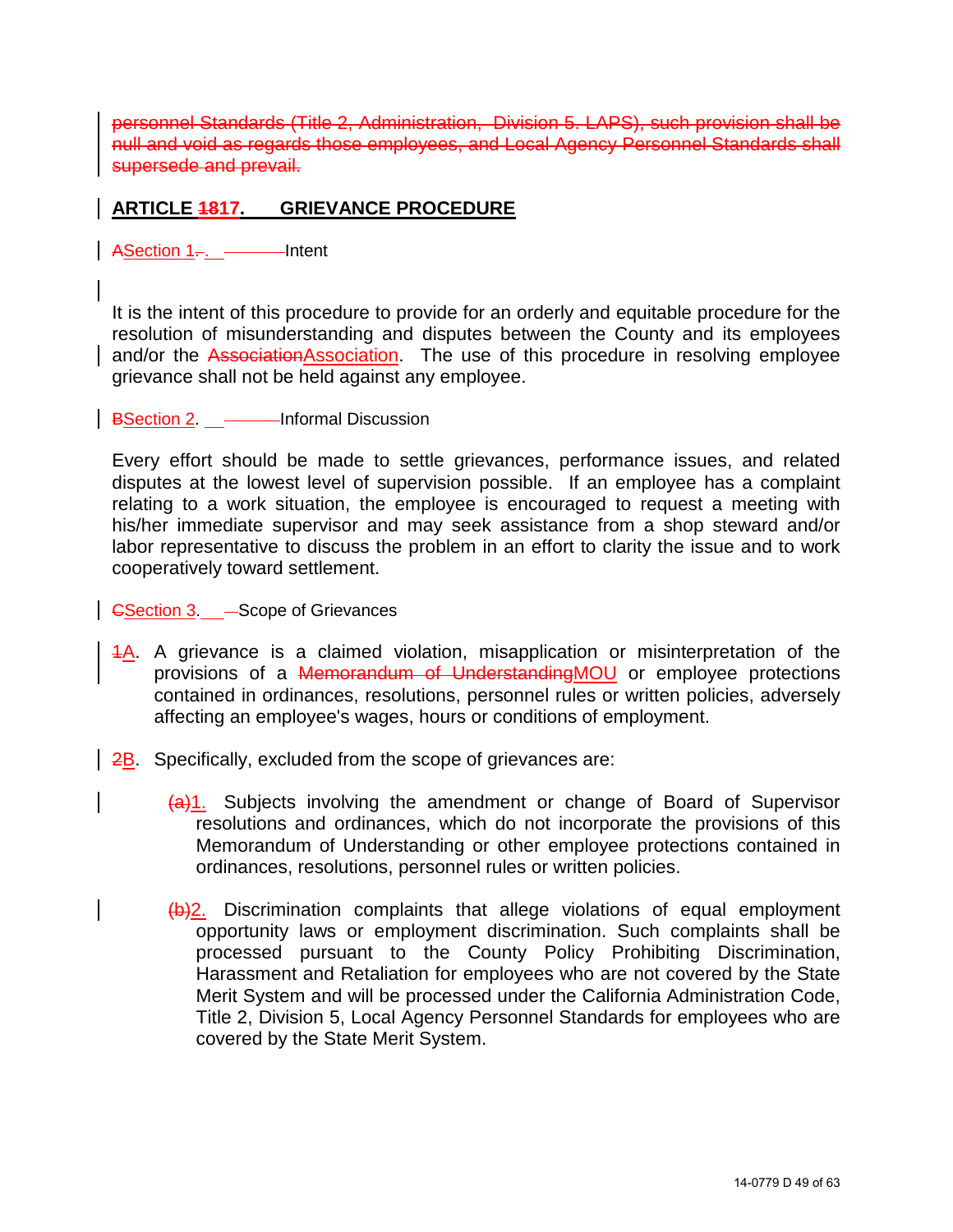- $\frac{1}{2}$ . Appeals of the "Reduction in Force" Articles and Policies which fall under the appeal process contained within that policy.
- $\frac{d}{dt}$ . Appeals of disciplinary actions resulting in termination, demotion, suspensions without pay. Such complaints shall be processed pursuant to the County's Civil Service Appeal Procedure for employees who are not covered by the State Merit System and will be processed under the California Administrative Code, Title 2, Division 5, Local Agency Personnel Standards for employees who are covered by the State Merit System.
- (e)5. Internal department operational policies and procedures which determine the methods, processes, means and places of providing services except as those policies affect the terms and conditions of employment.

DSection 4. ———Definitions

- $1.4A$ . Grievant A grievant is (1) an employee in the unit who is filing a grievance as defined herein or (2) if two or more employees have essentially the same grievance, they may-, if approved by the Director of Human Resources, or designee, submit their combined grievances as one grievant. The Association Association may initiate a grievance where actions or policies directly affect employees in the bargaining units represented by the EDCCAAAssociation.
- 2B. Working Day Shall mean day(s) in which the County's main administration office is open for business.

**ESection 5.** - Grievance Procedure

The grievance procedure shall consist of the following steps, each of which must be completed prior to any request for further consideration of the matter unless waived by mutual consent or as otherwise provided herein.

- A. 4. Employee-Initiated Grievance
	- $\frac{1}{2}$ . The employee shall prepare a written grievance within twenty-five (25) working days of the incident or occurrence giving rise to the complaint. The employee shall submit the grievance to the immediate supervisor and Department Head or designated manager. The grievance shall describe the issue, identify the Article of the Memorandum of Understanding MOU or section of written policy, rule, resolution or ordinance which the employee feels has been violated and the requested remedy.
	- $(b)$ 2. The Department Head or designated manager shall investigate the grievance.\_-The Department Head or designated manager's investigation should include a meeting with the grievant and their representative. The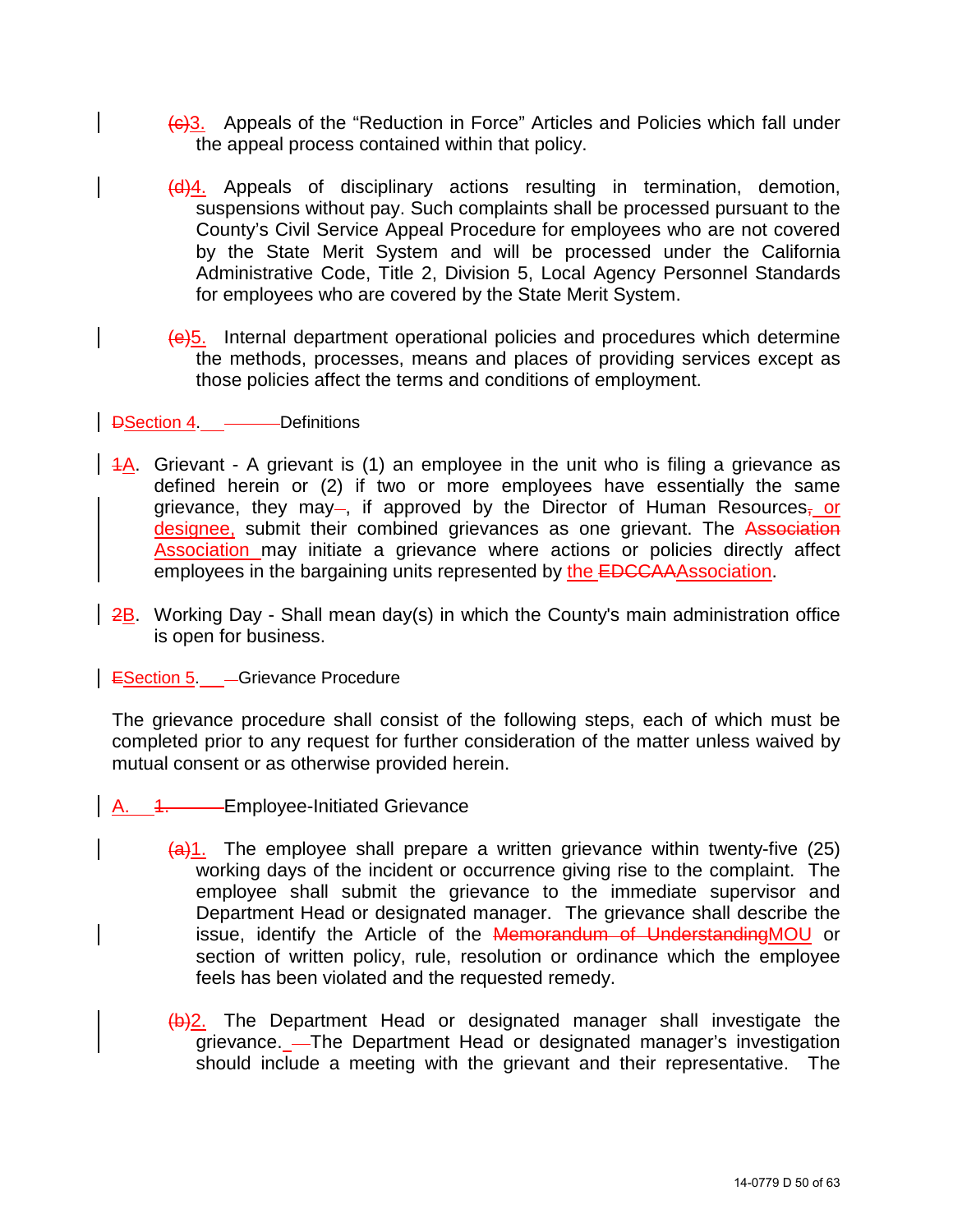Department Head or designated manager shall respond to the grievance in writing within ten (10) working days of receipt of the grievance. - The Department Head shall sign the response to the grievance.

- $\left(\frac{e}{c}\right)$ 3. If the Department Head or designated manager's written response does not resolve the grievance, the grievant, within five working days, shall submit the grievance to the Director of Human Resources or his/her designee. The Director of Human Resources designee shall not be from the same Department(s) where the grievance arose.
- $\frac{d}{4}$ . The Director of Human Resources or designee shall investigate the grievance. - The Director of Human Resources' or his/her designees''s investigation should include meeting with the grievant or his/her representative. The Director of Human Resources or designee shall respond to the grievance in writing within fifteen (15) working days.
- **2B.** Association-Association Initiated Grievance
	- $(a)$ 1. The Association Association shall submit a written grievance to the Director of Human Resources or designee within twenty-five (25) working days of the incident giving rise to the grievance, with copies to affected Department Heads.
	- (b)2. The Director of Human Resources or designee shall investigate the grievance and, within twenty (20) working days, shall issue a written response to the grievance.

Section 6. Arbitration

- A. If the written response from the Director of Human Resources or designee to either an employee or Association initiated grievance fails to resolve the grievance, the Association may within 10 (ten) working days of the date of the written response request that the grievance advance to arbitration.
- B. The grievant's representative and the Director of Human Resources or designee shall attempt to mutually agree on an acceptable arbitrator for the dispute. If no agreement can be reached on an arbitrator within ten (10) working days, a list of seven (7) names from the California State Conciliation and Mediation Service shall be obtained. The parties shall alternately strike names until only one name remains, which name shall be the arbitrator in the dispute. The party to strike the first name shall be chosen by lot.

The arbitrator shall have no power to add to, subtract from, alter, modify or go beyond the applicable provisions of the MOU.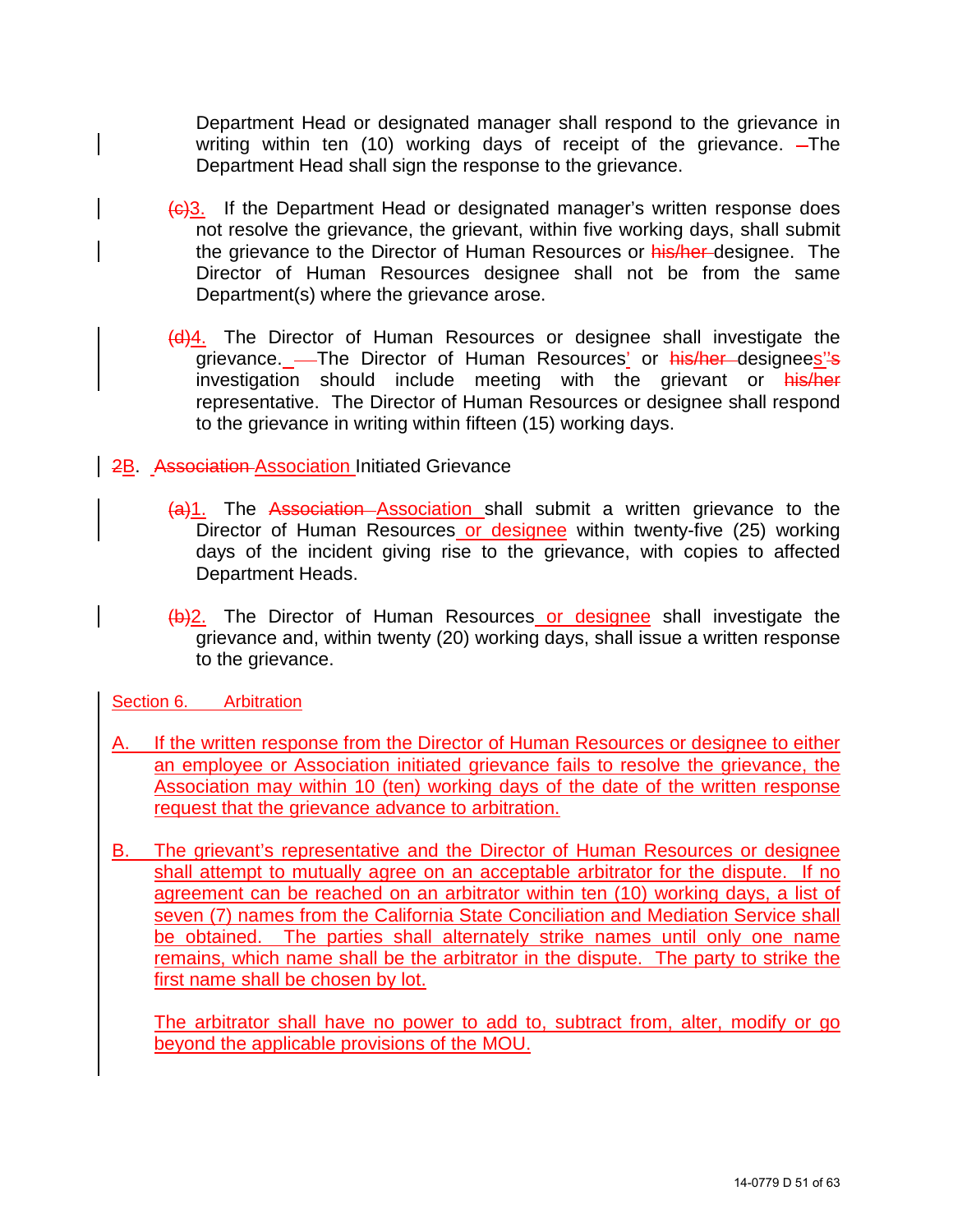- C. The decision of the arbitrator is final and binding on all parties, subject to ratification by the Board of Supervisors if the decision requires an unbudgeted expenditure.
- The costs of the arbitrator's fees/mileage shall be borne equally by both parties.
- E. Upon mutual agreement, in lieu of arbitration, the parties may determine to submit the matter to the Civil Service Commission for final resolution subject to ratification by the Board of Supervisors if the decision requires an unbudgeted expenditure.

GSection 7. -- Basic Rules:

- A. Costs All costs of arbitration or Civil Service Commission incurred jointly by both parties to the final resolution process shall be borne equally by the parties. Costs incurred separately shall be borne by the party incurring them. Upon expiration of the Memorandum of UnderstandingMOU, the County shall bear the cost of any grievance heard by the Civil Service Commission. The County and Association Association shall continue to share equally in the cost incurred jointly by both parties for arbitration heard after the expiration of this Memorandum of UnderstandingMOU.
- B. Time Limits If a grievant fails to carry his/herthe grievance forward to the next level within the prescribed time period, the grievance shall be considered settled based upon the decision rendered at the most recent step utilized. If a supervisor or manager fails to respond with an answer within the given time period, the grievant may appeal his/herthe grievance to the next higher level. Time limits may be waived by mutual written consent of the parties.
- C. Representation The grievant may be represented by a person of his/herthe grievant's choice at any formal level of this procedure. At the formal and final stages of this grievance procedure, an employee may be represented by a shop steward of or person designated by the Association Association unless other wiseotherwise agreed upon by the Association-Association and Director of Human Resources or designee.
- D. Shop Stewards The Association Association may be accompanied by a shop steward or one other County employee of his/her choice at the informal level of this procedure. At the formal and final stages of this grievance procedure, an employee may be represented by a shop steward or person designated by the Association Association unless otherwise agreed upon by the Association Association and Director of Human Resources or designee.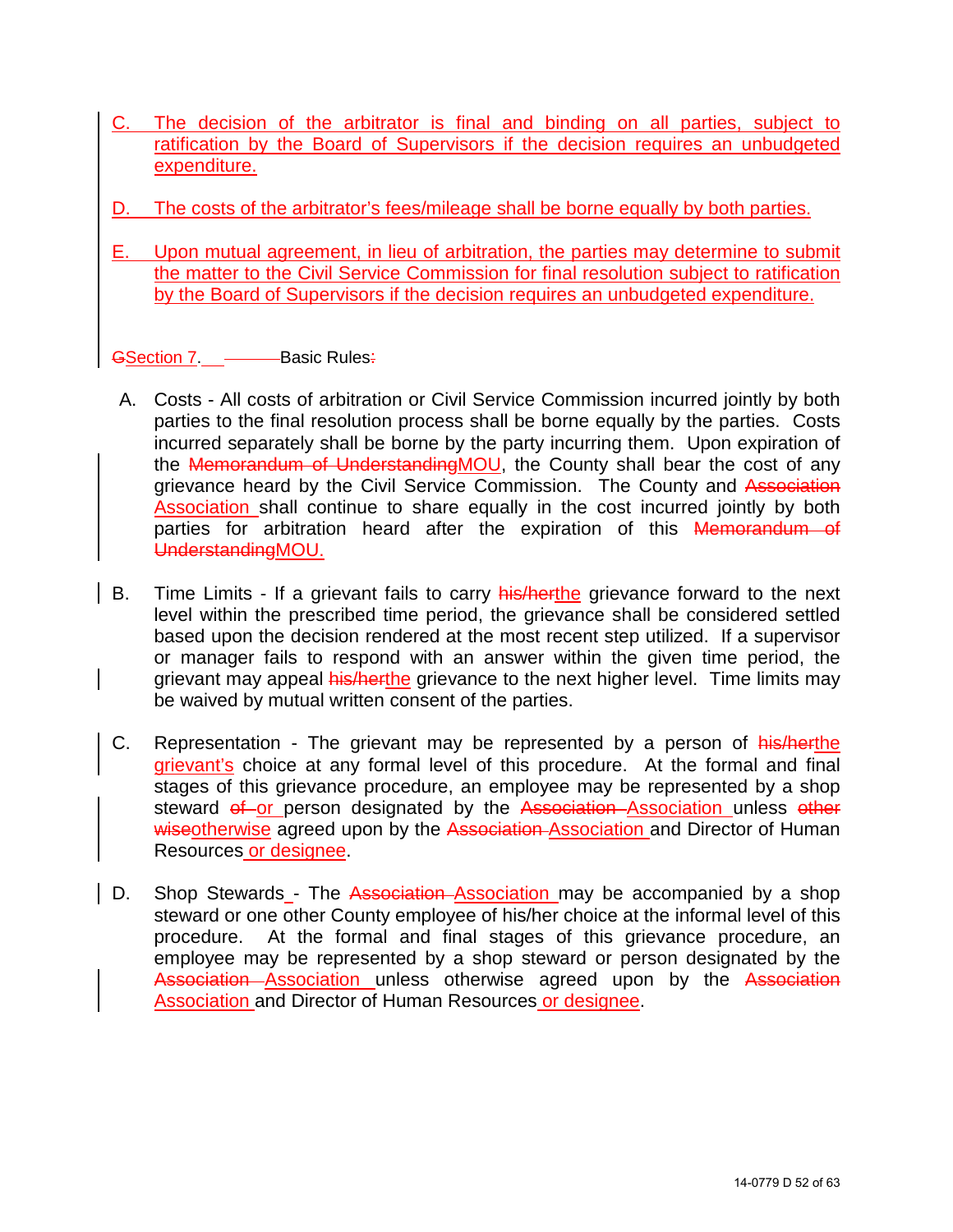- E. Release Time The grievant may take reasonable county time without loss of pay to prepare his/herthe grievance and meet with County representatives regarding the grievance.
- F. Association Association designated shop stewards may take a reasonable amount of time, as determined by the Director of Human Resources or designee, without loss of pay to assist a grievant in preparing and presenting a grievance. Only one shop steward will be allowed release time to assist any one grievant or on any one grievance.

#### <span id="page-52-0"></span>**ARTICLE 1918. RENEGOTIATIONS**

<span id="page-52-1"></span>Section 1. Successor Agreement

In the event that either party desires to negotiate a successor MemorandumMOU, the party shall serve upon the other its written request to commence negotiations, provided that negotiations shall begin no later than April 2016.90 calendar days prior to the termination date of this Memorandum absent mutual agreement to the contrary.

<span id="page-52-2"></span>Section 2. Notification of Representatives

The parties shall notify one another of the names of their designated representatives at least thirty (30) days in advance of the first meeting.

<span id="page-52-3"></span>Section 3. Negotiations During Work Hours

EDCCAA Association representatives, not to exceed three (3) in number, shall be granted reasonable time off without loss of compensation or other benefits in order to participate in negotiations. Every effort shall be made to schedule negotiations during regular business hours to the extent practicable. Participation in negotiations does not release any employee from responsibilities of their full-time employment requiring immediate attention or action (for example, scheduled court appearances or emergency/callback).

#### <span id="page-52-4"></span>ARTICLE 2019. **PEACEFUL PERFORMANCE**

The parties to this **Memorandum of Understanding MOU** recognize and acknowledge that the services performed by the County employees covered by this Agreement are essential to the public health, safety, and general welfare of the residents of the County of El Dorado. The EDCCAA Association agrees that under no circumstances will the EDCCAA Association recommend, encourage, cause or permit its memberemployees to initiate, participate in, nor will any memberemployee of the bargaining unit take part in any strike, sit-down, stay-in, sick-out, slowdown or picketing (hereinafter collectively referred to as work stoppage) in any office or department of the County, nor to curtail any work or restrict any production, or interfere with any operation of the County.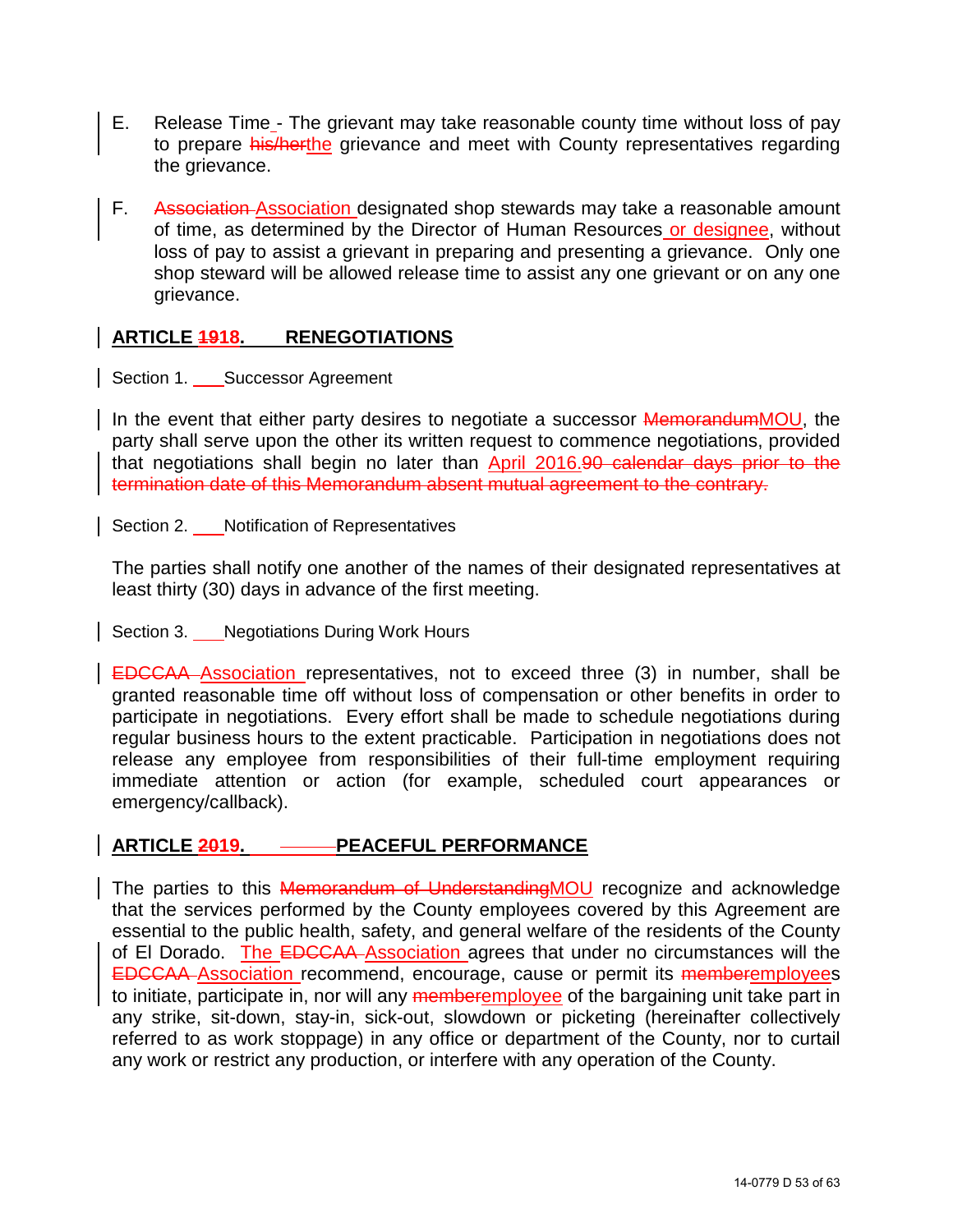In the event of any work stoppage, during the term of this **Memorandum of** UnderstandingMOU, whether by the Association Association or by any memberemployee of the bargaining unit, the Association–Association by its officers, shall immediately declare in writing and publicize that such work stoppage is illegal and unauthorized, and further direct its **memberemployees** in writing to cease the said conduct and resume work. Copies of such written notice shall be served upon the County. In the event of any work stoppage the **EDCCAA** Association promptly and in good faith performs the obligations of this paragraph, and providing that the **EDCCAA** Association had not otherwise authorized, permitted or encouraged such work stoppage, the **EDCCAA** Association shall not be liable for any damages caused by the violation of this provision. However, the County shall have the right to discipline, to include discharge, any employee who instigates, participates in, or gives leadership to, any work stoppage activity herein prohibited, and the County shall have the right to seek full legal redress, including damages, against any such employee.

ASection 1. ———Job Action - Sick Outs

1A. Amending Resolution #227-84, Section 304Variance from Personnel Rule 1404

Whenever the CAO or his/her designee determines that an increase in absenteeism due to a job action or sick out is significantly and detrimentally affecting the ability of one or more departments to carry out their functions he/she may declare that this Section shall be in force and the following rules shall apply. These requirements shall stay in effect for all purposes until after the CAO determines that the increased incidence of absenteeism and the threat of such increased incidence of absenteeism have abated.

- a1. The Department Heads of the departments specified in the CAO declaration shall require that each employee who is unable to report for duty due to illness or injury that is requesting sick leave shall provide a certificate completed and signed by a licensed physician or other qualified medical professional. This certificate shall show that the physician examined the employee during the period of absence from work, state the date of each examination, describe the physician's diagnosis of the employee's illness or nature and extent of the employee's injury and certify that the physician has recommended that the employee be excused from work for medical reasons, and the specific number of days of the recommended excuse. Such medical verification shall be provided to the Department Head within three (3) working days of the employee's return to work.
- b2. The employee shall also provide a sworn affidavit justifying their claim of sick leave. Such affidavit shall be provided to the employee by the Department Head upon their return to work. Each request for sick leave time will be evaluated individually at the time the required documentation is received.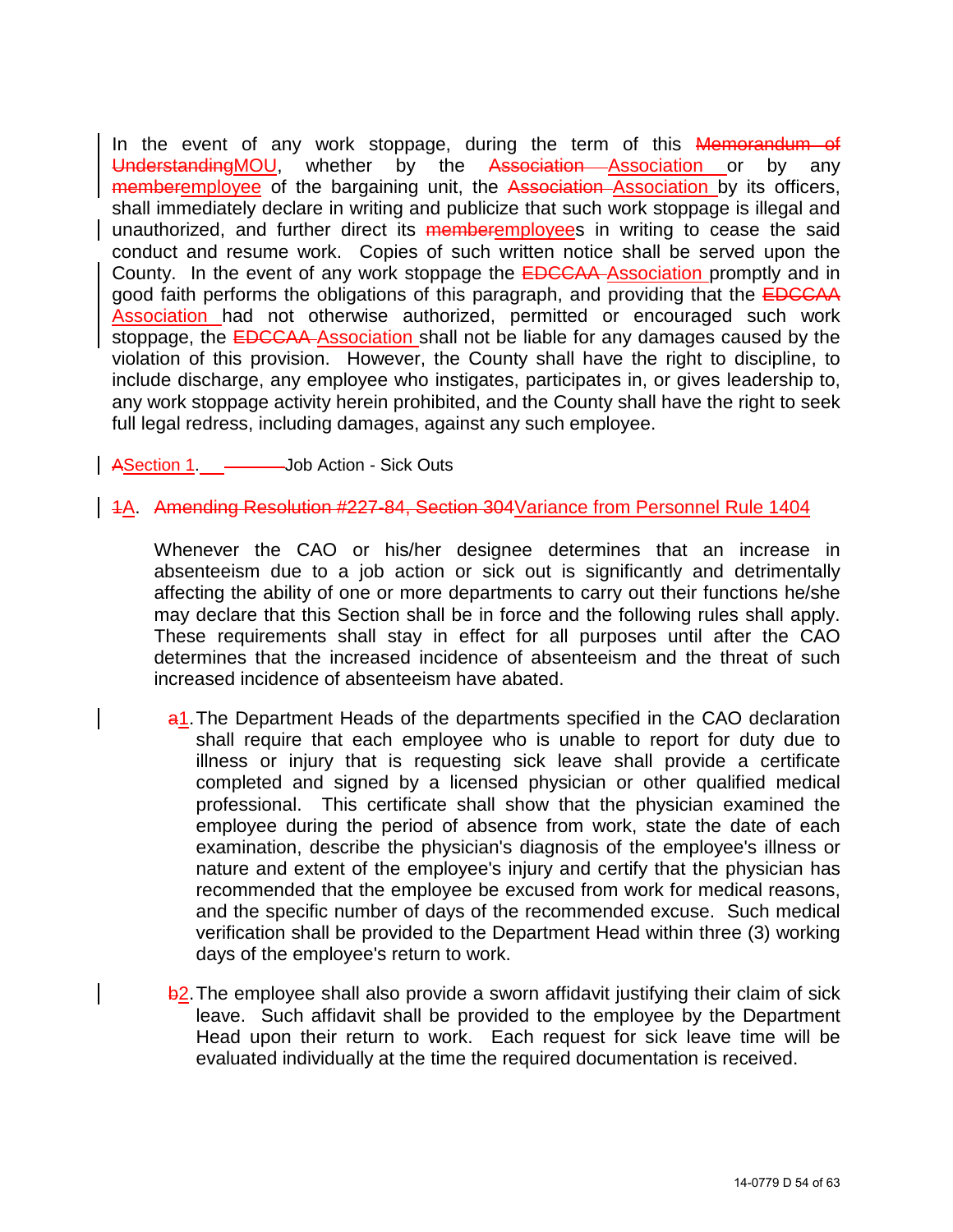- $-63$ . An employee shall not be allowed sick leave credit and shall not be compensated for any period of absence unless he/shethe employee has complied with the requirements of this policy and unless the information provided therein and otherwise required of or provided by the employee is deemed to substantiate the claimed illness or injury. The employee may appeal a denial of sick leave through the County's Grievance Procedure.
- d4. It is recognized that the facts which constitute the basis for use of sick leave may vary considerably from employee to employee and that in rare instances, the specific requirements of this rule may not be appropriate or feasible. Accordingly, discretionary variances, (but not waivers from the requirements of these rules) may be considered and allowed by the CAO or his/her designee. Any such variance shall, if feasible, provide for an acceptable alternative means by which the employee involved shall provide assurance of the existence of facts which are adequate as a basis for proper use of sick leave.

#### <span id="page-54-0"></span>**ARTICLE 2120. FULL UNDERSTANDING, MODIFICATION, WAIVER**

This **Memorandum of UnderstandingMOU** sets forth the full and entire understanding regarding the matters set forth herein, and any other prior or existing understandings or agreements relating to such matters are hereby superseded or terminated as appropriate. It is agreed and understood that each party hereto voluntarily and unqualifiedly waives its right to negotiate, and agrees that the other party shall not be required to negotiate, with respect to any matter covered herein during the term of this Memorandum of UnderstandingMOU.

No agreement, alteration, understanding, variation, waiver or modification of any of the terms or provisions contained herein shall in any manner be binding upon the parties, unless made and executed in writing by all the parties hereto, and if required, approved and implemented by the County.

#### <span id="page-54-1"></span>**ARTICLE 2221. SEVERABILITY**

If any provisions of this Memorandum of Understanding MOU are held to be contrary to law by a court of competent jurisdiction, such provisions will not be deemed valid and subsisting except to the extent permitted by law, but all other provisions will continue in full force and effect.

#### <span id="page-54-2"></span>**ARTICLE 2322. ECONOMIC HARDSHIP**

At any time after the effective date of this comprehensive MOU, upon thirty (30) calendar days written notice to the AssociationAssociation, the County may reopen this agreement for renegotiation regarding future increases in compensation if a financial shortfall in the County budget has occurred that has caused the Board of Supervisors to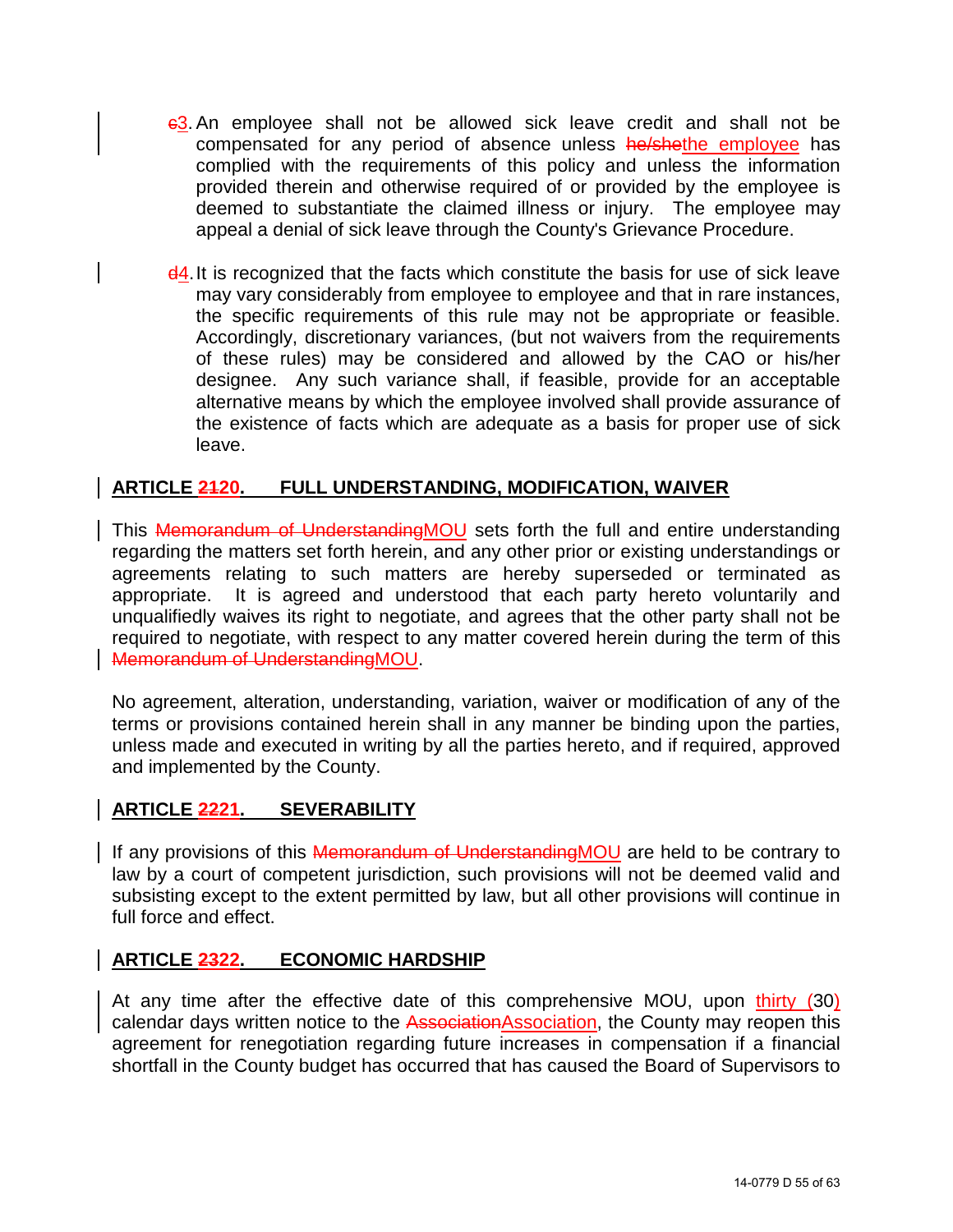actually reopen negotiations with other employee groups with negotiated MOUs or adopted Salary and Benefit Resolution, except with respect to any salaries governed by Section 504 of the El Dorado County Charter. Any notice provided subject to this section must include evidence demonstrating the basis for the claim of hardship.

### **ARTICLE 23. DRUG FREE WORK PLACE**

The County and the Association agree that they are committed to providing and maintaining a drug free work place in accord with the Drug Free Work Place Act of 1988. It is understood that the unlawful manufacture, distribution, dispensing, possession or use of drugs and/or alcohol is prohibited in the work place and that violation of this provision would subject the employee to disciplinary action. The County has a zero tolerance standard for employees being under the influence of alcohol and/or drugs while at work. Reasonable effort will be made to inform employees about the dangers of drug abuse in the work place, the availability of any counseling or rehabilitation, as well as the Employee Assistance Program, and that disciplinary action may be imposed upon employees for drug violations occurring in the work place or affecting work performance. The Parties shall discuss the adoption of a reasonable suspicion drug testing policy during the term of this MOU.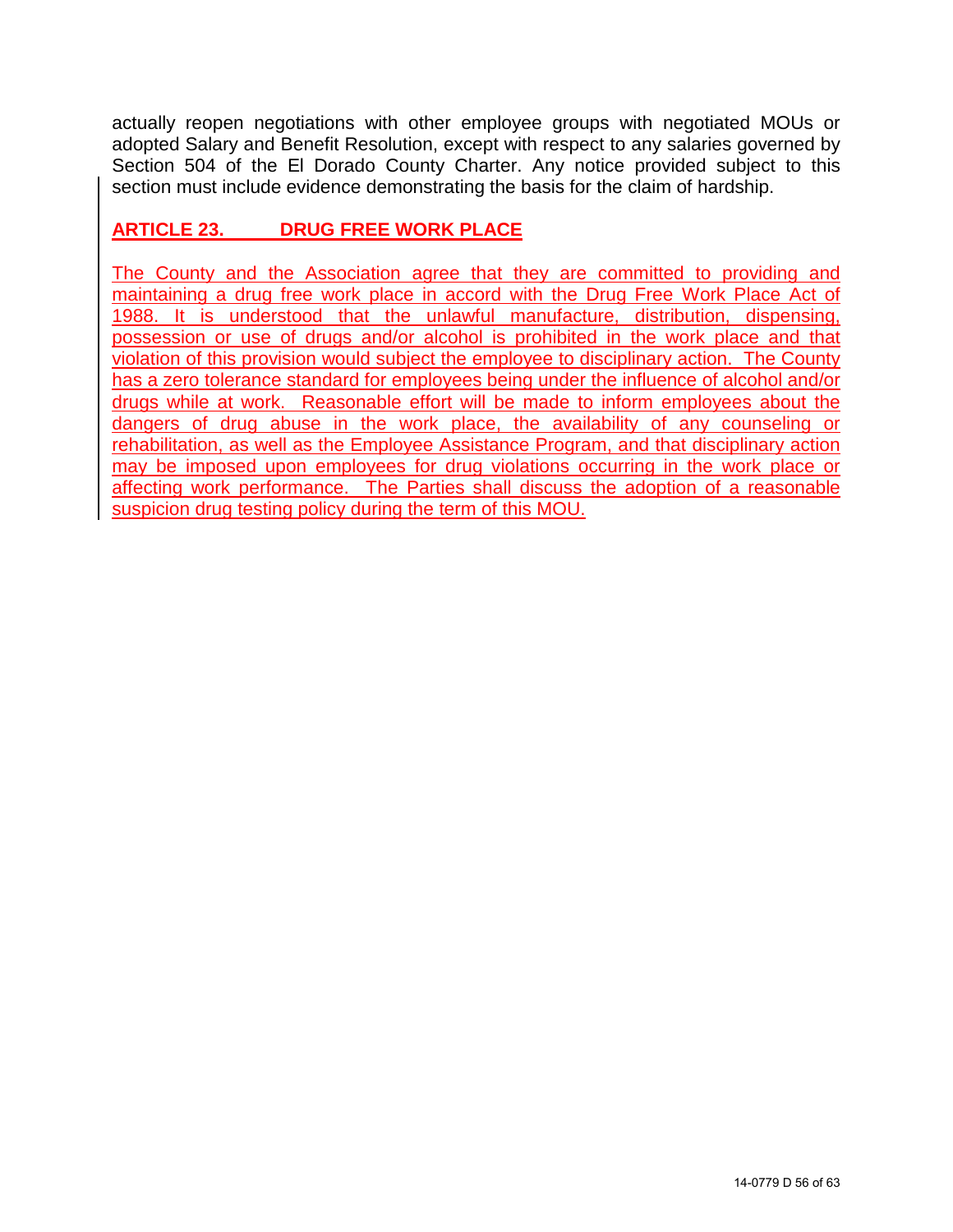In witness whereof, the parties hereto have caused this Memorandum of Understanding to be executed by affixing their signatures below.

| <b>COUNTY OF EL DORADO</b><br>Association                                          | EL                                     | Dorado                |  | County Criminal | Attorneys |
|------------------------------------------------------------------------------------|----------------------------------------|-----------------------|--|-----------------|-----------|
| <b>Jack Hughes</b><br>Liebert, Cassady, Whitmore<br>Lead Negotiator for the County | Kim Gillingham<br>Labor Representative |                       |  |                 |           |
|                                                                                    |                                        |                       |  |                 |           |
| <b>Bobbi Bennett</b><br>Human Resources Manager                                    |                                        | Joe Alexander         |  |                 |           |
|                                                                                    |                                        | <b>Vicki Ashworth</b> |  |                 |           |
|                                                                                    |                                        | <b>Susan Gellman</b>  |  |                 |           |
|                                                                                    |                                        |                       |  |                 |           |
| Norma Santiago, Chairman<br><b>Board of Supervisors</b>                            |                                        |                       |  |                 |           |

Date\_\_\_\_\_\_\_\_\_\_\_\_\_\_\_\_\_\_\_\_\_\_

ATTEST: James S. Mitrisin, Clerk of the Board of Supervisors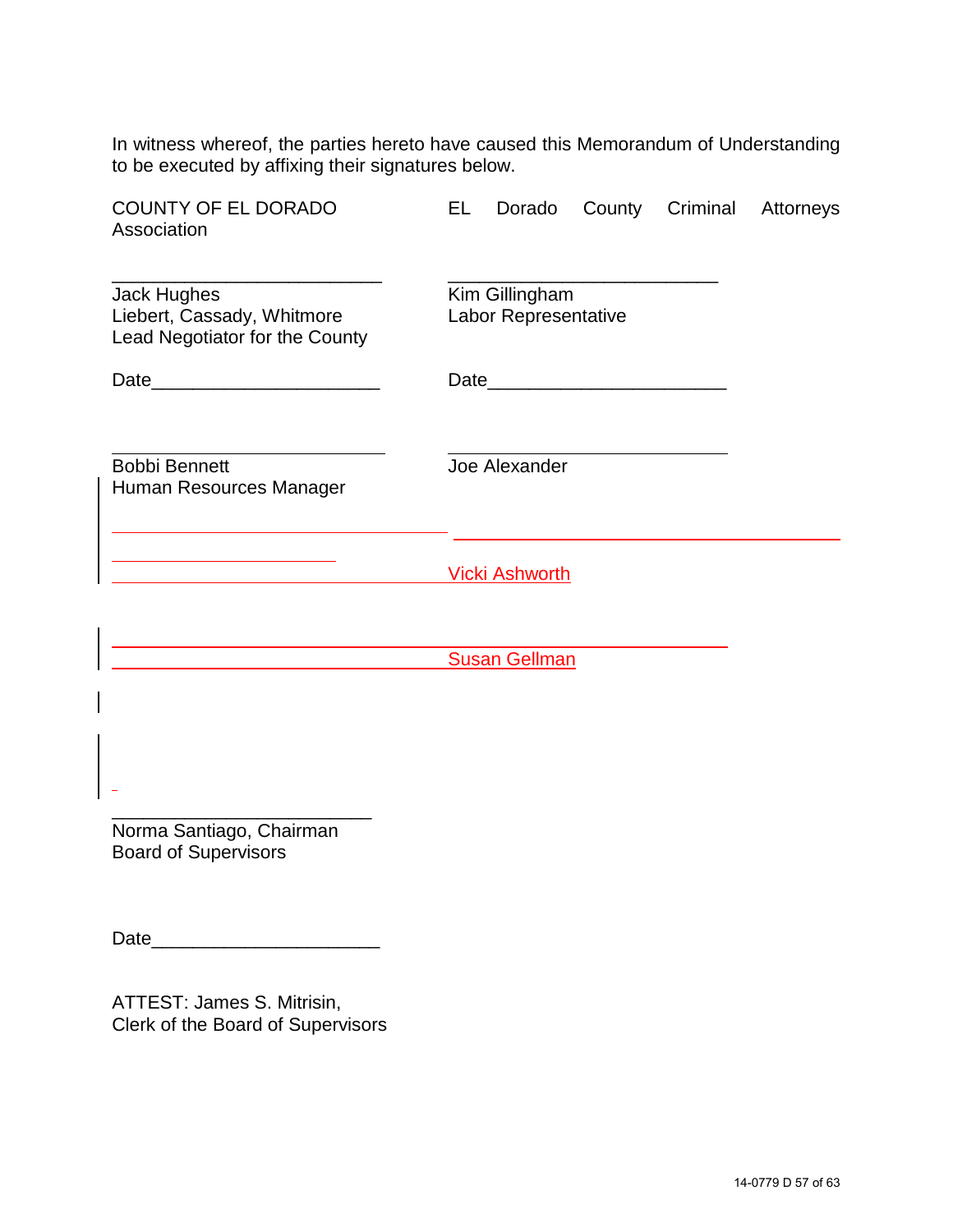By

Deputy Clerk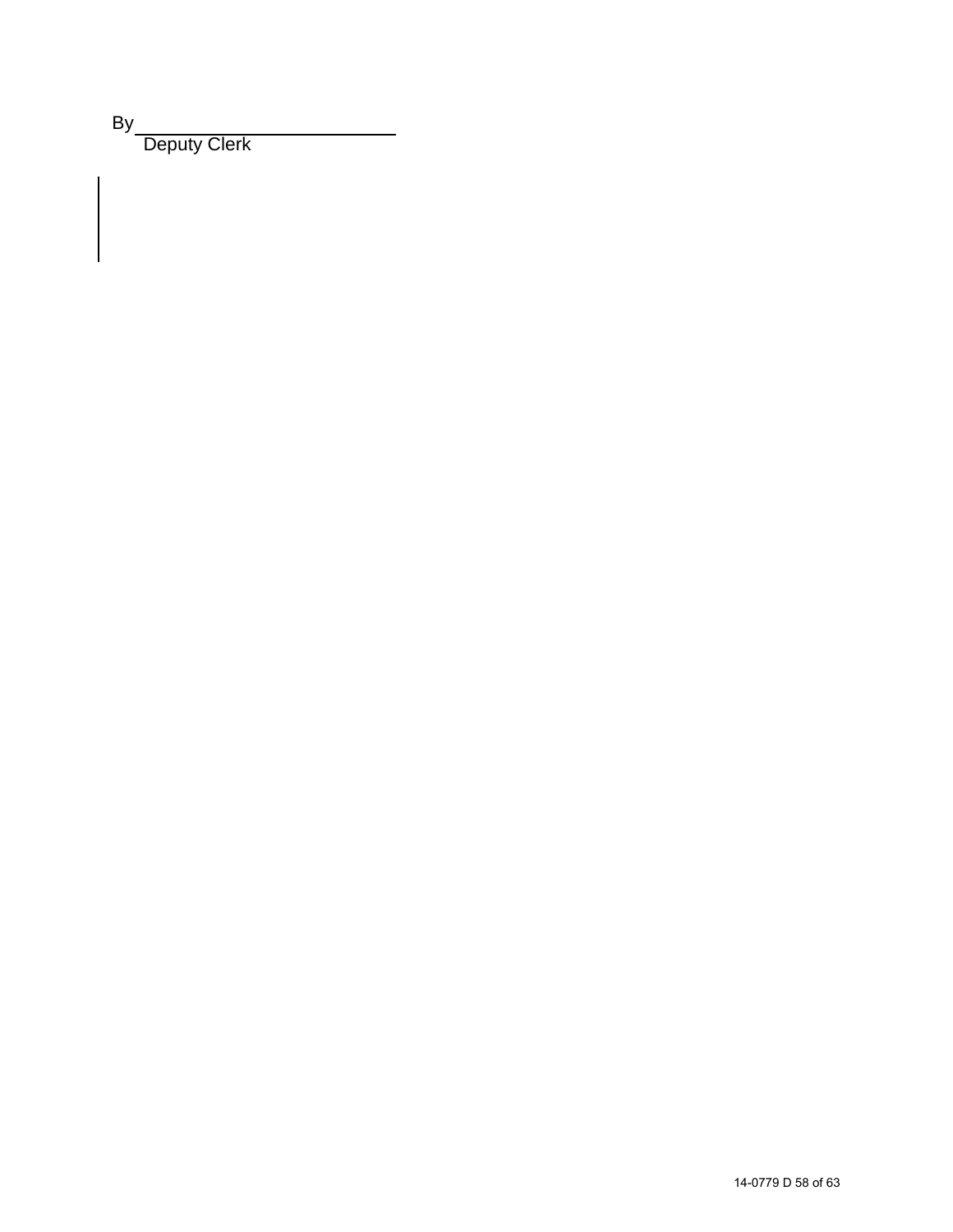#### **DEFINITION OF TERMS**

**ACTUAL SERVICE** for the purposes of determining the amount of sick leave and vacation earned by an employee shall mean the number of hours worked in an allocated position within a biweekly pay period or while absent from work with pay but shall not include compensatory time earned or overtime.

**ALLOCATED POSITION** shall mean a position within a classification established by the Personnel Allocation Resolution and funded through the County's budget process.

**ANNIVERSARY DATE** of an employee shall be the first day of the biweekly pay period following their employment date or their previously established anniversary date for employees hired before January 1, 1971.

**APPOINTING AUTHORITY** shall mean the board, officer, or person having the power by lawfully delegated authority to make appointment to or removal from positions in County service. Unless otherwise specified by law, Department Heads shall have delegated to them the authority to appoint and terminate employees in classifications within their department.

**BASE HOURLY RATE** shall mean the hourly rate corresponding to the salary step in the salary range of the classification to which the employee is appointed.

**BOARD** when used alone means the Board of Supervisors of El Dorado County.

**CIVIL SERVICE** means those positions in County service which are designated by the Board of Supervisors as subject to the provisions of Civil Service Ordinance Chapter 2.60.

**COMPENSATORY TIME OFF** means time off with pay which an employee accrues instead of cash compensation.

**CONFIDENTIAL EMPLOYEE** means, for purposes of this Resolution, an Unrepresented employee who occupies a classification listed in Attachment A as Unrepresented Confidential.

**ELECTED OFFICIAL'S PERSONAL STAFF** means, employees who are selected and appointed by the elected official, serve at the elected official's pleasure, and are not subject to the County's civil service system. These employees are also exempt from the overtime provisions of the Fair Labor Standards Act. These employees accrue the same benefits as Unrepresented Confidential employees.

**CONTINUOUS SERVICE** means, for the purposes of this Resolution only, that service commencing with the employee's anniversary date and continuing until broken by resignation or dismissal from County service for the purpose of determining eligibility for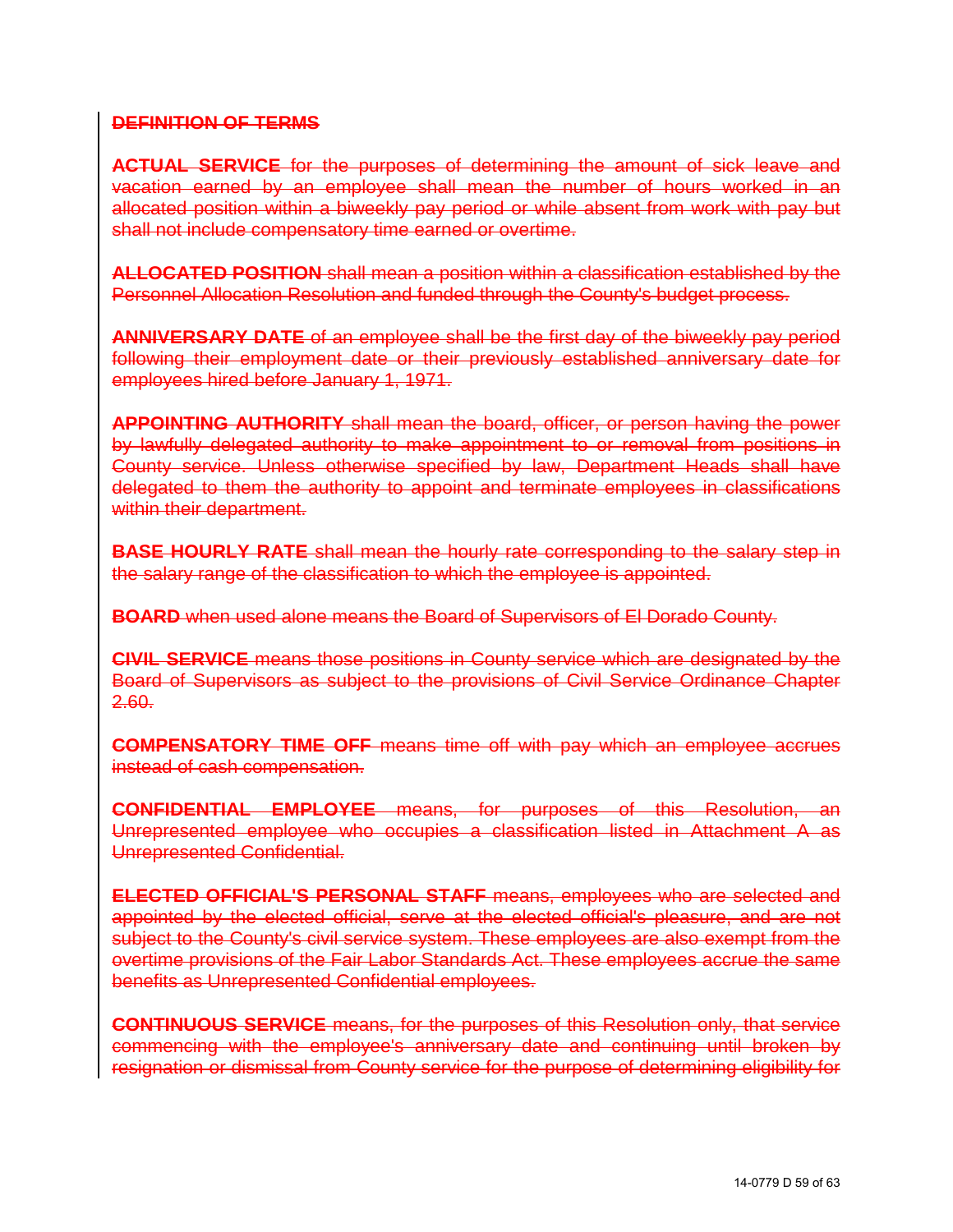sick leave allowance, eligibility for longevity advances, vacation eligibility and accruals, and eligibility for merit step advancement. Service as an Extra Help, CETA, Provisional employee or Reserve Deputy shall not count toward continuous service.

**COUNTY OFFICER** means those officers enumerated in Section 24000 of the Government Code.

**COUNTY SERVICE** means all positions in all departments as herein defined that are subject to control and regulation of the Board of Supervisors.

**DEMOTION** means the movement of an employee to another position in a class where the top step of the salary range is at least five percent (5%) lower than the top step of the employee's current class, or the movement to a lower salary step within the employee's salary range.

**DEPARTMENT** means any of those offices, departments, or organizational units of County government.

**DEPARTMENT HEAD** shall mean an officer enumerated in Government Code 24000 or otherwise designated by the Board of Supervisors to serve as the administrative head of a department.

**EXECUTIVE MANAGEMENT EMPLOYEE** means an Unrepresented Administrative Management employee who has been designated to have responsibility for advising the Board of Supervisors on multi-department organizational and operational issues and County-wide Board policy issues.

**EXEMPT EMPLOYEE** means an employee who has been designated by the County to be elective, executive, administrative, professional or other category specifically exempted from the overtime pay requirements of the Fair Labor Standards Act and interpretive and administrative regulations.

**EXTRA HELP EMPLOYEE** means a person who is hired for temporary, sporadic, seasonal, etc. employment by the County and who has not been appointed as a result of a competitive process to an allocated position.

**FULL-TIME EMPLOYEE** means an employee who is appointed to an allocated position which requires full-time work as defined herein.

**FULL-TIME WORK** shall normally mean eight (8) hours per day and five (5) days per calendar week, however, specific departments may be utilize a ten (10) hour per day, four (4) day per week work schedule or other approved alternate work schedule.

**HOLIDAYS** means those days enumerated in this Resolution applicable to the individual employee.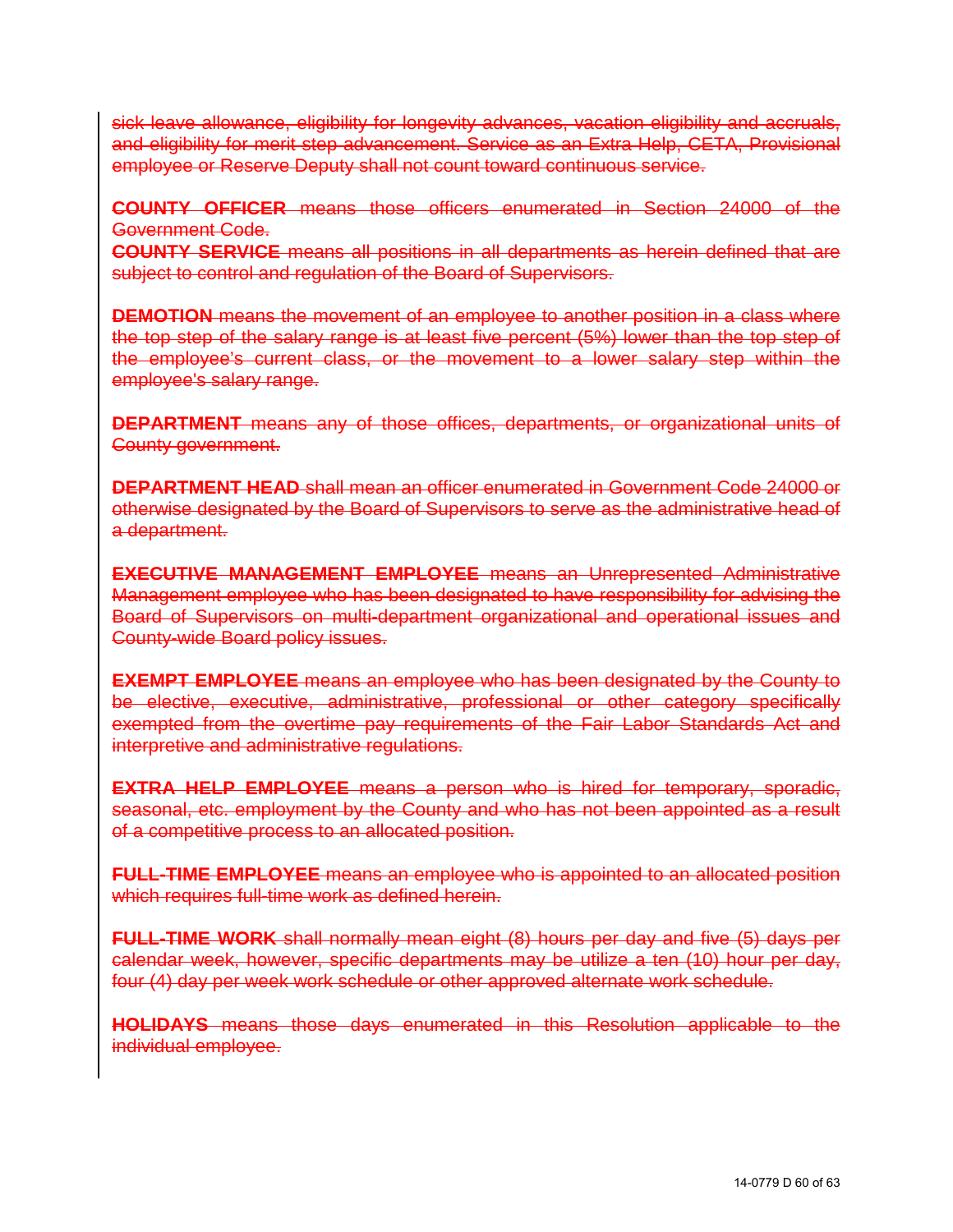**MANAGEMENT EMPLOYEE** refers to Department Heads, elected officials and administrative management. Management employees are responsible for formulation, administration or managing the implementation of County policies or programs.

**NON-CIVIL SERVICE** means the performance of duties by employees in a position or capacity to which civil service status does not attach and who is exempted by the El Dorado County Ordinance 2.60, Section 2.60.060 or those involving:

- The rendering of professional, scientific, technical or expert contract services;

- Services of a temporary or extra help nature;

- Services, which by reason of unusual or special employment conditions are contracted for on a special flat rate or fee basis.

**NON-EXEMPT EMPLOYEE** means an employee designated by the County to be in a category other than professional, administrative, elective or executive or other related capacity and subject to the overtime pay requirements of the FLSA and interpretive and administrative regulations.

**PART-TIME EMPLOYEE** means an employee who is appointed to an allocated position which requires a total number of hours to be worked which is less than fulltime work.

**PAY PERIOD** means fourteen (14) designated calendar days which includes the normal eighty (80) hour bi-weekly pay cycle.

**PAY STATUS** means whenever an employee is at work, absent on a paid holiday, absent on leave with pay, or absent on authorized compensatory time off.

**PROMOTION** means the change of an employee to a position in a class allocated to a salary range where the top step is at least five percent (5%) higher than the top step of the class which the employee formerly occupied.

**PROVISIONAL EMPLOYEES** are categorized as Extra Help employees who have worked in excess of 1000 hours during one (1) year from date of hire and whose continued employment has been approved by the Chief Administrative Officer in accordance with policy. Provisional status employees shall be compensated in the same manner as extra help employees except that they shall receive PERS Retirement and Health/Dental Insurance benefits only.

**RECLASSIFICATION** means the act of changing the allocation of a position by raising it to a higher class or reducing it to a lower class on the basis of significant changes which have occurred over time and are reflected in the nature, difficulty or responsibility of duties performed in the position.

**REGULAR EMPLOYEE** means a person who has been appointed to an allocated position as a result of a competitive recruitment process, or in accordance with law. Extra help, provisional, and/or contract employees are not regular employees.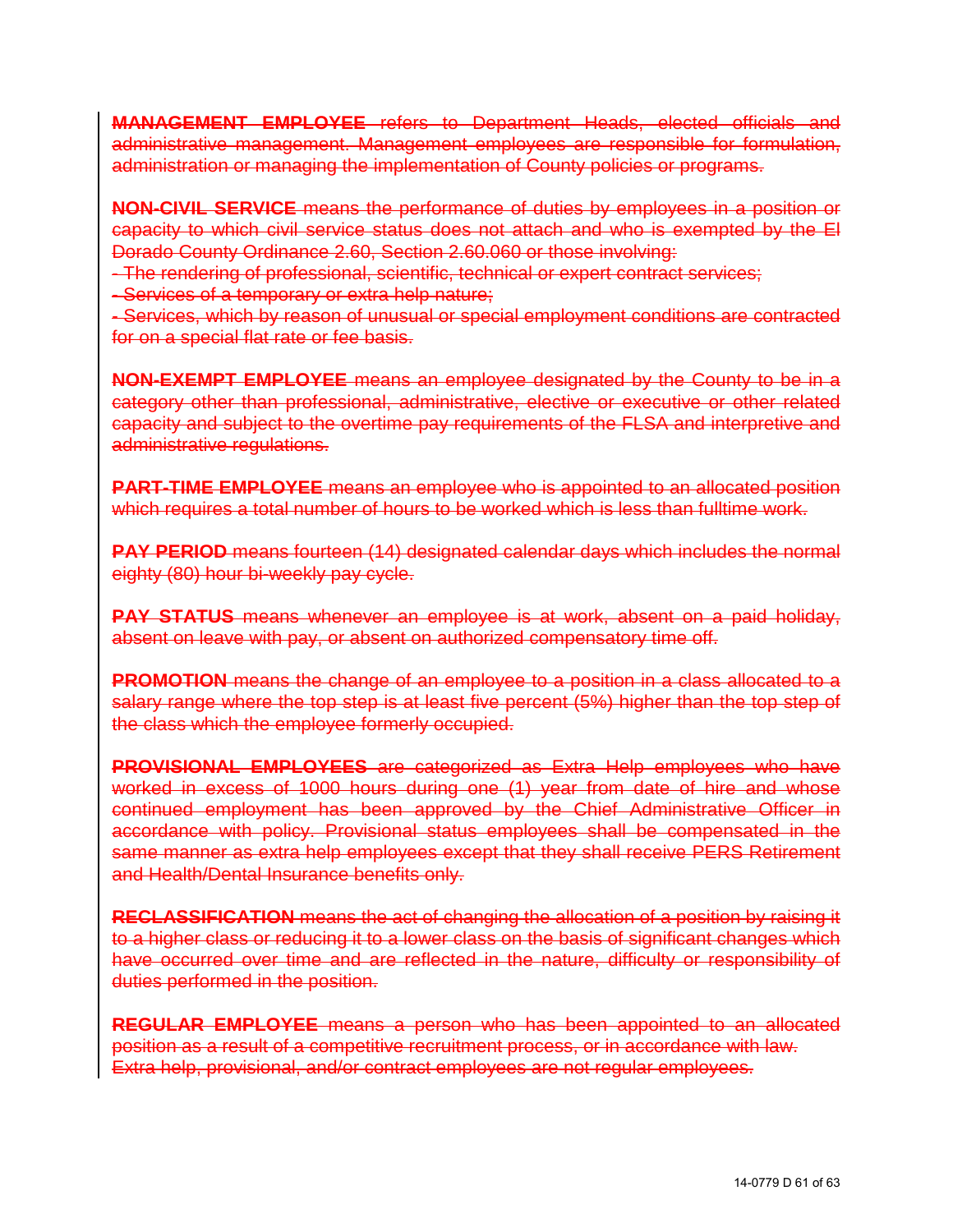**SATISFACTORY SERVICE** means meeting the work, performance and conduct standards established by the department. Eligibility as to periods of service required for merit step advancements shall be verified by the Human Resources Department.

**VETERAN** means a person satisfying the definition specified in the Military and Veterans Code. **ATTACHMENT A**

### **All At Step 1 of Salary Range 01/06/07** Peputy District Attorney | 26.60<br>
Deputy District Attorney | 31.24 **Deputy District Attorney II Deputy District Attorney III 36.76 Deputy District Attorney IV 43.22 Deputy Public Defender I 26.60 Deputy Public Defender II** 31.24 Peputy Public Defender III 196.76<br>Deputy Public Defender IV 143.22 **Deputy Public Defender IV** Child Support Attorney I 26.60 Child Support Attorney II **31.24** Child Support Attorney III 36.76 Child Support Attorney IV 13.22<br>Senior Citizens Attorney I Senior Citizens Attorney I Senior Citizens Attorney II **31.24** Senior Citizens Attorney III 36.76